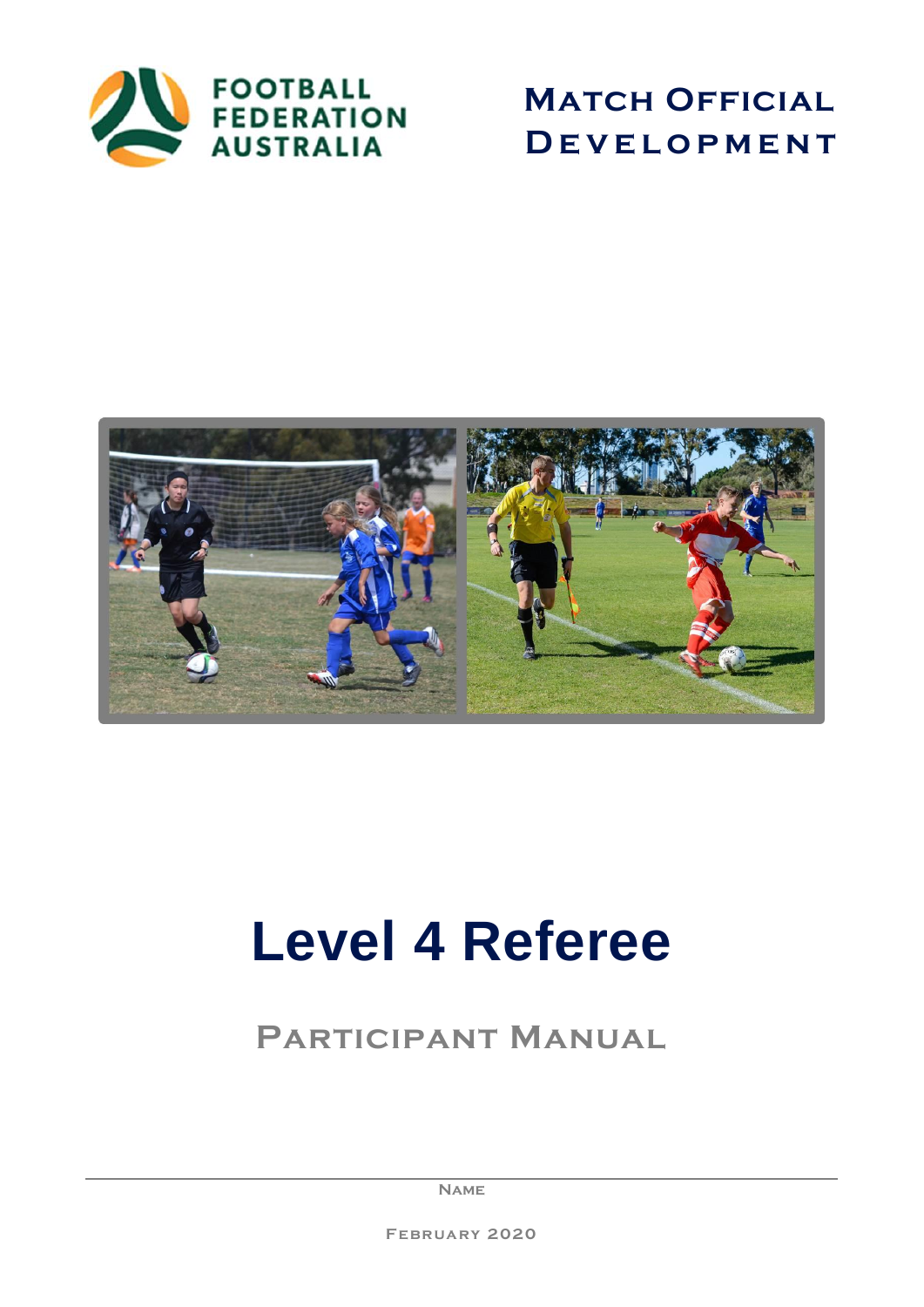## **Contents**

| Unit 6 - Game Management 1 - Wall Management, the 9.15m and Penalty Kicks 30        |  |
|-------------------------------------------------------------------------------------|--|
| Unit 7 - Other Match Officials - Assistant Referee Development 1 - Introduction  33 |  |
|                                                                                     |  |
|                                                                                     |  |
|                                                                                     |  |
|                                                                                     |  |

*Images on front cover supplied by Football Federation Victoria and Football West*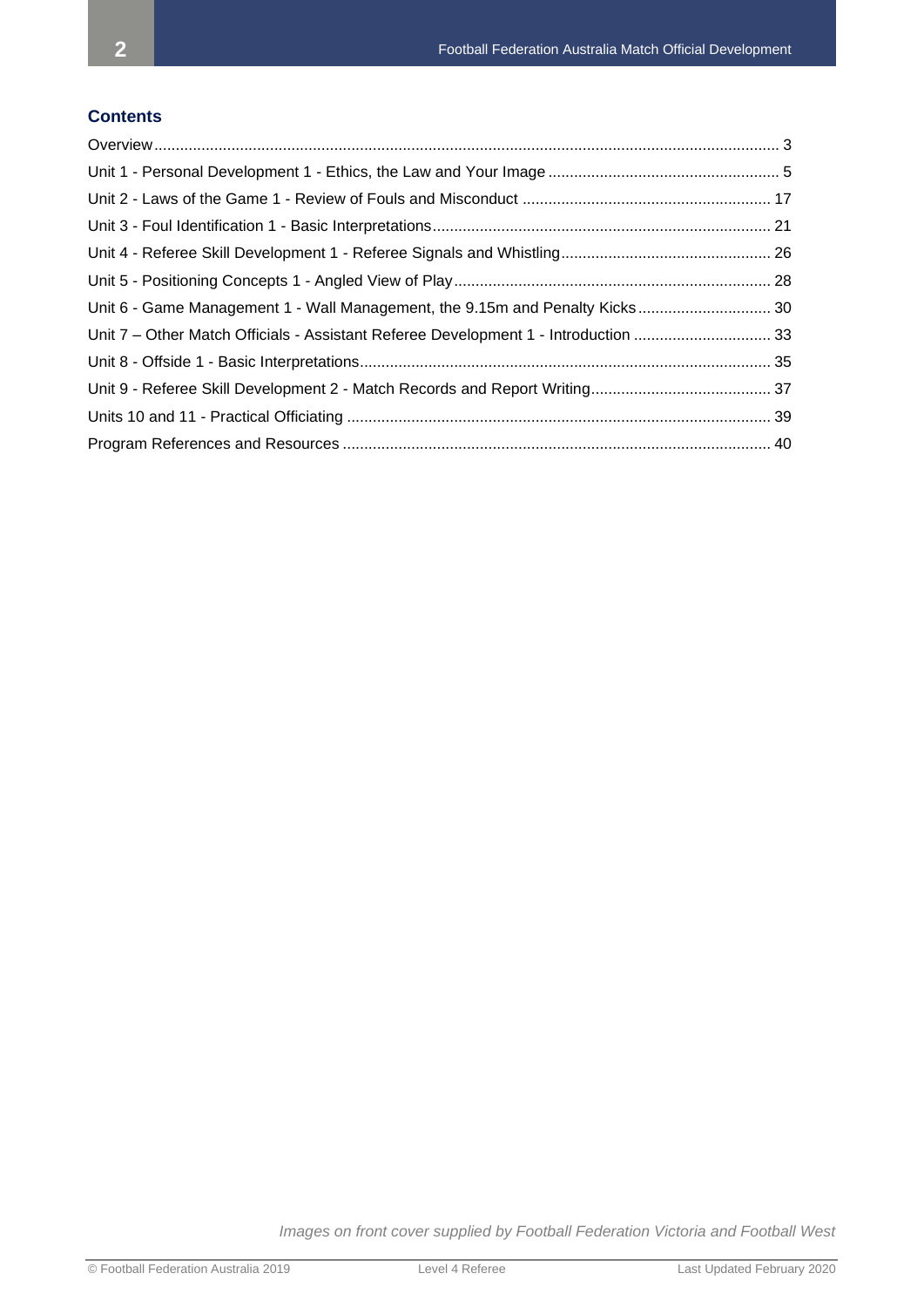## <span id="page-2-0"></span>**Overview**

Welcome to the Level 4 Referee training program.

You have begun a very important phase in your development as a match official. The emphasis is now on the development of your practical skills as a beginning referee, though we will also review the Laws of the Game. The end result should be the beginning of an exciting career in football.

Substantial participation is required by you. Your presenter will summarise the type and degree of participation expected of you given the program's emphasis on the development of your basic refereeing and assistant refereeing skills. There is a two-year time limit to complete this program.

#### **Referee Career Development**

There are four levels of referee qualifications ranked from lowest (Level 4) to highest (Level 1):

| <b>Qualification</b>                                                                                                                                                  | <b>Target Audience</b>                                                                                                          |  |
|-----------------------------------------------------------------------------------------------------------------------------------------------------------------------|---------------------------------------------------------------------------------------------------------------------------------|--|
| Level 4 Referee                                                                                                                                                       | Developing referees who referee junior and youth matches.                                                                       |  |
| Level 3 Referee                                                                                                                                                       | Developing referees who referee lower divisions of adult football as well as junior and youth<br>matches.                       |  |
| Level 2 Referee                                                                                                                                                       | Developing referees who referee from junior to the penultimate level of senior football in their<br>State, Territory or region. |  |
| Referees of matches from junior football to the highest level of senior football in their State or<br>Level 1 Referee<br>Territory and potentially at national level. |                                                                                                                                 |  |

## **Databases and Qualifications**

#### **MyFootballClub**

FFA's *MyFootballClub* database stores the required personal details, including referee qualifications, of its registered members. This data may also be provided to the Sport Australia as required.

## **Gaining the Qualification**

Once you complete this program you will receive your Referee Level 4 certificate from the organisation that conducted the program or you can log into *MyFootballClub* [here](https://education-ffa.sportingpulse.com/myclub/personcvlogin.aspx) to print your own copy. Your qualification is valid for a period of 4 years and all qualifications end on 31 December.

FFA reserves the right to refuse to provide a qualification or revalidate a qualification and may deregister a participant at any time by notice in person or sent to the address advised by a participant in their *MyFootballClub* record.

#### **Maintaining Your Qualification**

FFA supports their members' needs including updating and revalidation processes. During the term of their qualification members may be able to undertake further upgrade work, or refresher exercises to count towards the revalidation requirements.

You must revalidate or upgrade your qualification **before** the qualification expires.

There are three options to maintain a referee qualification:

- revalidate by undertaking the Level 4 Referee program again; or
- revalidate by being an active referee for 4 matches and attend one formal coaching session**\*** each year; or
- upgrade by undertaking the Level 3 Referee program.
- **\*** A 'formal coaching session' may include a branch coaching session including pre-season seminar.

For more details consult the *Australian Officiating Development Schedule* (AODS) available on the FFA website under the *Get Involved - Referee - Resources* section.

#### **Program Resources**

You need to bring this document with you to the course.

You will also need a current edition of the FFA *Laws of the Game* publication.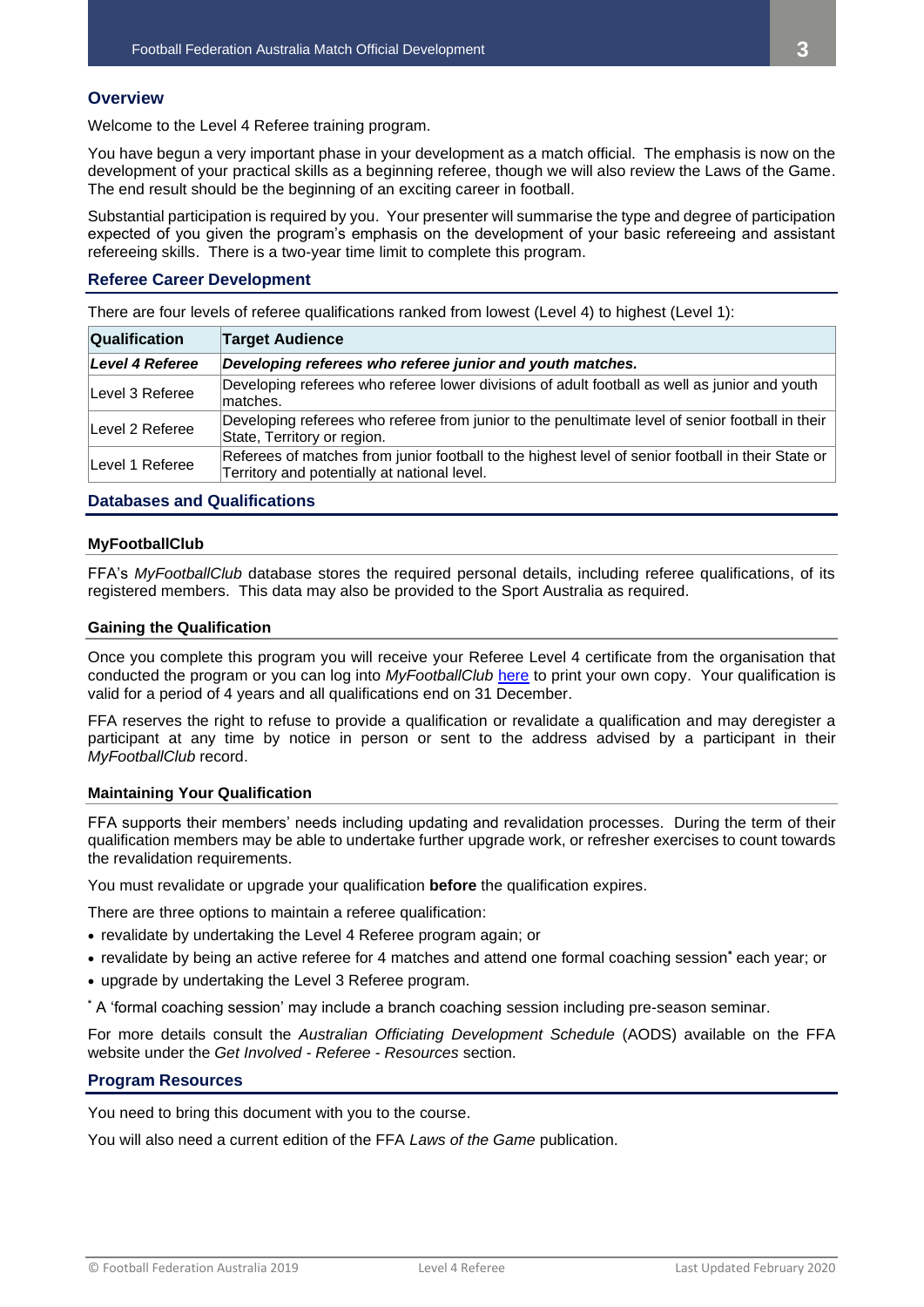## **Program Summary**

This training program consists of 9 theory units that should take approximately 6 contact hours. Additional time should be allowed for breaks.

Unit 1 should be completed prior to attending the course.

There are also two practical assessments (units 10 and 11) that require additional time - normally one match per unit. You **must** complete units 1 to 9 **before** you undertake units 10 and 11.

You are required to attend all sessions and complete all exercises to the satisfaction of your Instructor.

The timings below are approximate and depend on a number of factors including group discussions and the number of participants. The program structure is:

| Unit | Title                                                                                         | Time                |
|------|-----------------------------------------------------------------------------------------------|---------------------|
|      | Home Study - Personal Development 1 - Ethics, the Law and Your Image<br>- in-class discussion | variable<br>30 mins |
| 12   | Laws of the Game 1 - Review of Fouls and Misconduct                                           | 30 mins             |
| Ι3   | Foul Identification 1 - Basic Interpretations                                                 | 45 mins             |
| 14   | Referee Skill Development 1 - Referee Signals and Whistling                                   | 45 mins             |
| 15   | Positioning Concepts 1 - Angled View of Play                                                  | 30 mins             |
| 16   | Game Management 1 - Wall Management, the 9.15m and Penalty Kicks                              | 30 mins             |
| 17   | Other Match Officials Development 1 - Introduction to Assistant Referees                      | 45 mins             |
| 8    | Offside 1 - Basic Interpretations                                                             | 30 mins             |
| 19   | Referee Skill Development 2 - Match Records and Report Writing                                | 45 mins             |
| 10   | Practical Officiating 1 - Assistant Referee                                                   | 1 match             |
| 11   | Practical Officiating 2 - Referee                                                             | 1 match             |

## **Program Competencies**

On graduation from this program you will be able to:

- Summarise and discuss FFA's Code of Conduct and the ethical behaviour expected of match officials. ( \*OGP)
- Describe and action the broad duties and responsibilities of match officials including the limited role of the official in injury management. ( \*OGP)
- Define the concepts of safety and fair play as applicable to matches. (OGP)
- Describe how people can be treated with integrity, respect and empathy, regardless of gender, race, disability or age. (\*OGP)
- Detail the basic features, interpretations and requirements of the Laws of the Game.
- Identify cautionable and sending-off offences in matches.
- Prepare for officiating, present as a professional official, exhibit integrity and ethical conduct. (OGP)
- Manage the basic risks of officiating in competition matches and abide by the associated legal responsibilities. ('OGP)
- Check pitches and surrounding areas for potential risks and hazards prior to and during matches. ("OGP)
- Apply other basic safety and harm minimisation techniques during matches. (OGP)
- Apply the concept of fair play during matches.
- Use a range of communication strategies that enhance relationships, minimise conflict and deal with disputes effectively. ('OGP)
- Identify infringements of the Laws of the Game and apply the appropriate sanctions for basic law breaches.
- Execute basic referee and assistant referee roles, duties and signals.
- Demonstrate refereeing techniques in basic level matches including application of:
	- o positioning concept of angled view of play;
	- o wall management and penalty kick player management techniques;
	- $\circ$  basic whistling techniques that are appropriate for the incident or offence.
- Work as a member of the officiating team including observation of and appropriate reaction to AR advice.
- Undertake a basic review of performances. ( \*OGP)

\* Indicates competencies linked to NOAS Introductory Level Officiating General Principles (OGP).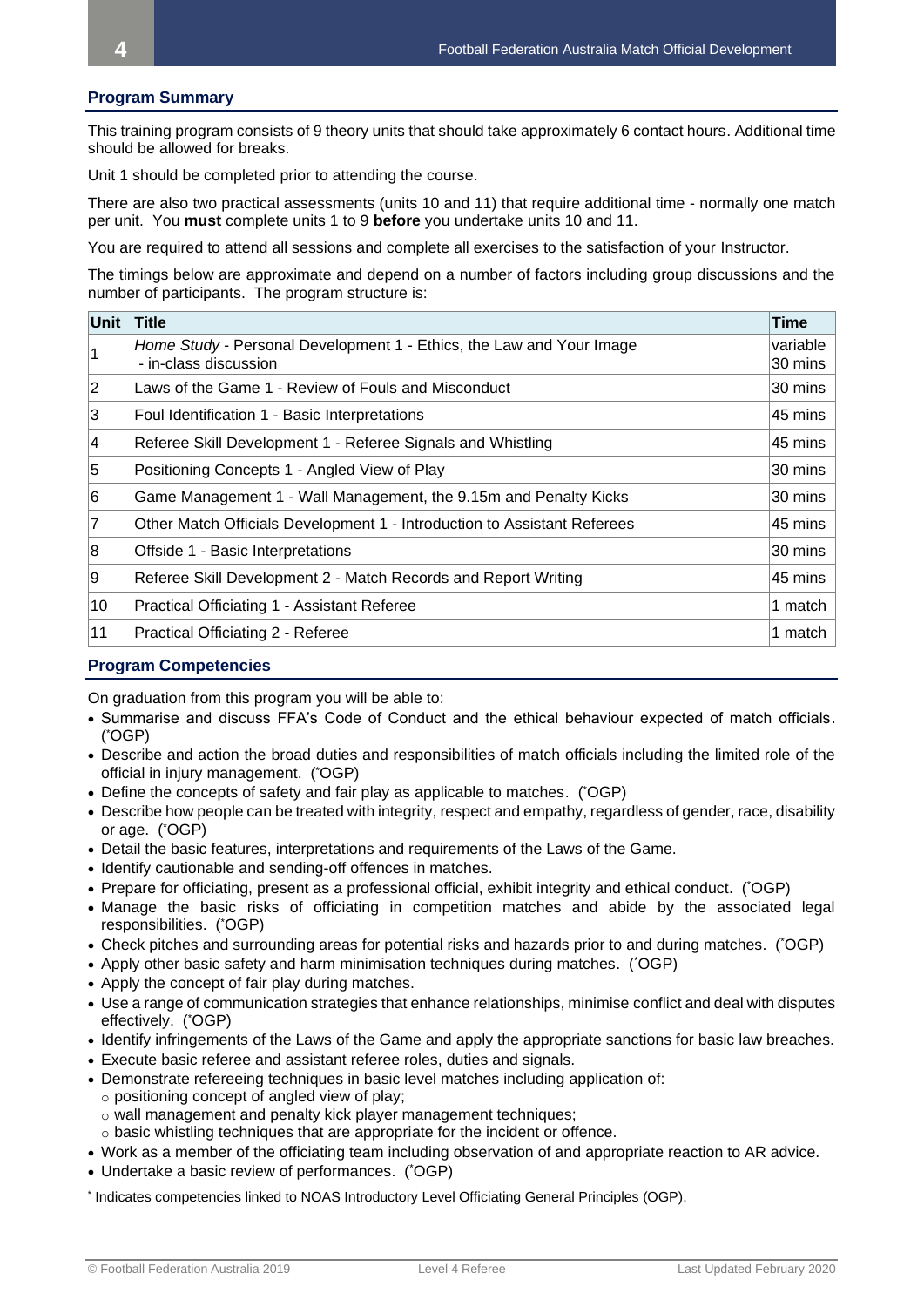## <span id="page-4-0"></span>**Unit 1 - Personal Development 1 - Ethics, the Law and Your Image**

## **Unit Outline**

## **Nominal Time**

This unit is completed as 'home study' and should be done prior to attending the course followed by a 30 minute class discussion.

Alternatively the whole unit can be completed as a longer classroom-based exercise for 60 minutes.

## **Aims**

- To introduce the concepts of ethical officiating; and
- To develop a basic understanding of their professional responsibilities as match officials.

## **Learning Outcomes**

On completion of this unit you will be able to:

- outline the broad ethical and professional responsibilities of a match official;
- describe and apply the principles of honesty, integrity and ethical conduct;
- summarise how people can be treated with integrity, respect and empathy, regardless of gender, race, disability or age;
- describe the requirements and implications of FFA's *Code of Ethics*;
- define the concept of safety as it applies to the Laws of the Game.

## **Resource requirements and reference materials**

You'll find the home study questions on the following pages.

## **Assessment Criteria**

Completion of workbook exercises requiring research and recording of field and equipment specifications, player equipment requirements and safety factors.

## **Self-Management**

Officials need to be of strong character if they are to cope with the officiating environment in a positive manner. It is important that officials know their own strengths and weaknesses in order to undertake effective selfmanagement.

Officials should be aware that their approach to officiating can influence participants' experience and enjoyment of the sport. (e.g. junior competitions are usually designed to focus on fun and skill development, rather than winning.) Officials provide participants with leadership and guidance, facilitating and ensuring that the competition is conducted in a safe and fair manner.

Qualities such as integrity, honesty, trustworthiness and respect are integral to the role of the official. The official's actions should be linked to these qualities, including the manner in which they behave and relate to others prior to, during and following competition, how they present as an official and how they go about undertaking their role.

## **The role and responsibilities of the official**

It is important for officials to understand the important role that they play, and the impact they have on participants and others. An official needs to display ethical behaviour at all times, and show integrity, empathy and respect to others. Officials should be aware of the needs of various groups, including juniors, athletes with a disability, indigenous athletes and other cultural groups. Most sporting organisations will have policies, such as junior sport policies, member and/or child protection policies and disability action plans that officials should become familiar with. Officials can contribute to an inclusive environment within a sport.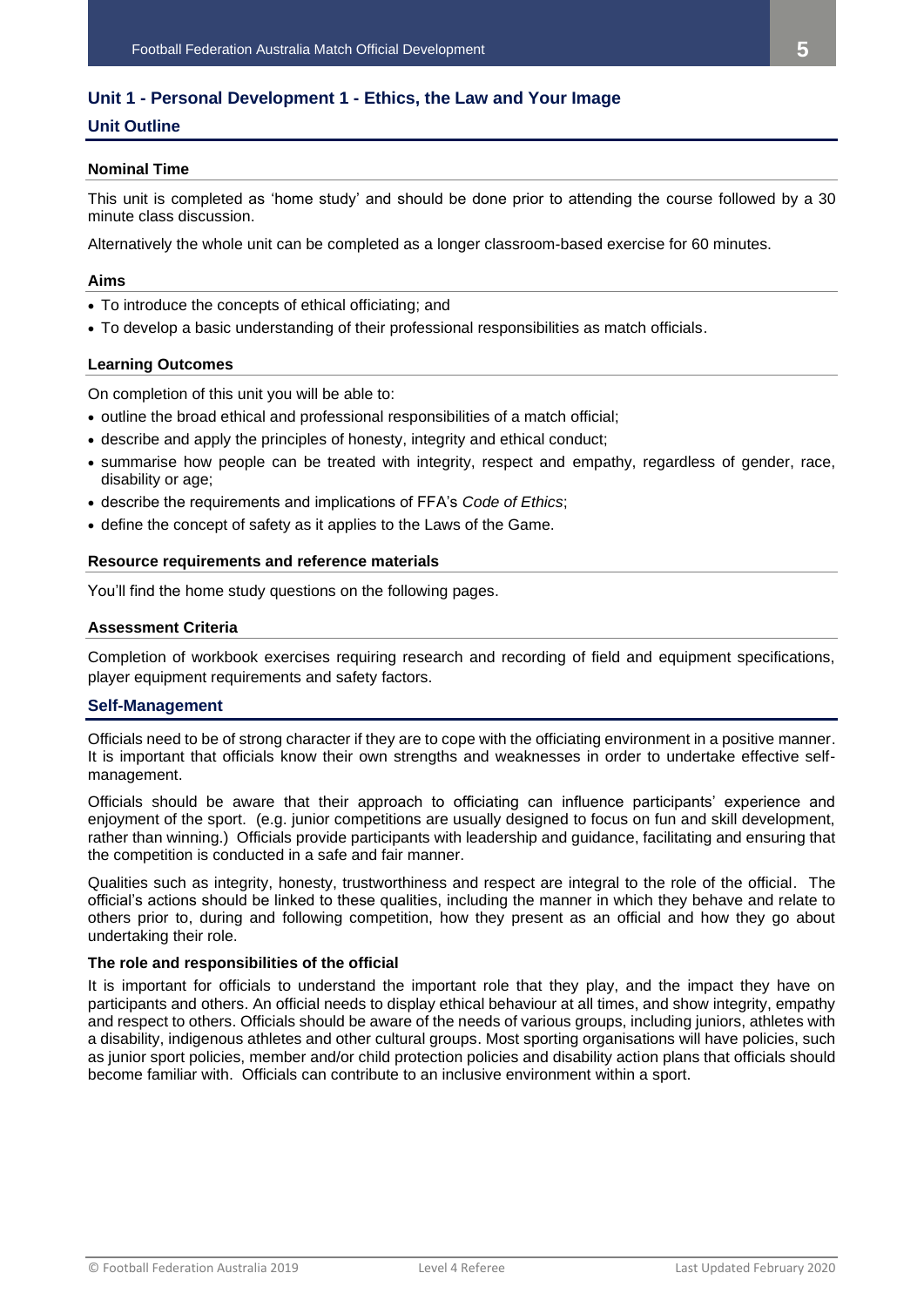**Professional presentation and approach to officiating** Officials can be the 'public face' of a sporting organisation, as they are often the first person that a participant comes into contact with when involved in a sport for the first time. It is important that officials demonstrate professional presentation and behaviour. Officials should be: • well presented • punctual and prepared • trustworthy and responsible • courteous and respectful. What do you consider to be the key roles and responsibilities of the official? **\_\_\_\_\_\_\_\_\_\_\_\_\_\_\_\_\_\_\_\_\_\_\_\_\_\_\_\_\_\_\_\_\_\_\_\_\_\_\_\_\_\_\_\_\_\_\_\_\_\_\_\_\_\_\_\_\_\_\_\_\_\_\_\_\_\_\_\_\_\_\_\_\_\_\_\_\_\_\_\_\_\_\_\_\_\_\_\_\_\_\_\_\_ \_\_\_\_\_\_\_\_\_\_\_\_\_\_\_\_\_\_\_\_\_\_\_\_\_\_\_\_\_\_\_\_\_\_\_\_\_\_\_\_\_\_\_\_\_\_\_\_\_\_\_\_\_\_\_\_\_\_\_\_\_\_\_\_\_\_\_\_\_\_\_\_\_\_\_\_\_\_\_\_\_\_\_\_\_\_\_\_\_\_\_\_\_ \_\_\_\_\_\_\_\_\_\_\_\_\_\_\_\_\_\_\_\_\_\_\_\_\_\_\_\_\_\_\_\_\_\_\_\_\_\_\_\_\_\_\_\_\_\_\_\_\_\_\_\_\_\_\_\_\_\_\_\_\_\_\_\_\_\_\_\_\_\_\_\_\_\_\_\_\_\_\_\_\_\_\_\_\_\_\_\_\_\_\_\_\_ \_\_\_\_\_\_\_\_\_\_\_\_\_\_\_\_\_\_\_\_\_\_\_\_\_\_\_\_\_\_\_\_\_\_\_\_\_\_\_\_\_\_\_\_\_\_\_\_\_\_\_\_\_\_\_\_\_\_\_\_\_\_\_\_\_\_\_\_\_\_\_\_\_\_\_\_\_\_\_\_\_\_\_\_\_\_\_\_\_\_\_\_\_** How can officials adapt their approach when working with specific groups of participants, such as children or people from different cultures? **\_\_\_\_\_\_\_\_\_\_\_\_\_\_\_\_\_\_\_\_\_\_\_\_\_\_\_\_\_\_\_\_\_\_\_\_\_\_\_\_\_\_\_\_\_\_\_\_\_\_\_\_\_\_\_\_\_\_\_\_\_\_\_\_\_\_\_\_\_\_\_\_\_\_\_\_\_\_\_\_\_\_\_\_\_\_\_\_\_\_\_\_\_ \_\_\_\_\_\_\_\_\_\_\_\_\_\_\_\_\_\_\_\_\_\_\_\_\_\_\_\_\_\_\_\_\_\_\_\_\_\_\_\_\_\_\_\_\_\_\_\_\_\_\_\_\_\_\_\_\_\_\_\_\_\_\_\_\_\_\_\_\_\_\_\_\_\_\_\_\_\_\_\_\_\_\_\_\_\_\_\_\_\_\_\_\_ \_\_\_\_\_\_\_\_\_\_\_\_\_\_\_\_\_\_\_\_\_\_\_\_\_\_\_\_\_\_\_\_\_\_\_\_\_\_\_\_\_\_\_\_\_\_\_\_\_\_\_\_\_\_\_\_\_\_\_\_\_\_\_\_\_\_\_\_\_\_\_\_\_\_\_\_\_\_\_\_\_\_\_\_\_\_\_\_\_\_\_\_\_ \_\_\_\_\_\_\_\_\_\_\_\_\_\_\_\_\_\_\_\_\_\_\_\_\_\_\_\_\_\_\_\_\_\_\_\_\_\_\_\_\_\_\_\_\_\_\_\_\_\_\_\_\_\_\_\_\_\_\_\_\_\_\_\_\_\_\_\_\_\_\_\_\_\_\_\_\_\_\_\_\_\_\_\_\_\_\_\_\_\_\_\_\_** What can officials do to present a professional image? **\_\_\_\_\_\_\_\_\_\_\_\_\_\_\_\_\_\_\_\_\_\_\_\_\_\_\_\_\_\_\_\_\_\_\_\_\_\_\_\_\_\_\_\_\_\_\_\_\_\_\_\_\_\_\_\_\_\_\_\_\_\_\_\_\_\_\_\_\_\_\_\_\_\_\_\_\_\_\_\_\_\_\_\_\_\_\_\_\_\_\_\_\_ \_\_\_\_\_\_\_\_\_\_\_\_\_\_\_\_\_\_\_\_\_\_\_\_\_\_\_\_\_\_\_\_\_\_\_\_\_\_\_\_\_\_\_\_\_\_\_\_\_\_\_\_\_\_\_\_\_\_\_\_\_\_\_\_\_\_\_\_\_\_\_\_\_\_\_\_\_\_\_\_\_\_\_\_\_\_\_\_\_\_\_\_\_ \_\_\_\_\_\_\_\_\_\_\_\_\_\_\_\_\_\_\_\_\_\_\_\_\_\_\_\_\_\_\_\_\_\_\_\_\_\_\_\_\_\_\_\_\_\_\_\_\_\_\_\_\_\_\_\_\_\_\_\_\_\_\_\_\_\_\_\_\_\_\_\_\_\_\_\_\_\_\_\_\_\_\_\_\_\_\_\_\_\_\_\_\_ \_\_\_\_\_\_\_\_\_\_\_\_\_\_\_\_\_\_\_\_\_\_\_\_\_\_\_\_\_\_\_\_\_\_\_\_\_\_\_\_\_\_\_\_\_\_\_\_\_\_\_\_\_\_\_\_\_\_\_\_\_\_\_\_\_\_\_\_\_\_\_\_\_\_\_\_\_\_\_\_\_\_\_\_\_\_\_\_\_\_\_\_\_** Case Study: Integrity of officials Officials are often placed under pressure from participants, coaches and spectators when making decisions. This pressure can be tough on the official, but it's important to always stay impartial. Q 1. What strategies can you use to ensure that you remain impartial? **\_\_\_\_\_\_\_\_\_\_\_\_\_\_\_\_\_\_\_\_\_\_\_\_\_\_\_\_\_\_\_\_\_\_\_\_\_\_\_\_\_\_\_\_\_\_\_\_\_\_\_\_\_\_\_\_\_\_\_\_\_\_\_\_\_\_\_\_\_\_\_\_\_\_\_\_\_\_\_\_\_\_\_\_\_\_\_\_\_\_\_\_\_ \_\_\_\_\_\_\_\_\_\_\_\_\_\_\_\_\_\_\_\_\_\_\_\_\_\_\_\_\_\_\_\_\_\_\_\_\_\_\_\_\_\_\_\_\_\_\_\_\_\_\_\_\_\_\_\_\_\_\_\_\_\_\_\_\_\_\_\_\_\_\_\_\_\_\_\_\_\_\_\_\_\_\_\_\_\_\_\_\_\_\_\_\_ \_\_\_\_\_\_\_\_\_\_\_\_\_\_\_\_\_\_\_\_\_\_\_\_\_\_\_\_\_\_\_\_\_\_\_\_\_\_\_\_\_\_\_\_\_\_\_\_\_\_\_\_\_\_\_\_\_\_\_\_\_\_\_\_\_\_\_\_\_\_\_\_\_\_\_\_\_\_\_\_\_\_\_\_\_\_\_\_\_\_\_\_\_ \_\_\_\_\_\_\_\_\_\_\_\_\_\_\_\_\_\_\_\_\_\_\_\_\_\_\_\_\_\_\_\_\_\_\_\_\_\_\_\_\_\_\_\_\_\_\_\_\_\_\_\_\_\_\_\_\_\_\_\_\_\_\_\_\_\_\_\_\_\_\_\_\_\_\_\_\_\_\_\_\_\_\_\_\_\_\_\_\_\_\_\_\_** Case Study: Working with children Jane is an experienced referee coach and knows many of the referees and their parents. The next state titles are two weeks away and 150 kilometres from Jane's home. Most of the referees can get to the tournament with their parents, however one of the referees - Greg who is 14 years of age - cannot as his parents will be overseas and he is staying with an aunty who does not have a car. Jane has been asked to drive Greg to the tournament. Q 2. What are the issues in this situation, and how should Jane respond? **\_\_\_\_\_\_\_\_\_\_\_\_\_\_\_\_\_\_\_\_\_\_\_\_\_\_\_\_\_\_\_\_\_\_\_\_\_\_\_\_\_\_\_\_\_\_\_\_\_\_\_\_\_\_\_\_\_\_\_\_\_\_\_\_\_\_\_\_\_\_\_\_\_\_\_\_\_\_\_\_\_\_\_\_\_\_\_\_\_\_\_\_\_ \_\_\_\_\_\_\_\_\_\_\_\_\_\_\_\_\_\_\_\_\_\_\_\_\_\_\_\_\_\_\_\_\_\_\_\_\_\_\_\_\_\_\_\_\_\_\_\_\_\_\_\_\_\_\_\_\_\_\_\_\_\_\_\_\_\_\_\_\_\_\_\_\_\_\_\_\_\_\_\_\_\_\_\_\_\_\_\_\_\_\_\_\_ \_\_\_\_\_\_\_\_\_\_\_\_\_\_\_\_\_\_\_\_\_\_\_\_\_\_\_\_\_\_\_\_\_\_\_\_\_\_\_\_\_\_\_\_\_\_\_\_\_\_\_\_\_\_\_\_\_\_\_\_\_\_\_\_\_\_\_\_\_\_\_\_\_\_\_\_\_\_\_\_\_\_\_\_\_\_\_\_\_\_\_\_\_**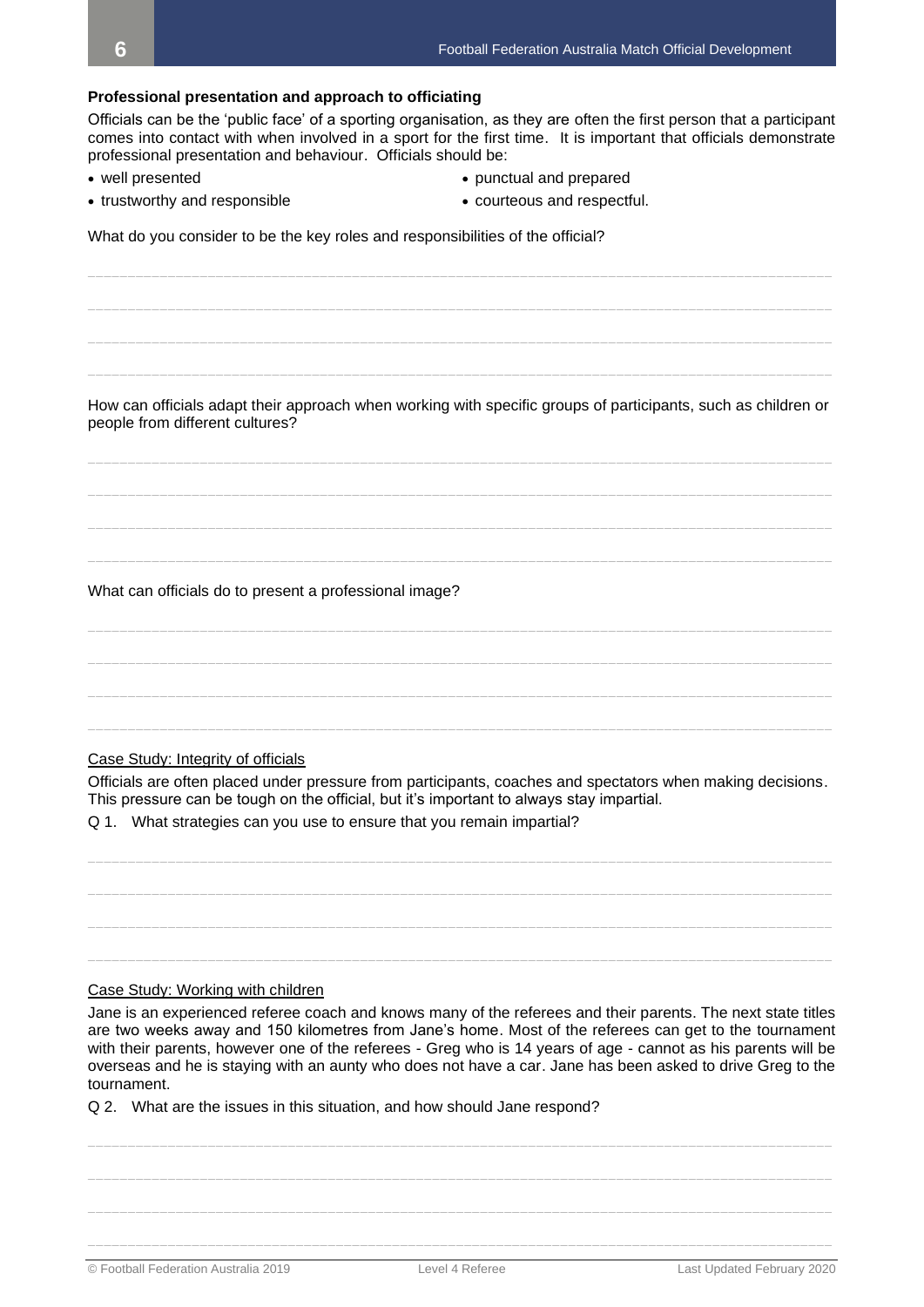*Quick Tips - Child-protection*

- Officials should be familiar with child-protection policies and practices designed to keep children safe from harm. Go to Play by the Rules web site *[www.playbytherules.net.au](file://///SOCCER-FIL01/Departments/FOP/CF/REF%20-%20Referees%20Department/ACC%20-%20Accreditation/Course%20Material/Referee%20-%20Level%204/www.playbytherules.net.au)* for further information.
- Although child-protection requirements vary in different states and territories, most require people who work with children, such as match officials, to undergo a national criminal history check to determine their suitability for working with children.
- Match officials should avoid situations in which an adult may be alone with a child; for example, dressing rooms or in a vehicle when children need to be transported.

## Case Study: Working with children

*Quick Tips - Working with children*

Bill has been refereeing football for many years at senior grades. Because of a number of referees being unavailable Bill has been appointed to some junior matches, something he hasn't done for some years.

**\_\_\_\_\_\_\_\_\_\_\_\_\_\_\_\_\_\_\_\_\_\_\_\_\_\_\_\_\_\_\_\_\_\_\_\_\_\_\_\_\_\_\_\_\_\_\_\_\_\_\_\_\_\_\_\_\_\_\_\_\_\_\_\_\_\_\_\_\_\_\_\_\_\_\_\_\_\_\_\_\_\_\_\_\_\_\_\_\_\_\_\_\_**

**\_\_\_\_\_\_\_\_\_\_\_\_\_\_\_\_\_\_\_\_\_\_\_\_\_\_\_\_\_\_\_\_\_\_\_\_\_\_\_\_\_\_\_\_\_\_\_\_\_\_\_\_\_\_\_\_\_\_\_\_\_\_\_\_\_\_\_\_\_\_\_\_\_\_\_\_\_\_\_\_\_\_\_\_\_\_\_\_\_\_\_\_\_**

**\_\_\_\_\_\_\_\_\_\_\_\_\_\_\_\_\_\_\_\_\_\_\_\_\_\_\_\_\_\_\_\_\_\_\_\_\_\_\_\_\_\_\_\_\_\_\_\_\_\_\_\_\_\_\_\_\_\_\_\_\_\_\_\_\_\_\_\_\_\_\_\_\_\_\_\_\_\_\_\_\_\_\_\_\_\_\_\_\_\_\_\_\_**

**\_\_\_\_\_\_\_\_\_\_\_\_\_\_\_\_\_\_\_\_\_\_\_\_\_\_\_\_\_\_\_\_\_\_\_\_\_\_\_\_\_\_\_\_\_\_\_\_\_\_\_\_\_\_\_\_\_\_\_\_\_\_\_\_\_\_\_\_\_\_\_\_\_\_\_\_\_\_\_\_\_\_\_\_\_\_\_\_\_\_\_\_\_**

Q 3. How should Bill modify his approach when officiating young children?

• Officials must use positive and acceptable language when talking about or to a child.

• Officials should develop a calm and non-confrontational behaviour-management style.

- Any physical contact with children (or adults, for that matter) should be in a way that makes them feel comfortable; for example, shaking hands, or a congratulatory pat on the back.
- Officials should encourage children to be a 'good sport', to recognise that they have a right to feel safe, and know what they can do if they do not feel safe.

*Quick Tips - Working with people from a range of cultures and backgrounds*

- Officials should acquire a basic understanding of cultural issues.
- Officials need to be aware of cultural sensitivities and beliefs, for example:
- direct eye contact is not regarded by some Indigenous people as an essential part of communication and shouldn't be regarded by non-Indigenous people as a lack of interest
- physical contact is sometimes regarded by Indigenous people as an invasion of personal space, unless friendship, mutual respect and trust has been established.
- Officials should make it clear to participants that racist jokes, language and behaviour are not acceptable.
- It is important for officials to understand that people who are new arrivals to Australia may lack an awareness and understanding of the sport.
- Language can act as a barrier to approaching and becoming involved in a sport. Officials should look for alternative communication methods as necessary.

## **Professionalism**

## Officials need to communicate effectively with coaches

Officials should strive to work cooperatively with coaches. Respect between coaches and officials is important. Officials can contribute to a good relationship with coaches by getting to know them "off the field" and engaging in rational, fruitful discussions regarding officiating issues. Each official becomes the 'face' of officiating at competitions. People often judge all officials by how an individual official behaves, hence the need for professional and responsible approaches when dealing with coaches.

## Working cooperatively with the players is important

It is important to remember that the competition in which the official is officiating is the most important competition that day to those participating in it. Officials can gain the respect and trust of the participants by speaking and behaving in a courteous and respectful manner, including the use of appropriate language. Officials should be respectful towards all participants.

## Working cooperatively with other officials is vital

Working cooperatively with other officials is important for a competition to run smoothly. The way that each official undertakes their role often impacts on other officials. Aspects such as being punctual, understanding each other's roles, working cooperatively, sharing information, and completing their own duties are important for an officiating team to work effectively. Officials should support each other and provide encouragement to other officials to contribute to the officiating team.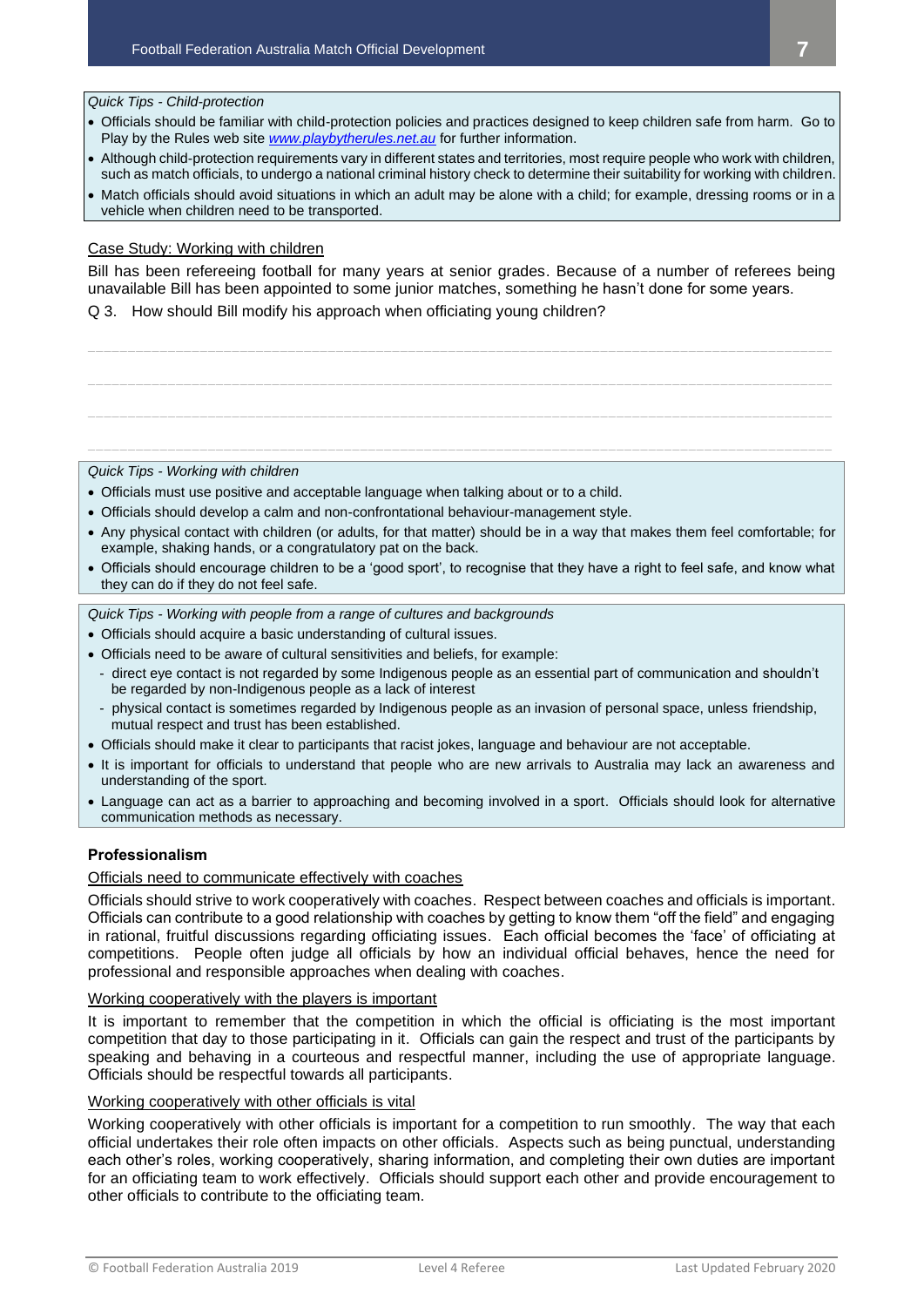#### **Managing Environment**

Officials need to manage the risks of officiating in competition, and abide by the legal responsibilities expected of an official. Officials have the responsibility to enforce both the rules of the particular sport and to abide by all relevant laws.

Officials have a duty to take reasonable care to avoid injury to participants, and this includes keeping up to date on the rules of the sport, particularly rules relating to safety aspects. Officials have a role in identifying potential risks and hazards in the competition environment (facilities, playing area, equipment and athletes) and taking action to ensure that there is a safe environment for all.

Officials also have a role in managing injury and emergency situations. This may be as simple as enforcing safety rules such as the blood rule, or more complex if a serious injury has occurred.

#### **Legal responsibilities of the official**

Officials have legal responsibilities that will protect participants from harm. These include:

- Duty to enforce the rules Duty to protect participants
	-
- Duty to warn participants Duty to ensure that the sport can be conducted safely
- 
- Duty to control and supervise the competition

There are a number of areas of law that affect officials. These include:

- negligence and duty of care Privacy laws
- 
- Child-protection legislation Criminal law (for example assault and battery)
- Anti-Discrimination laws (including disability discrimination and sex discrimination)

#### **Risk management for officials**

Risk management is a systematic approach to managing possible exposure to liability. The process generally involves identifying and assessing risks, then designing and implementing a risk-reduction plan. Regular review and modification of the plan, as well as good record keeping are all important elements of risk management.

Specific elements of risk management for officials may include:

• Inspecting equipment • Minimising risks during competition

competition environment

- Enforcing safety rules and controlling the conduct of participants
- Checking that they are covered by insurance

• Checking for potential risks and hazards in the

#### **Emergency management procedures**

In the event of an injury or emergency situation, officials have an important role to play. Officials should ensure that they are familiar with their sport's procedures for dealing with an injury or emergency situation. Officials play an important role in stopping play, and enforcing safety rules such as the blood rule. While officials may often be the first on the scene in the event of an injury, there are limits to the official's role if they are not trained in first aid.

**\_\_\_\_\_\_\_\_\_\_\_\_\_\_\_\_\_\_\_\_\_\_\_\_\_\_\_\_\_\_\_\_\_\_\_\_\_\_\_\_\_\_\_\_\_\_\_\_\_\_\_\_\_\_\_\_\_\_\_\_\_\_\_\_\_\_\_\_\_\_\_\_\_\_\_\_\_\_\_\_\_\_\_\_\_\_\_\_\_\_\_\_\_**

**\_\_\_\_\_\_\_\_\_\_\_\_\_\_\_\_\_\_\_\_\_\_\_\_\_\_\_\_\_\_\_\_\_\_\_\_\_\_\_\_\_\_\_\_\_\_\_\_\_\_\_\_\_\_\_\_\_\_\_\_\_\_\_\_\_\_\_\_\_\_\_\_\_\_\_\_\_\_\_\_\_\_\_\_\_\_\_\_\_\_\_\_\_**

**\_\_\_\_\_\_\_\_\_\_\_\_\_\_\_\_\_\_\_\_\_\_\_\_\_\_\_\_\_\_\_\_\_\_\_\_\_\_\_\_\_\_\_\_\_\_\_\_\_\_\_\_\_\_\_\_\_\_\_\_\_\_\_\_\_\_\_\_\_\_\_\_\_\_\_\_\_\_\_\_\_\_\_\_\_\_\_\_\_\_\_\_\_**

**\_\_\_\_\_\_\_\_\_\_\_\_\_\_\_\_\_\_\_\_\_\_\_\_\_\_\_\_\_\_\_\_\_\_\_\_\_\_\_\_\_\_\_\_\_\_\_\_\_\_\_\_\_\_\_\_\_\_\_\_\_\_\_\_\_\_\_\_\_\_\_\_\_\_\_\_\_\_\_\_\_\_\_\_\_\_\_\_\_\_\_\_\_**

**\_\_\_\_\_\_\_\_\_\_\_\_\_\_\_\_\_\_\_\_\_\_\_\_\_\_\_\_\_\_\_\_\_\_\_\_\_\_\_\_\_\_\_\_\_\_\_\_\_\_\_\_\_\_\_\_\_\_\_\_\_\_\_\_\_\_\_\_\_\_\_\_\_\_\_\_\_\_\_\_\_\_\_\_\_\_\_\_\_\_\_\_\_**

**\_\_\_\_\_\_\_\_\_\_\_\_\_\_\_\_\_\_\_\_\_\_\_\_\_\_\_\_\_\_\_\_\_\_\_\_\_\_\_\_\_\_\_\_\_\_\_\_\_\_\_\_\_\_\_\_\_\_\_\_\_\_\_\_\_\_\_\_\_\_\_\_\_\_\_\_\_\_\_\_\_\_\_\_\_\_\_\_\_\_\_\_\_**

**\_\_\_\_\_\_\_\_\_\_\_\_\_\_\_\_\_\_\_\_\_\_\_\_\_\_\_\_\_\_\_\_\_\_\_\_\_\_\_\_\_\_\_\_\_\_\_\_\_\_\_\_\_\_\_\_\_\_\_\_\_\_\_\_\_\_\_\_\_\_\_\_\_\_\_\_\_\_\_\_\_\_\_\_\_\_\_\_\_\_\_\_\_**

How can officials assist in creating a safe environment for the participants?

Which safety rules in your sport are vital for officials to implement?

- 
-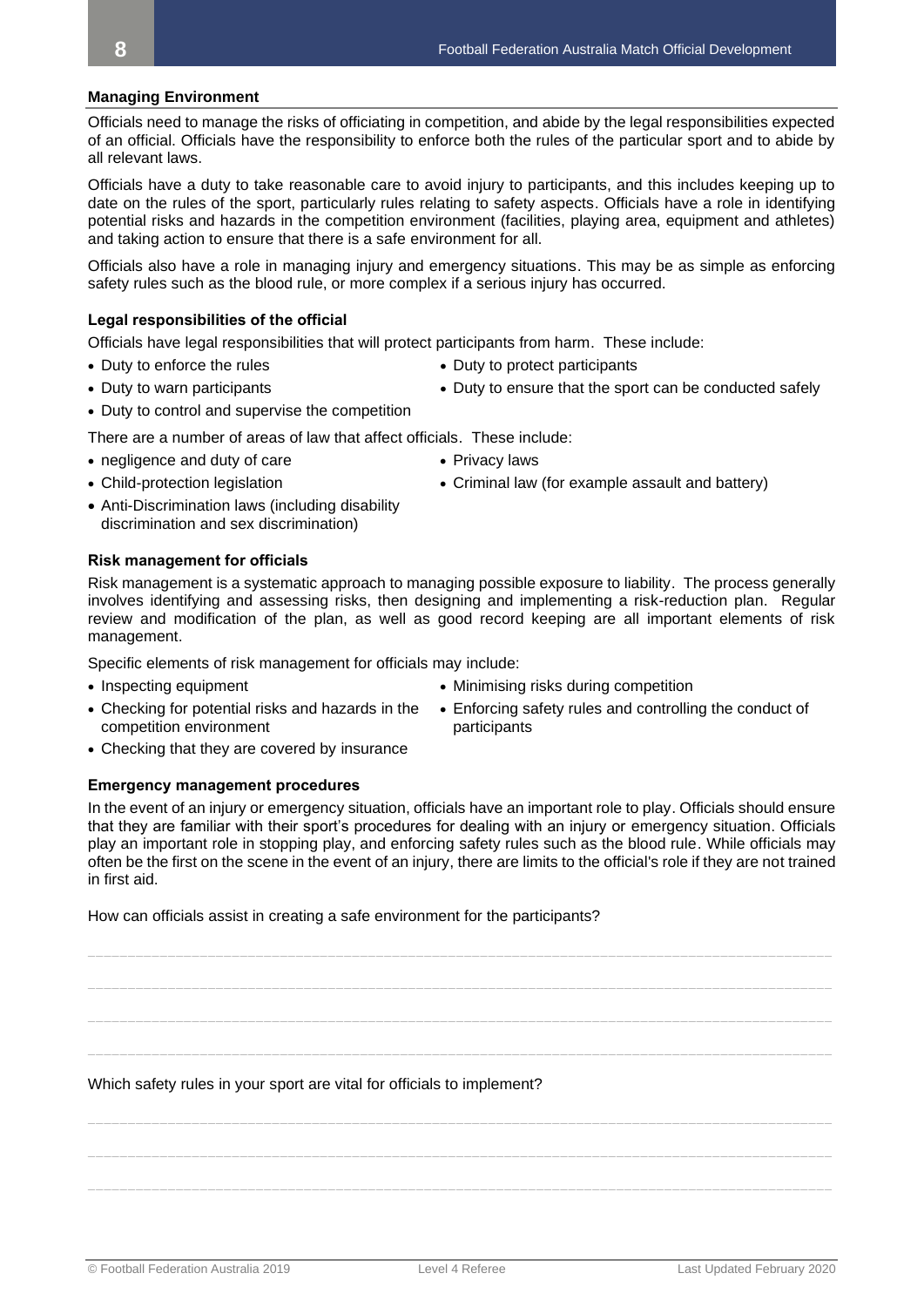What do you think the official's role should be in the event of an on-field injury or emergency?

**\_\_\_\_\_\_\_\_\_\_\_\_\_\_\_\_\_\_\_\_\_\_\_\_\_\_\_\_\_\_\_\_\_\_\_\_\_\_\_\_\_\_\_\_\_\_\_\_\_\_\_\_\_\_\_\_\_\_\_\_\_\_\_\_\_\_\_\_\_\_\_\_\_\_\_\_\_\_\_\_\_\_\_\_\_\_\_\_\_\_\_\_\_ \_\_\_\_\_\_\_\_\_\_\_\_\_\_\_\_\_\_\_\_\_\_\_\_\_\_\_\_\_\_\_\_\_\_\_\_\_\_\_\_\_\_\_\_\_\_\_\_\_\_\_\_\_\_\_\_\_\_\_\_\_\_\_\_\_\_\_\_\_\_\_\_\_\_\_\_\_\_\_\_\_\_\_\_\_\_\_\_\_\_\_\_\_ \_\_\_\_\_\_\_\_\_\_\_\_\_\_\_\_\_\_\_\_\_\_\_\_\_\_\_\_\_\_\_\_\_\_\_\_\_\_\_\_\_\_\_\_\_\_\_\_\_\_\_\_\_\_\_\_\_\_\_\_\_\_\_\_\_\_\_\_\_\_\_\_\_\_\_\_\_\_\_\_\_\_\_\_\_\_\_\_\_\_\_\_\_ \_\_\_\_\_\_\_\_\_\_\_\_\_\_\_\_\_\_\_\_\_\_\_\_\_\_\_\_\_\_\_\_\_\_\_\_\_\_\_\_\_\_\_\_\_\_\_\_\_\_\_\_\_\_\_\_\_\_\_\_\_\_\_\_\_\_\_\_\_\_\_\_\_\_\_\_\_\_\_\_\_\_\_\_\_\_\_\_\_\_\_\_\_**

## Case Study: Safe environment

Tony is a football referee, and is about to officiate a match at a ground that he has never been to before. An important role of the referee is to ensure that the playing field, equipment and surrounds are safe.

## Q 4. What should Tony be looking for in his pre-match inspection?

| Quick Tips - Tips for ensuring the safety of playing areas |
|------------------------------------------------------------|

#### Ensure that:

- the playing area is level, firm and free from obstructions, for example, holes or exposed sprinkler heads.
- permanent fixtures such as goal posts are padded, flexible and highly visible.
- corner posts and other field posts cannot injure participants on contact (these should be made of cardboard or other 'non-threatening' material).
- there is adequate lighting if playing at night.
- there is adequate matting where necessary, for example, gymnastics or high jump.
- perimeter fences are well back from the playing area.
- spectators are kept well away from the playing area.

## Case Study: Safe environment

Sam is a hockey umpire and is refereeing a match in an outdoor setting. Storm clouds are brewing, and there are rumbles of thunder and flashes of lightning nearby. The storm appears to be heading towards the playing venue. A couple of players have suggested to Sam that he will have to stop the match. Sam recalls that there was a recent instruction to officials about what to do in the event of a thunderstorm and lightning.

## Q 5. What should Sam do in this situation?

**\_\_\_\_\_\_\_\_\_\_\_\_\_\_\_\_\_\_\_\_\_\_\_\_\_\_\_\_\_\_\_\_\_\_\_\_\_\_\_\_\_\_\_\_\_\_\_\_\_\_\_\_\_\_\_\_\_\_\_\_\_\_\_\_\_\_\_\_\_\_\_\_\_\_\_\_\_\_\_\_\_\_\_\_\_\_\_\_\_\_\_\_\_ \_\_\_\_\_\_\_\_\_\_\_\_\_\_\_\_\_\_\_\_\_\_\_\_\_\_\_\_\_\_\_\_\_\_\_\_\_\_\_\_\_\_\_\_\_\_\_\_\_\_\_\_\_\_\_\_\_\_\_\_\_\_\_\_\_\_\_\_\_\_\_\_\_\_\_\_\_\_\_\_\_\_\_\_\_\_\_\_\_\_\_\_\_ \_\_\_\_\_\_\_\_\_\_\_\_\_\_\_\_\_\_\_\_\_\_\_\_\_\_\_\_\_\_\_\_\_\_\_\_\_\_\_\_\_\_\_\_\_\_\_\_\_\_\_\_\_\_\_\_\_\_\_\_\_\_\_\_\_\_\_\_\_\_\_\_\_\_\_\_\_\_\_\_\_\_\_\_\_\_\_\_\_\_\_\_\_ \_\_\_\_\_\_\_\_\_\_\_\_\_\_\_\_\_\_\_\_\_\_\_\_\_\_\_\_\_\_\_\_\_\_\_\_\_\_\_\_\_\_\_\_\_\_\_\_\_\_\_\_\_\_\_\_\_\_\_\_\_\_\_\_\_\_\_\_\_\_\_\_\_\_\_\_\_\_\_\_\_\_\_\_\_\_\_\_\_\_\_\_\_**

## *Quick Tips - Risk management tips for officials*

- Always inspect and clear the competition area of visible dangers.
- Cancel the contest or event if there is inclement or dangerous weather (for example, extreme heat or thunderstorms where lightning is likely).
- Inspect and control use of both competition and protective equipment.
- Enforce the rules of the sport and control the conduct of participants (a warning to 'tone down' behaviour before things get out of hand can be effective).
- Know how to deal appropriately with injury situations.
- Keep an officiating diary and record any incidents that occur during a competition.
- Seek regular evaluation of your performance and make sure you know about changes to the rules.
- Undertake training in conflict management.
- Have insurance to cover potential claims made against you and also to cover medical expenses or lost income if you are injured.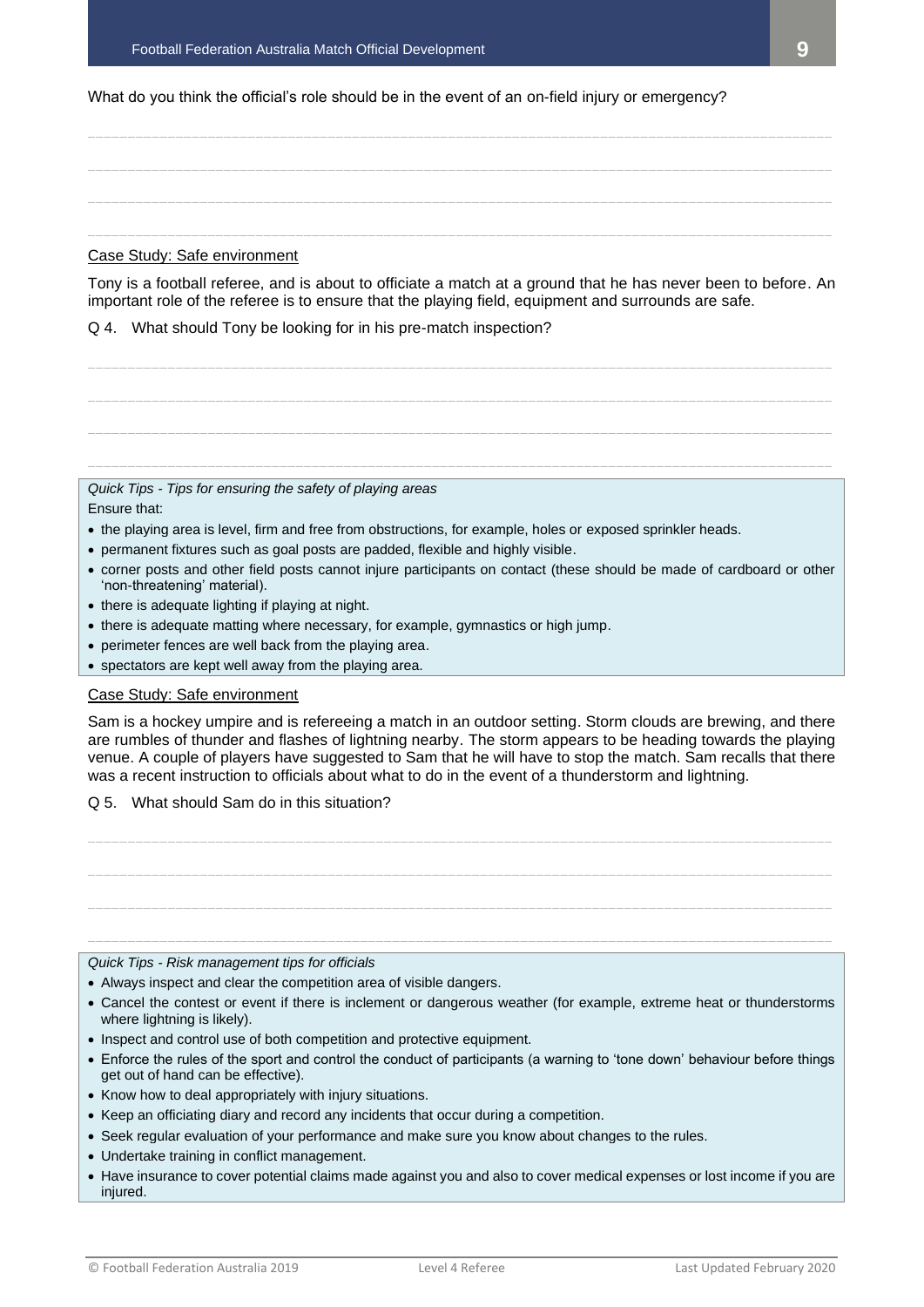## Spotting risks

Think about the environment you officiate in and give some thought to the types of risks you may encounter.

You may be responsible for identifying and minimising risks when you officiate. Your sport's rules will determine your responsibilities in this area

*Quick Tips - Legal responsibilities of officials*

- An official has a duty to:
- enforce the rules/laws of the competition.
- protect participants.
- warn participants.
- ensure that the sport can be conducted in a safe manner.
- control and supervise the competition.

## Case Study: Emergency situation

The match has been going along without incident until suddenly a goalkeeper dives to catch a ball and hits the goal post with his shoulder, yells out in pain and lies on the ground holding his shoulder.

**\_\_\_\_\_\_\_\_\_\_\_\_\_\_\_\_\_\_\_\_\_\_\_\_\_\_\_\_\_\_\_\_\_\_\_\_\_\_\_\_\_\_\_\_\_\_\_\_\_\_\_\_\_\_\_\_\_\_\_\_\_\_\_\_\_\_\_\_\_\_\_\_\_\_\_\_\_\_\_\_\_\_\_\_\_\_\_\_\_\_\_\_\_**

**\_\_\_\_\_\_\_\_\_\_\_\_\_\_\_\_\_\_\_\_\_\_\_\_\_\_\_\_\_\_\_\_\_\_\_\_\_\_\_\_\_\_\_\_\_\_\_\_\_\_\_\_\_\_\_\_\_\_\_\_\_\_\_\_\_\_\_\_\_\_\_\_\_\_\_\_\_\_\_\_\_\_\_\_\_\_\_\_\_\_\_\_\_**

**\_\_\_\_\_\_\_\_\_\_\_\_\_\_\_\_\_\_\_\_\_\_\_\_\_\_\_\_\_\_\_\_\_\_\_\_\_\_\_\_\_\_\_\_\_\_\_\_\_\_\_\_\_\_\_\_\_\_\_\_\_\_\_\_\_\_\_\_\_\_\_\_\_\_\_\_\_\_\_\_\_\_\_\_\_\_\_\_\_\_\_\_\_**

**\_\_\_\_\_\_\_\_\_\_\_\_\_\_\_\_\_\_\_\_\_\_\_\_\_\_\_\_\_\_\_\_\_\_\_\_\_\_\_\_\_\_\_\_\_\_\_\_\_\_\_\_\_\_\_\_\_\_\_\_\_\_\_\_\_\_\_\_\_\_\_\_\_\_\_\_\_\_\_\_\_\_\_\_\_\_\_\_\_\_\_\_\_**

#### Q 6. What action should the referee take?

*Quick tips - For officials dealing with emergency situations*

- Be aware of the emergency management plan for the venue/event
- Remain calm and composed in an emergency situation
- Ensure no additional harm is done
- Co-operate with other people or services assist where you can
- Take mental notes of events/actions as a critical incident report may be required.

## **People Management**

The success of an official is strongly linked to how well they manage and get on with people in the sporting community. Effective people management skills are essential for officials working at any level of sport. The official is involved in interacting with a wide range of people, including other officials, coaches, administrators, participants, parents and passionate supporters.

Officials have a vital role in managing themselves, participants and others during competition. The official sets the tone for the way in which the competition will be conducted, including the conduct of participants, and what will be accepted or tolerated in terms of participant behaviour. Communication is an important skill that the official needs to develop, as it plays a key role in many aspects of the official's role during competition.

## **Communication**

An important ingredient in managing people is communication. Good communication is not just about speaking well and delivering clear messages. It is about the quality of the connection between the sender of the message and the receiver. Important aspects include:

- 
- Confidence when communicating Communication with a diverse range of groups
- 
- Listening skills  **Use of communication tools including voice**, whistle, signals,
- 

flags, written reports and body language

## **Working with other officials as part of an officiating team**

Officials in many sports work as part of a team with other officials. Working together as a team is imperative to the success of the event at hand.

Important aspects of working as an officiating team include:

- Cooperation Communication
- Understanding each other's roles within the officiating team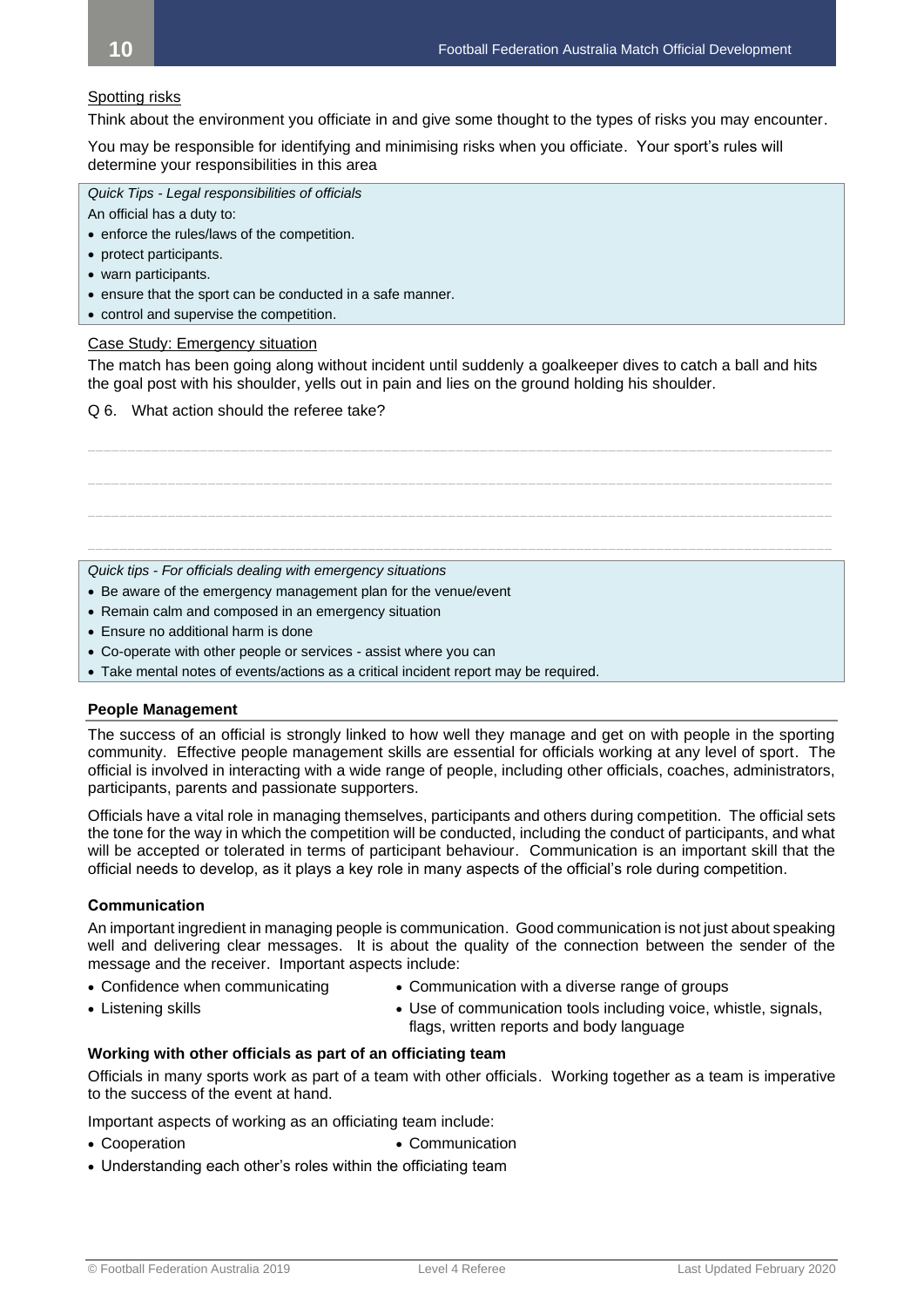## **Minimising and dealing with on-field conflict situations**

The officiating environment can be challenging, potentially hostile and competitive. In most sporting situations, the potential for conflict between players is ever-present. Good officiating relies on dealing with threatening behaviour in a professional and positive manner.

Important aspects of dealing with conflict include:

- Preventing conflict before it arises (e.g. building rapport, ensuring your approach and manner suits the level of competition)
- Dealing with conflict in a calm, professional and constructive manner.

## **Dealing with abuse from spectators and others**

Comments from spectators at sporting competitions are part of the officiating environment. As a group, spectators usually exhibit highly emotional responses and often take delight in antagonising officials. Their behaviour can be off-putting, not only to the inexperienced official.

Important aspects of dealing with spectator abuse include:

- Displaying a positive approach and manner when officiating staying calm
- Blocking out the abuse
- Remaining focused on the job at hand, and not getting distracted
- Knowing what to do if spectator abuse escalates to a point where the environment is dangerous.

How can you work cooperatively with other officials in your sport to effectively officiate a competition / event?

**\_\_\_\_\_\_\_\_\_\_\_\_\_\_\_\_\_\_\_\_\_\_\_\_\_\_\_\_\_\_\_\_\_\_\_\_\_\_\_\_\_\_\_\_\_\_\_\_\_\_\_\_\_\_\_\_\_\_\_\_\_\_\_\_\_\_\_\_\_\_\_\_\_\_\_\_\_\_\_\_\_\_\_\_\_\_\_\_\_\_\_\_\_**

**\_\_\_\_\_\_\_\_\_\_\_\_\_\_\_\_\_\_\_\_\_\_\_\_\_\_\_\_\_\_\_\_\_\_\_\_\_\_\_\_\_\_\_\_\_\_\_\_\_\_\_\_\_\_\_\_\_\_\_\_\_\_\_\_\_\_\_\_\_\_\_\_\_\_\_\_\_\_\_\_\_\_\_\_\_\_\_\_\_\_\_\_\_ \_\_\_\_\_\_\_\_\_\_\_\_\_\_\_\_\_\_\_\_\_\_\_\_\_\_\_\_\_\_\_\_\_\_\_\_\_\_\_\_\_\_\_\_\_\_\_\_\_\_\_\_\_\_\_\_\_\_\_\_\_\_\_\_\_\_\_\_\_\_\_\_\_\_\_\_\_\_\_\_\_\_\_\_\_\_\_\_\_\_\_\_\_ \_\_\_\_\_\_\_\_\_\_\_\_\_\_\_\_\_\_\_\_\_\_\_\_\_\_\_\_\_\_\_\_\_\_\_\_\_\_\_\_\_\_\_\_\_\_\_\_\_\_\_\_\_\_\_\_\_\_\_\_\_\_\_\_\_\_\_\_\_\_\_\_\_\_\_\_\_\_\_\_\_\_\_\_\_\_\_\_\_\_\_\_\_**

How do you react when a participant, coach or parent questions you about a decision you have made during a competition / event?

**\_\_\_\_\_\_\_\_\_\_\_\_\_\_\_\_\_\_\_\_\_\_\_\_\_\_\_\_\_\_\_\_\_\_\_\_\_\_\_\_\_\_\_\_\_\_\_\_\_\_\_\_\_\_\_\_\_\_\_\_\_\_\_\_\_\_\_\_\_\_\_\_\_\_\_\_\_\_\_\_\_\_\_\_\_\_\_\_\_\_\_\_\_ \_\_\_\_\_\_\_\_\_\_\_\_\_\_\_\_\_\_\_\_\_\_\_\_\_\_\_\_\_\_\_\_\_\_\_\_\_\_\_\_\_\_\_\_\_\_\_\_\_\_\_\_\_\_\_\_\_\_\_\_\_\_\_\_\_\_\_\_\_\_\_\_\_\_\_\_\_\_\_\_\_\_\_\_\_\_\_\_\_\_\_\_\_ \_\_\_\_\_\_\_\_\_\_\_\_\_\_\_\_\_\_\_\_\_\_\_\_\_\_\_\_\_\_\_\_\_\_\_\_\_\_\_\_\_\_\_\_\_\_\_\_\_\_\_\_\_\_\_\_\_\_\_\_\_\_\_\_\_\_\_\_\_\_\_\_\_\_\_\_\_\_\_\_\_\_\_\_\_\_\_\_\_\_\_\_\_ \_\_\_\_\_\_\_\_\_\_\_\_\_\_\_\_\_\_\_\_\_\_\_\_\_\_\_\_\_\_\_\_\_\_\_\_\_\_\_\_\_\_\_\_\_\_\_\_\_\_\_\_\_\_\_\_\_\_\_\_\_\_\_\_\_\_\_\_\_\_\_\_\_\_\_\_\_\_\_\_\_\_\_\_\_\_\_\_\_\_\_\_\_**

## **Communication Tools**

## Body Language

Body language is an important part of communication. It can let others know information about us, and can alert us to the intentions of others. Officials can create a positive atmosphere with their own body language. Think about the following:

- 
- Make eye contact, but don't stare or glare • Use your hands confidently when talking
- 
- Nod when someone else is talking to indicate you are Don't cross your arms or legs as it might make you listening
- Keep your head up and smile when possible Don't slouch, sit up straight and relax your shoulders
	- seem defensive or guarded

## Communication and listening tips

Officials need to use a range of communication styles, appropriate to each situation. There are times when the official needs to be assertive e.g. when a participant is questioning a decision in a demonstrative manner. At other times, the official will use a less-assertive and calm approach, such as when the competition is being conducted in a good spirit.

It is often said that how officials 'sell' their decision is the most important thing. This includes the official using:

- 
- a strong clear voice  **a confident, decisive manner**
- © Football Federation Australia 2019 Level 4 Referee Last Updated February 2020

• appropriately chosen words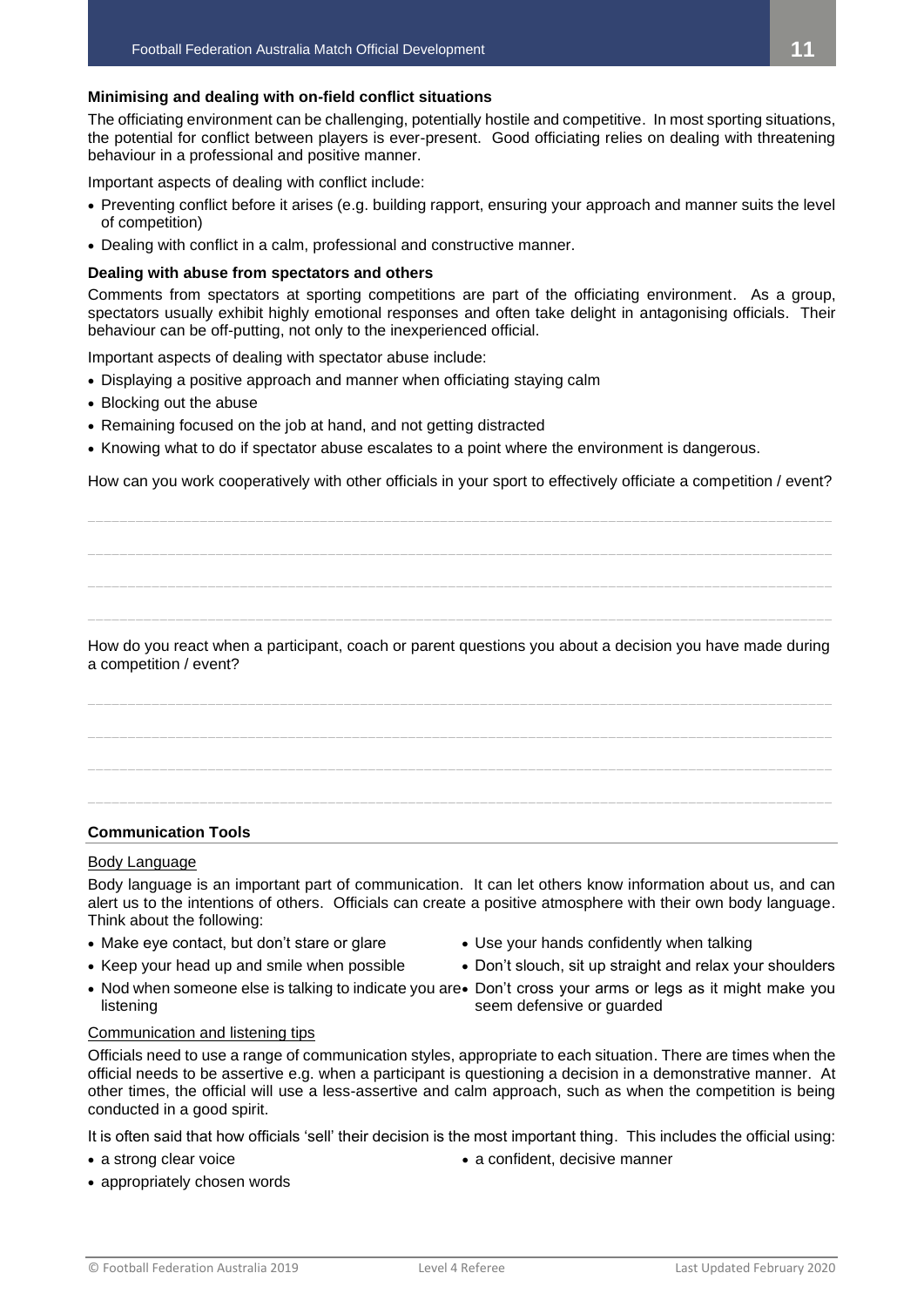Officials also need to listen effectively, so they can respond appropriately. Officials should ensure that they:

- Listen attentively  **Do not interrupt**
- 
- Listen reflectively by restating in ordinary speech• Avoid emotional responses (listening stops when an what the person said exchange becomes heated).

## Officials need to communicate effectively with players

Officials need to use a range of communication styles, appropriate to each situation. There are times when the official needs to be assertive and at other times, a calm quiet approach works best. The official needs to use their voice effectively, by being clear, concise and confident when they speak. They also need to listen effectively, so they can respond appropriately.

## Case Study: Working with other officials

Gary is an Australian football field umpire. He is umpiring a match with two goal umpires and two boundary umpires. The match is progressing well. During the final quarter a player has a quick kick at goal. The goal umpire is not in good position to judge the score but the boundary umpires are standing in the correct position behind the behind post. Gary detects that the goal umpire is unsure of the score and appears a little flustered.

Q 7. Players are hassling the goal umpire to signal a goal. What can Gary do?

**\_\_\_\_\_\_\_\_\_\_\_\_\_\_\_\_\_\_\_\_\_\_\_\_\_\_\_\_\_\_\_\_\_\_\_\_\_\_\_\_\_\_\_\_\_\_\_\_\_\_\_\_\_\_\_\_\_\_\_\_\_\_\_\_\_\_\_\_\_\_\_\_\_\_\_\_\_\_\_\_\_\_\_\_\_\_\_\_\_\_\_\_\_ \_\_\_\_\_\_\_\_\_\_\_\_\_\_\_\_\_\_\_\_\_\_\_\_\_\_\_\_\_\_\_\_\_\_\_\_\_\_\_\_\_\_\_\_\_\_\_\_\_\_\_\_\_\_\_\_\_\_\_\_\_\_\_\_\_\_\_\_\_\_\_\_\_\_\_\_\_\_\_\_\_\_\_\_\_\_\_\_\_\_\_\_\_ \_\_\_\_\_\_\_\_\_\_\_\_\_\_\_\_\_\_\_\_\_\_\_\_\_\_\_\_\_\_\_\_\_\_\_\_\_\_\_\_\_\_\_\_\_\_\_\_\_\_\_\_\_\_\_\_\_\_\_\_\_\_\_\_\_\_\_\_\_\_\_\_\_\_\_\_\_\_\_\_\_\_\_\_\_\_\_\_\_\_\_\_\_**

**\_\_\_\_\_\_\_\_\_\_\_\_\_\_\_\_\_\_\_\_\_\_\_\_\_\_\_\_\_\_\_\_\_\_\_\_\_\_\_\_\_\_\_\_\_\_\_\_\_\_\_\_\_\_\_\_\_\_\_\_\_\_\_\_\_\_\_\_\_\_\_\_\_\_\_\_\_\_\_\_\_\_\_\_\_\_\_\_\_\_\_\_\_**

*Quick Tips - Working as an officiating team*

- Communicate with colleagues in a clear and concise manner.
- Co-operate with colleagues in a positive way.
- Support each other, this helps build a strong team.
- Be honest and share information with each other.
- Be aware of your roles/responsibilities in certain situations, this can reduce confusion and ultimately strengthen a team's performance.

#### *Quick Tips - Dealing with spectator abuse*

- Remain composed.
- Don't respond in any way to the abuse, either verbally or non-verbally.
- Block out the abuse by focussing on the matter at hand.
- Develop a simple strategy to regain concentration if you have been distracted by spectator abuse this could be a couple of questions to yourself about some aspects of officiating e.g. technical or procedural "where is the ball/players, where should I be positioned at the moment?"
- Be aware of actions you can take, or are expected to take in response to abuse.

*Quick Tips - Dealing with conflict with a participant*

- Prevention is always better than cure! If action is taken early in the match, conflict is less likely to occur.
- Make participants aware of your presence by reacting immediately to rule/law infringements (when appropriate).
- Be approachable and be prepared to listen to what a participant has to say.
- Remain objective, no matter what prior knowledge of participants/teams you have.
- Be definite and firm with decisions and communication.
- Look sharp and act sharp this will gain respect for you as an official.
- Speak clearly and firmly in heated situations. This will indicate confidence in managing the situation.
- Stay cool and calm if things starts to get heated.

*Quick Tips - Dealing with conflict with a coach*

- Don't take criticisms personally.
- Remember that coaches see the competition from a different perspective to the officials.
- Be prepared to listen to a coach (only if you are treated respectfully).
- Allow the coach to have their say (don't interrupt).
- Focus only on the issue/s and don't be distracted.
- Reinforce "*I can only call it as I see it"*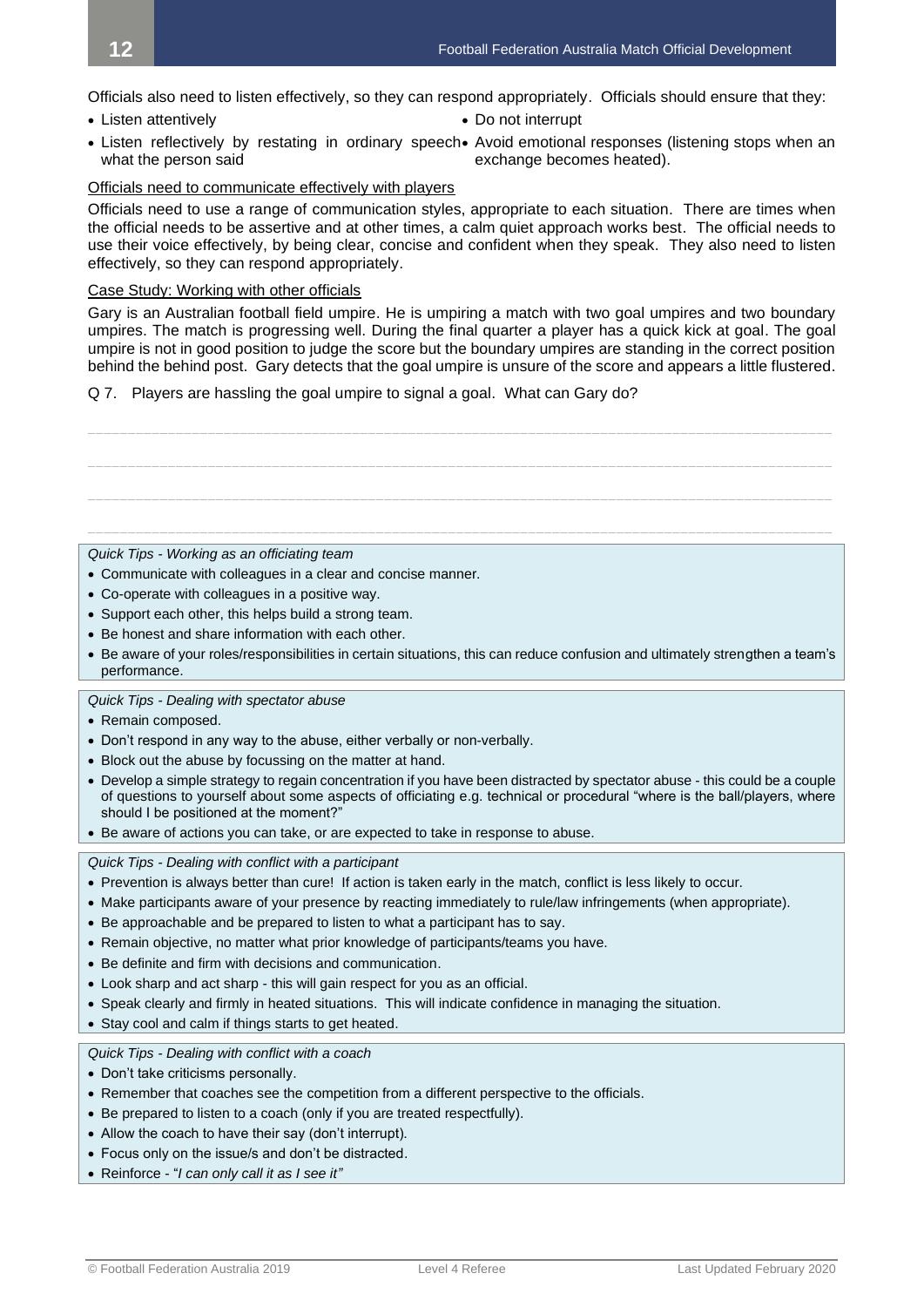#### **Model Answers**

## **Q 1. What strategies can you use to ensure that you remain impartial?**

The official could use some of the following strategies:

- Blocking out the comments from players, coaches and others and ensuring that they focus on what is happening in the competition.
- Ensuring that they always behave professionally, and make decisions based on what they see, rather than responding to pressure from others.
- Avoiding any situation that may lead to a conflict of interest.

## **Q 2. What are the issues in this situation, and how should Jane respond?**

- The main issue is Greg potentially being alone in a car with an adult, which is not advisable.
- Jane should speak with Greg and his aunty to see if they are happy for Greg travel with her.
- Jane should ensure that there is another person travelling in the car along with Greg. This would minimise a potential risk of harm occurring to Greg and any innuendo directed at Jane.

## **Q 3. How should Bill modify his approach when officiating young children?**

- Bill should check if any modified rules are in place for the age group he is umpiring.
- He should remember that junior players will not have the same physical strength or skill as senior players, so this may affect his positioning.
- Bill can assist players by offering encouragement and taking a 'teaching' role and try to ensure that the young players have an enjoyable experience.

## **Q 4. What should Tony be looking for in his pre-match inspection?**

- Inspect the playing surface check for dangers such as broken glass, exposed sprinkler heads, or holes in the ground. He should also check whether the ground is too wet or dry.
- Check the equipment and surrounds including goal post padding and signage not too close to the playing area
- Check player's personal equipment this includes boots, pads, clothing, jewellery, nails and other equipment.

## **Q 5. What should Sam do in this situation?**

- Sam should keep an eye on the approaching storm, and be in contact with the ground officials who may make the decision to stop all matches.
- Sam may need to use his own judgement about stopping the match if the weather changes rapidly.
- Sam should liaise with the team captains and explain that the match may be stopped. He should ask them to cooperate with him and assist in getting the players to leave the ground and seek shelter if needed.

## **Q 6. What action should the referee take?**

This should include:

- stopping the match immediately and request medical assistance.
- remain calm and show leadership to others.
- ensure that the goalkeeper is safely removed by qualified medical personnel before re-commencing the match.

## **Q 7. Players are hassling the goal umpire to signal a goal. What can Gary do?**

- Gary should ask the players to move away from the area and calling the goal umpire and boundary umpires together to discuss the situation.
- The discussion should be carried out quickly and calmly, seeking input from everyone to reach the correct decision.
- Once the decision is made and communicated, Gary needs to be alert for any player who tries to dispute the decision or argue with the goal umpire, as he may need to take further action.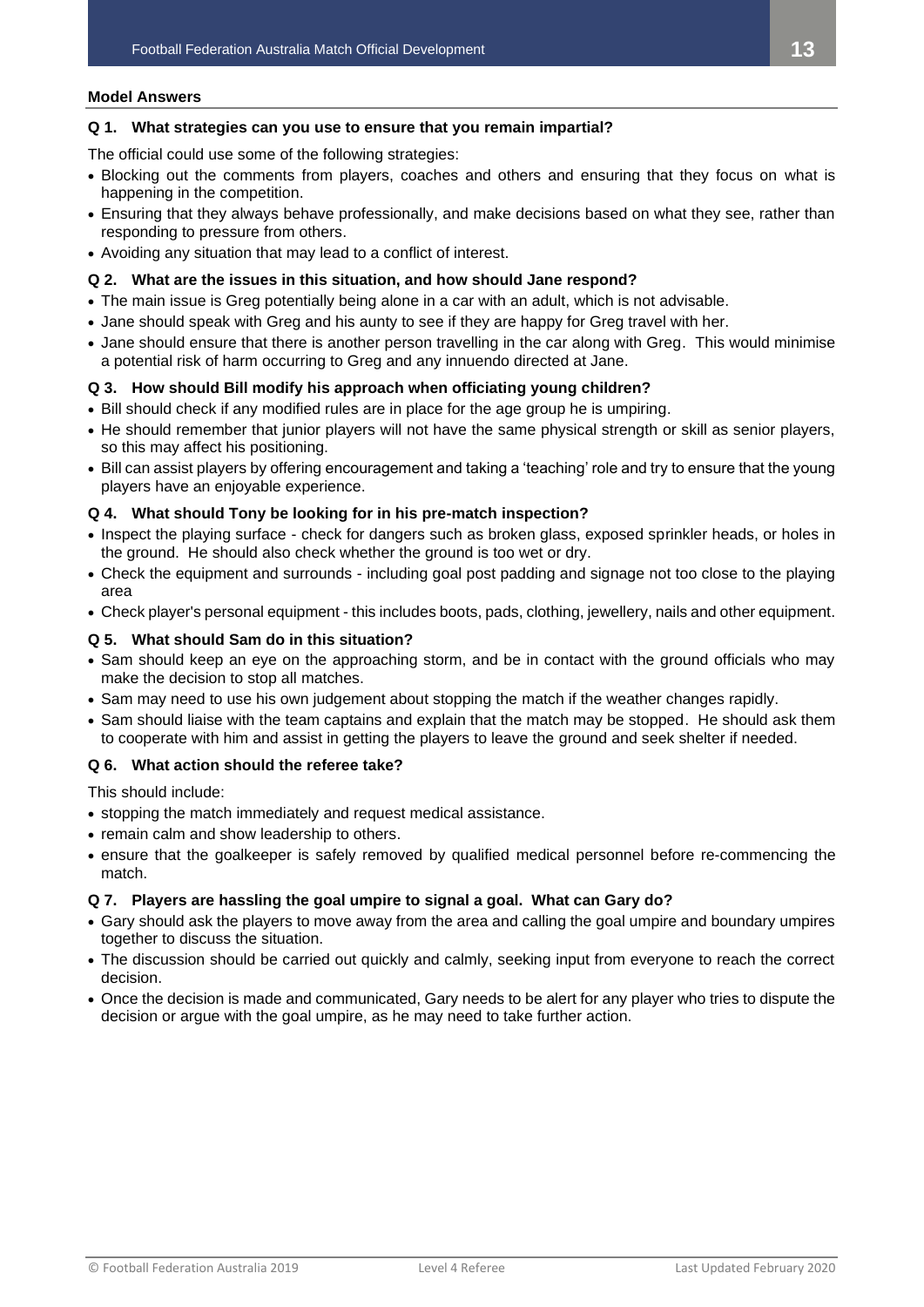## **FFA National Code of Conduct**

The FFA *National Code of Conduct* is available from the FFA website www.ffa.com.au.

Some excerpts from the Code are duplicated below. Consult the FFA website for full wording.

#### **1. Application and scope**

- 1.1 This Code of Conduct aims to promote and strengthen the reputation of football in Australia by establishing a standard of performance, behaviour and professionalism for its participants and stakeholders. In addition, it seeks to deter conduct that could impair public confidence in the honest and professional conduct of Matches or in the integrity and good character of its participants.
- 1.2 This Code ... forms part of the FFA Statutes and applies to the conduct and behaviour of FFA, Member Federations, Competition Administrators, Clubs, Players, Officials and Agents (*Members*); applies to all forms of organised football under FFA's jurisdiction ...;

#### **2. Bringing the game into disrepute**

- 2.1 A Member must not bring FFA or the game of football into Disrepute.
- 2.2 ... brought football into Disrepute ... (includes)...: discriminatory behaviour...; harassment, including sexual harassment or any unwelcome sexual conduct ...; offensive behaviour... offensive, obscene or insulting gestures, language, chanting; ... incitement of hatred or violence; ... spectator or crowd violence;... intimidation of Match Officials, including use of violence or threats to pressure a Match Official to take or omit to take certain action;

#### **3. Liability for supporter and spectator conduct**

- 3.1 A Club is responsible, and liable, for the conduct and behaviour of its supporters, whether at home or away Matches.
- 3.2 Each patron at a Match must comply with the *Spectator Code of Behaviour*. It is the host Club's responsibility to ensure this *Spectator Code of Behaviour* is implemented and enforced against all spectators...
- 3.3 A guest Club is liable for improper conduct among its own group of supporters. Supporters occupying the guest sector of a stadium are regarded as the guest Club's supporters, unless proven to the contrary.

#### **4. Betting, match fixing and corruption**

- 4.1 A Member must not engage, directly or indirectly, in... any bet, wager, gamble or any other form of financial speculation where the relevant person stands to win or gain from the win, draw or loss of any Club competing in a Match; ... the throwing or fixing of a Match; or ... any conduct or behaviour intended to unfairly affect the result of a Match ...
- 4.2 A Player, an Official and an Agent must not ... accept bribes through the offer, promise or acceptance of any Benefit in return for violating his or her duties; ... provide for a Benefit any information concerning a Club…

#### **5. Disparaging media statements**

- 5.1 A Member must not make any statement in public, including any contribution to television, radio or print media that: ... is disparaging of a Match Official, opposition team or any Player or Team Official; ...
- 5.3 A Member must not make or issue any public or media statement or release that incorporates a reference to FFA or an FFA property... without FFA's prior written consent.

**\_\_\_\_\_\_\_\_\_\_\_\_\_\_\_\_\_\_\_\_\_\_\_\_\_\_\_\_\_\_\_\_\_\_\_\_\_\_\_\_\_\_\_\_\_\_\_\_\_\_\_\_\_\_\_\_\_\_\_\_\_\_\_\_\_\_\_\_\_\_\_\_\_\_\_\_\_\_\_\_\_\_\_\_\_\_\_\_\_\_\_\_\_**

**\_\_\_\_\_\_\_\_\_\_\_\_\_\_\_\_\_\_\_\_\_\_\_\_\_\_\_\_\_\_\_\_\_\_\_\_\_\_\_\_\_\_\_\_\_\_\_\_\_\_\_\_\_\_\_\_\_\_\_\_\_\_\_\_\_\_\_\_\_\_\_\_\_\_\_\_\_\_\_\_\_\_\_\_\_\_\_\_\_\_\_\_\_**

**\_\_\_\_\_\_\_\_\_\_\_\_\_\_\_\_\_\_\_\_\_\_\_\_\_\_\_\_\_\_\_\_\_\_\_\_\_\_\_\_\_\_\_\_\_\_\_\_\_\_\_\_\_\_\_\_\_\_\_\_\_\_\_\_\_\_\_\_\_\_\_\_\_\_\_\_\_\_\_\_\_\_\_\_\_\_\_\_\_\_\_\_\_**

**\_\_\_\_\_\_\_\_\_\_\_\_\_\_\_\_\_\_\_\_\_\_\_\_\_\_\_\_\_\_\_\_\_\_\_\_\_\_\_\_\_\_\_\_\_\_\_\_\_\_\_\_\_\_\_\_\_\_\_\_\_\_\_\_\_\_\_\_\_\_\_\_\_\_\_\_\_\_\_\_\_\_\_\_\_\_\_\_\_\_\_\_\_**

**\_\_\_\_\_\_\_\_\_\_\_\_\_\_\_\_\_\_\_\_\_\_\_\_\_\_\_\_\_\_\_\_\_\_\_\_\_\_\_\_\_\_\_\_\_\_\_\_\_\_\_\_\_\_\_\_\_\_\_\_\_\_\_\_\_\_\_\_\_\_\_\_\_\_\_\_\_\_\_\_\_\_\_\_\_\_\_\_\_\_\_\_\_**

**\_\_\_\_\_\_\_\_\_\_\_\_\_\_\_\_\_\_\_\_\_\_\_\_\_\_\_\_\_\_\_\_\_\_\_\_\_\_\_\_\_\_\_\_\_\_\_\_\_\_\_\_\_\_\_\_\_\_\_\_\_\_\_\_\_\_\_\_\_\_\_\_\_\_\_\_\_\_\_\_\_\_\_\_\_\_\_\_\_\_\_\_\_**

**\_\_\_\_\_\_\_\_\_\_\_\_\_\_\_\_\_\_\_\_\_\_\_\_\_\_\_\_\_\_\_\_\_\_\_\_\_\_\_\_\_\_\_\_\_\_\_\_\_\_\_\_\_\_\_\_\_\_\_\_\_\_\_\_\_\_\_\_\_\_\_\_\_\_\_\_\_\_\_\_\_\_\_\_\_\_\_\_\_\_\_\_\_**

#### What are implications for you in the FFA Code of Conduct?

Who do you report issues to?

```
© Football Federation Australia 2019 Level 4 Referee Last Updated February 2020
```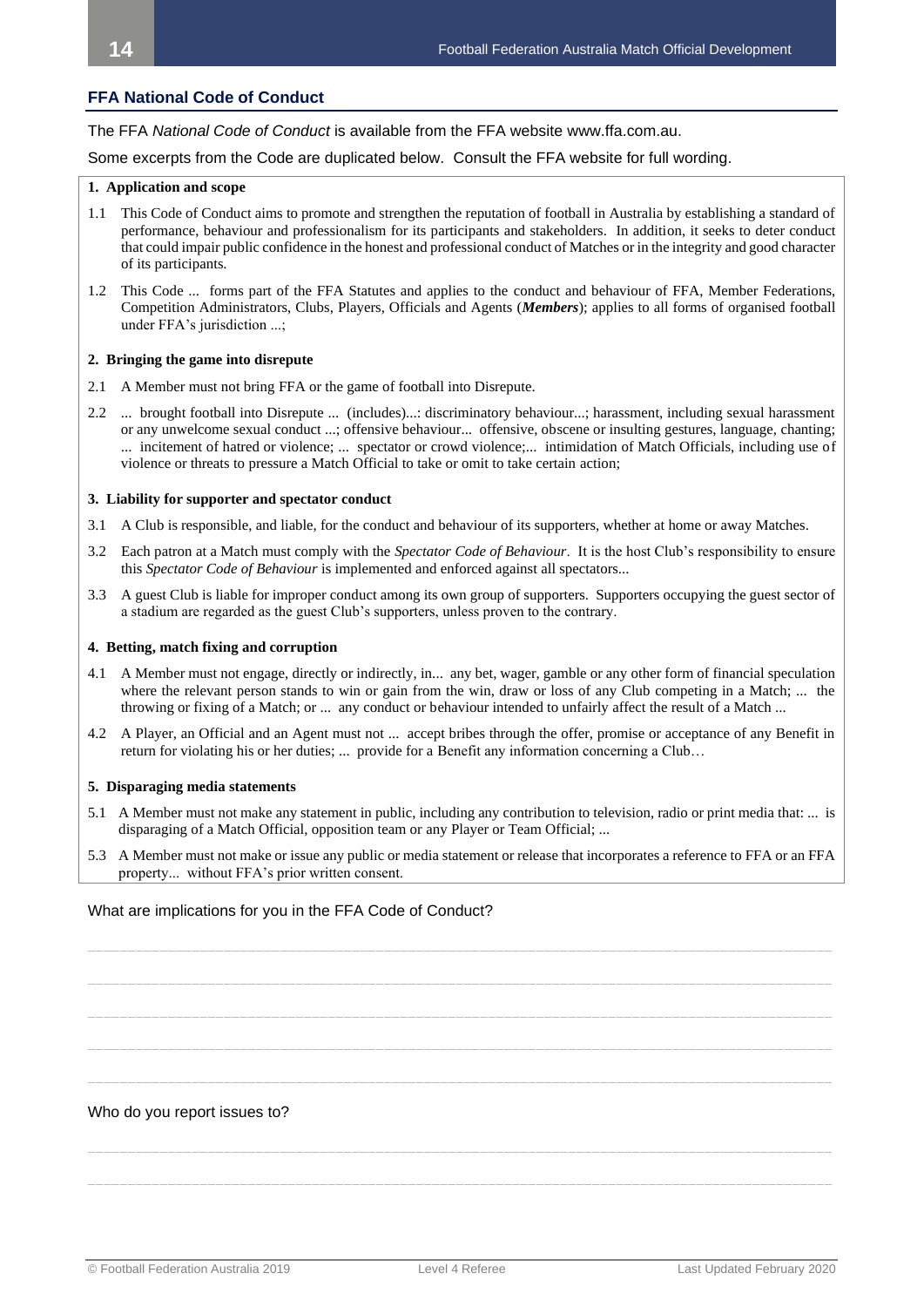## **Additional notes**

Laws containing legal consequences and requirements include:

- Law 1: safe playing field, flag posts specifications, goal posts secure;
- Law 2: safety check of match balls;
- Law 4: safety of players' equipment including jewellery requirements;
- Law 5: authority, powers and duties of the referee including player protection, application of the Laws, injuries to players and the 'blood rule', suspension or termination of matches; disciplinary actions;

**\_\_\_\_\_\_\_\_\_\_\_\_\_\_\_\_\_\_\_\_\_\_\_\_\_\_\_\_\_\_\_\_\_\_\_\_\_\_\_\_\_\_\_\_\_\_\_\_\_\_\_\_\_\_\_\_\_\_\_\_\_\_\_\_\_\_\_\_\_\_\_\_\_\_\_\_\_\_\_\_\_\_\_\_\_\_\_\_\_\_\_\_\_**

• Law 6: duties of the assistant referees.

**\_\_\_\_\_\_\_\_\_\_\_\_\_\_\_\_\_\_\_\_\_\_\_\_\_\_\_\_\_\_\_\_\_\_\_\_\_\_\_\_\_\_\_\_\_\_\_\_\_\_\_\_\_\_\_\_\_\_\_\_\_\_\_\_\_\_\_\_\_\_\_\_\_\_\_\_\_\_\_\_\_\_\_\_\_\_\_\_\_\_\_\_\_ \_\_\_\_\_\_\_\_\_\_\_\_\_\_\_\_\_\_\_\_\_\_\_\_\_\_\_\_\_\_\_\_\_\_\_\_\_\_\_\_\_\_\_\_\_\_\_\_\_\_\_\_\_\_\_\_\_\_\_\_\_\_\_\_\_\_\_\_\_\_\_\_\_\_\_\_\_\_\_\_\_\_\_\_\_\_\_\_\_\_\_\_\_ \_\_\_\_\_\_\_\_\_\_\_\_\_\_\_\_\_\_\_\_\_\_\_\_\_\_\_\_\_\_\_\_\_\_\_\_\_\_\_\_\_\_\_\_\_\_\_\_\_\_\_\_\_\_\_\_\_\_\_\_\_\_\_\_\_\_\_\_\_\_\_\_\_\_\_\_\_\_\_\_\_\_\_\_\_\_\_\_\_\_\_\_\_ \_\_\_\_\_\_\_\_\_\_\_\_\_\_\_\_\_\_\_\_\_\_\_\_\_\_\_\_\_\_\_\_\_\_\_\_\_\_\_\_\_\_\_\_\_\_\_\_\_\_\_\_\_\_\_\_\_\_\_\_\_\_\_\_\_\_\_\_\_\_\_\_\_\_\_\_\_\_\_\_\_\_\_\_\_\_\_\_\_\_\_\_\_ \_\_\_\_\_\_\_\_\_\_\_\_\_\_\_\_\_\_\_\_\_\_\_\_\_\_\_\_\_\_\_\_\_\_\_\_\_\_\_\_\_\_\_\_\_\_\_\_\_\_\_\_\_\_\_\_\_\_\_\_\_\_\_\_\_\_\_\_\_\_\_\_\_\_\_\_\_\_\_\_\_\_\_\_\_\_\_\_\_\_\_\_\_ \_\_\_\_\_\_\_\_\_\_\_\_\_\_\_\_\_\_\_\_\_\_\_\_\_\_\_\_\_\_\_\_\_\_\_\_\_\_\_\_\_\_\_\_\_\_\_\_\_\_\_\_\_\_\_\_\_\_\_\_\_\_\_\_\_\_\_\_\_\_\_\_\_\_\_\_\_\_\_\_\_\_\_\_\_\_\_\_\_\_\_\_\_ \_\_\_\_\_\_\_\_\_\_\_\_\_\_\_\_\_\_\_\_\_\_\_\_\_\_\_\_\_\_\_\_\_\_\_\_\_\_\_\_\_\_\_\_\_\_\_\_\_\_\_\_\_\_\_\_\_\_\_\_\_\_\_\_\_\_\_\_\_\_\_\_\_\_\_\_\_\_\_\_\_\_\_\_\_\_\_\_\_\_\_\_\_ \_\_\_\_\_\_\_\_\_\_\_\_\_\_\_\_\_\_\_\_\_\_\_\_\_\_\_\_\_\_\_\_\_\_\_\_\_\_\_\_\_\_\_\_\_\_\_\_\_\_\_\_\_\_\_\_\_\_\_\_\_\_\_\_\_\_\_\_\_\_\_\_\_\_\_\_\_\_\_\_\_\_\_\_\_\_\_\_\_\_\_\_\_ \_\_\_\_\_\_\_\_\_\_\_\_\_\_\_\_\_\_\_\_\_\_\_\_\_\_\_\_\_\_\_\_\_\_\_\_\_\_\_\_\_\_\_\_\_\_\_\_\_\_\_\_\_\_\_\_\_\_\_\_\_\_\_\_\_\_\_\_\_\_\_\_\_\_\_\_\_\_\_\_\_\_\_\_\_\_\_\_\_\_\_\_\_ \_\_\_\_\_\_\_\_\_\_\_\_\_\_\_\_\_\_\_\_\_\_\_\_\_\_\_\_\_\_\_\_\_\_\_\_\_\_\_\_\_\_\_\_\_\_\_\_\_\_\_\_\_\_\_\_\_\_\_\_\_\_\_\_\_\_\_\_\_\_\_\_\_\_\_\_\_\_\_\_\_\_\_\_\_\_\_\_\_\_\_\_\_ \_\_\_\_\_\_\_\_\_\_\_\_\_\_\_\_\_\_\_\_\_\_\_\_\_\_\_\_\_\_\_\_\_\_\_\_\_\_\_\_\_\_\_\_\_\_\_\_\_\_\_\_\_\_\_\_\_\_\_\_\_\_\_\_\_\_\_\_\_\_\_\_\_\_\_\_\_\_\_\_\_\_\_\_\_\_\_\_\_\_\_\_\_ \_\_\_\_\_\_\_\_\_\_\_\_\_\_\_\_\_\_\_\_\_\_\_\_\_\_\_\_\_\_\_\_\_\_\_\_\_\_\_\_\_\_\_\_\_\_\_\_\_\_\_\_\_\_\_\_\_\_\_\_\_\_\_\_\_\_\_\_\_\_\_\_\_\_\_\_\_\_\_\_\_\_\_\_\_\_\_\_\_\_\_\_\_ \_\_\_\_\_\_\_\_\_\_\_\_\_\_\_\_\_\_\_\_\_\_\_\_\_\_\_\_\_\_\_\_\_\_\_\_\_\_\_\_\_\_\_\_\_\_\_\_\_\_\_\_\_\_\_\_\_\_\_\_\_\_\_\_\_\_\_\_\_\_\_\_\_\_\_\_\_\_\_\_\_\_\_\_\_\_\_\_\_\_\_\_\_ \_\_\_\_\_\_\_\_\_\_\_\_\_\_\_\_\_\_\_\_\_\_\_\_\_\_\_\_\_\_\_\_\_\_\_\_\_\_\_\_\_\_\_\_\_\_\_\_\_\_\_\_\_\_\_\_\_\_\_\_\_\_\_\_\_\_\_\_\_\_\_\_\_\_\_\_\_\_\_\_\_\_\_\_\_\_\_\_\_\_\_\_\_ \_\_\_\_\_\_\_\_\_\_\_\_\_\_\_\_\_\_\_\_\_\_\_\_\_\_\_\_\_\_\_\_\_\_\_\_\_\_\_\_\_\_\_\_\_\_\_\_\_\_\_\_\_\_\_\_\_\_\_\_\_\_\_\_\_\_\_\_\_\_\_\_\_\_\_\_\_\_\_\_\_\_\_\_\_\_\_\_\_\_\_\_\_ \_\_\_\_\_\_\_\_\_\_\_\_\_\_\_\_\_\_\_\_\_\_\_\_\_\_\_\_\_\_\_\_\_\_\_\_\_\_\_\_\_\_\_\_\_\_\_\_\_\_\_\_\_\_\_\_\_\_\_\_\_\_\_\_\_\_\_\_\_\_\_\_\_\_\_\_\_\_\_\_\_\_\_\_\_\_\_\_\_\_\_\_\_ \_\_\_\_\_\_\_\_\_\_\_\_\_\_\_\_\_\_\_\_\_\_\_\_\_\_\_\_\_\_\_\_\_\_\_\_\_\_\_\_\_\_\_\_\_\_\_\_\_\_\_\_\_\_\_\_\_\_\_\_\_\_\_\_\_\_\_\_\_\_\_\_\_\_\_\_\_\_\_\_\_\_\_\_\_\_\_\_\_\_\_\_\_ \_\_\_\_\_\_\_\_\_\_\_\_\_\_\_\_\_\_\_\_\_\_\_\_\_\_\_\_\_\_\_\_\_\_\_\_\_\_\_\_\_\_\_\_\_\_\_\_\_\_\_\_\_\_\_\_\_\_\_\_\_\_\_\_\_\_\_\_\_\_\_\_\_\_\_\_\_\_\_\_\_\_\_\_\_\_\_\_\_\_\_\_\_ \_\_\_\_\_\_\_\_\_\_\_\_\_\_\_\_\_\_\_\_\_\_\_\_\_\_\_\_\_\_\_\_\_\_\_\_\_\_\_\_\_\_\_\_\_\_\_\_\_\_\_\_\_\_\_\_\_\_\_\_\_\_\_\_\_\_\_\_\_\_\_\_\_\_\_\_\_\_\_\_\_\_\_\_\_\_\_\_\_\_\_\_\_ \_\_\_\_\_\_\_\_\_\_\_\_\_\_\_\_\_\_\_\_\_\_\_\_\_\_\_\_\_\_\_\_\_\_\_\_\_\_\_\_\_\_\_\_\_\_\_\_\_\_\_\_\_\_\_\_\_\_\_\_\_\_\_\_\_\_\_\_\_\_\_\_\_\_\_\_\_\_\_\_\_\_\_\_\_\_\_\_\_\_\_\_\_**

## **Online Resources**

Football Federation Australia (www.ffa.com.au) for all the latest news and resources for Australian referees.

Sport Australia (www.sportaustralia.gov.au) offers a range of resources.

Play by the Rules (www.playbytherules.net.au) offers free advice on a range of current topics and provides various resources for individuals and organisations.

Sports Medicine Australia (sma.org.au) has a range of sport health resources.

The Australian Alcohol and Drug Foundation's Good Sports program (goodsports.com.au) supports community sporting clubs to provide safe, healthy and family friendly environments.

The Australian Sports Anti-Doping Authority *(ASADA)* (www.asada.gov.au) protects Australia's sporting integrity through the elimination of doping.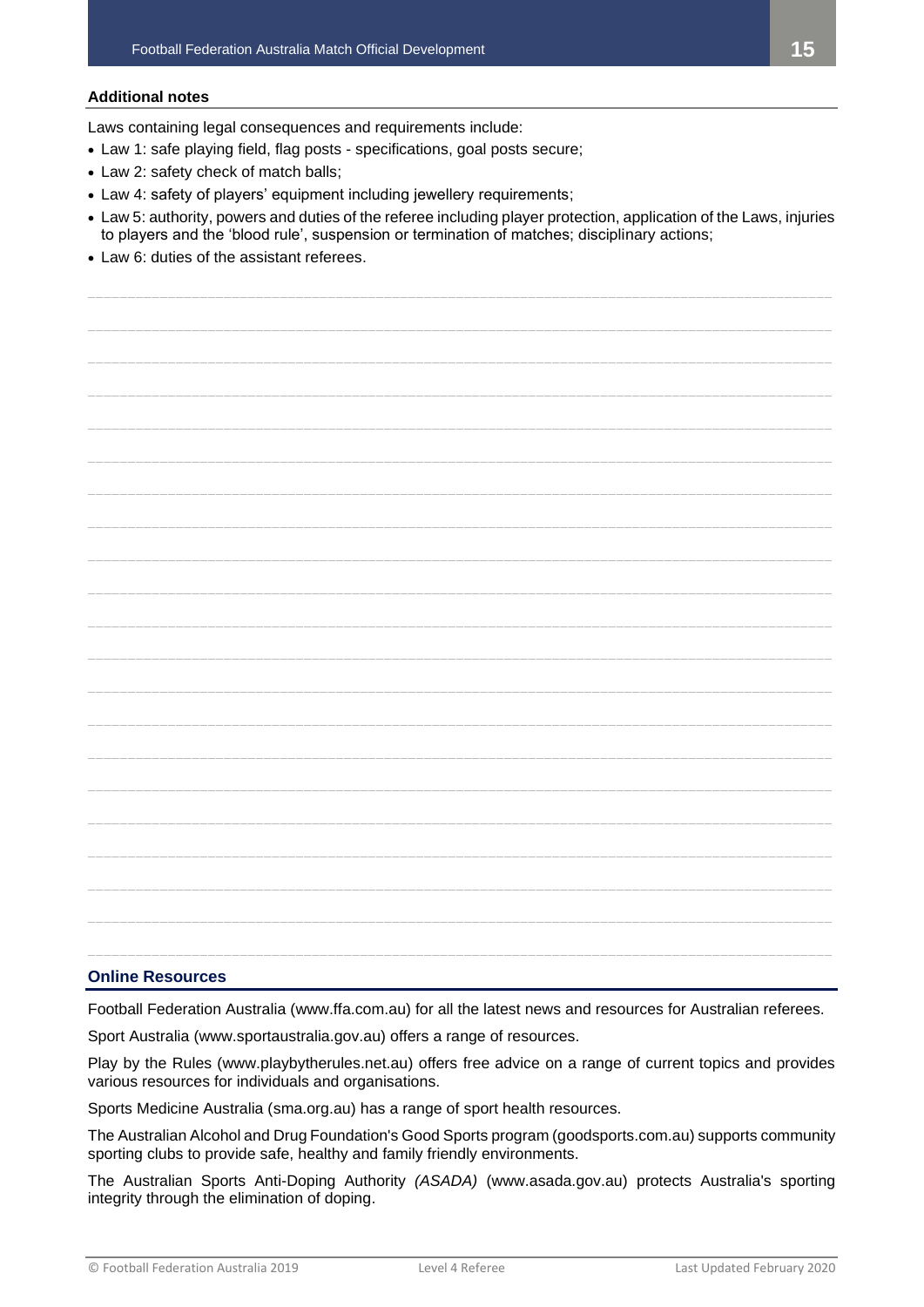## **Be a Complete Referee**

It's not just about applying the Laws! Are you serious about being the best referee you can possibly be? If so there are basic elements to develop.

## **Your Preparation**

| <b>Physical Preparation</b> | Pre-season build up<br>Long term goals<br>Tomorrow's match:<br>$\bullet$ Fuel up<br>Recovery techniques | • Hydration and rehydration |
|-----------------------------|---------------------------------------------------------------------------------------------------------|-----------------------------|
| <b>Mental Preparation</b>   | Stress control<br>Review of previous match<br>Planning improvements                                     |                             |

## **Application**

| <b>Interpersonal Skills</b> | Communicate with: • Players<br>Using oral and body language       |                   | • Officials • Colleagues |
|-----------------------------|-------------------------------------------------------------------|-------------------|--------------------------|
| Match Skills - 3 Key Areas  | Control of match<br>Decision making:<br>Communicating (see above) | • Law application | • Law interpretation     |

#### **Review and Planning**

Self-assessment - the **RIPA** cycle:

**R**eview you think about the match you have just officiated.

- **I**dentify skills or techniques you believe you carried out really well. That's the good bit. Now identify skills and techniques you think you could and should improve.
- **P**lan ways to improve no more than two of the items you have identified above in your next match.
- Action! carry out your plans when you next officiate. You could also tell a mentor or an observer, if one is present, what you intend to do. These people can then focus on those elements and give you some specific feedback.



(BT: 03/2013 revision)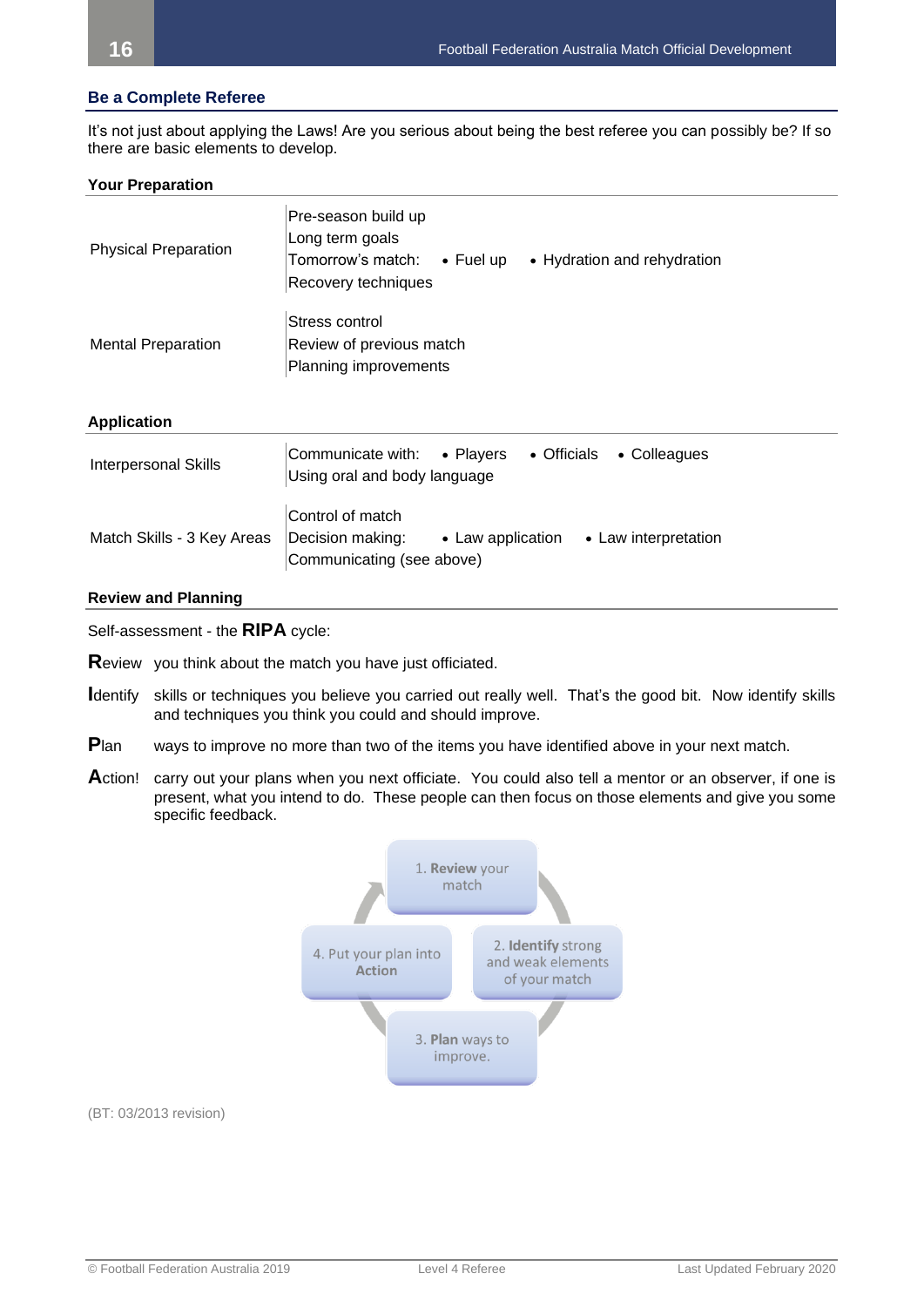## <span id="page-16-0"></span>Unit 2 - Laws of the Game 1 - Review of Fouls and Misconduct

## **Unit Outline**

## **Nominal Time**

Approximately 30 minutes.

## **Aims**

To review aspects of the Laws of the Game relating to fouls and misconduct.

## **Learning Outcomes**

At the completion of this unit you will be able to:

- identify and distinguish between fouls punished by a DFK or an IFK;
- identify offences resulting in cautions and send offs.

## **Free Kicks**

- 1. When can free kicks be awarded?
- 2. What are the fouls that result in a direct free kick where the action must be careless, reckless, or excessive force?

## 3. What are the other fouls that also result in a direct free kick?

Other notes regarding direct free kicks:

Level 4 Referee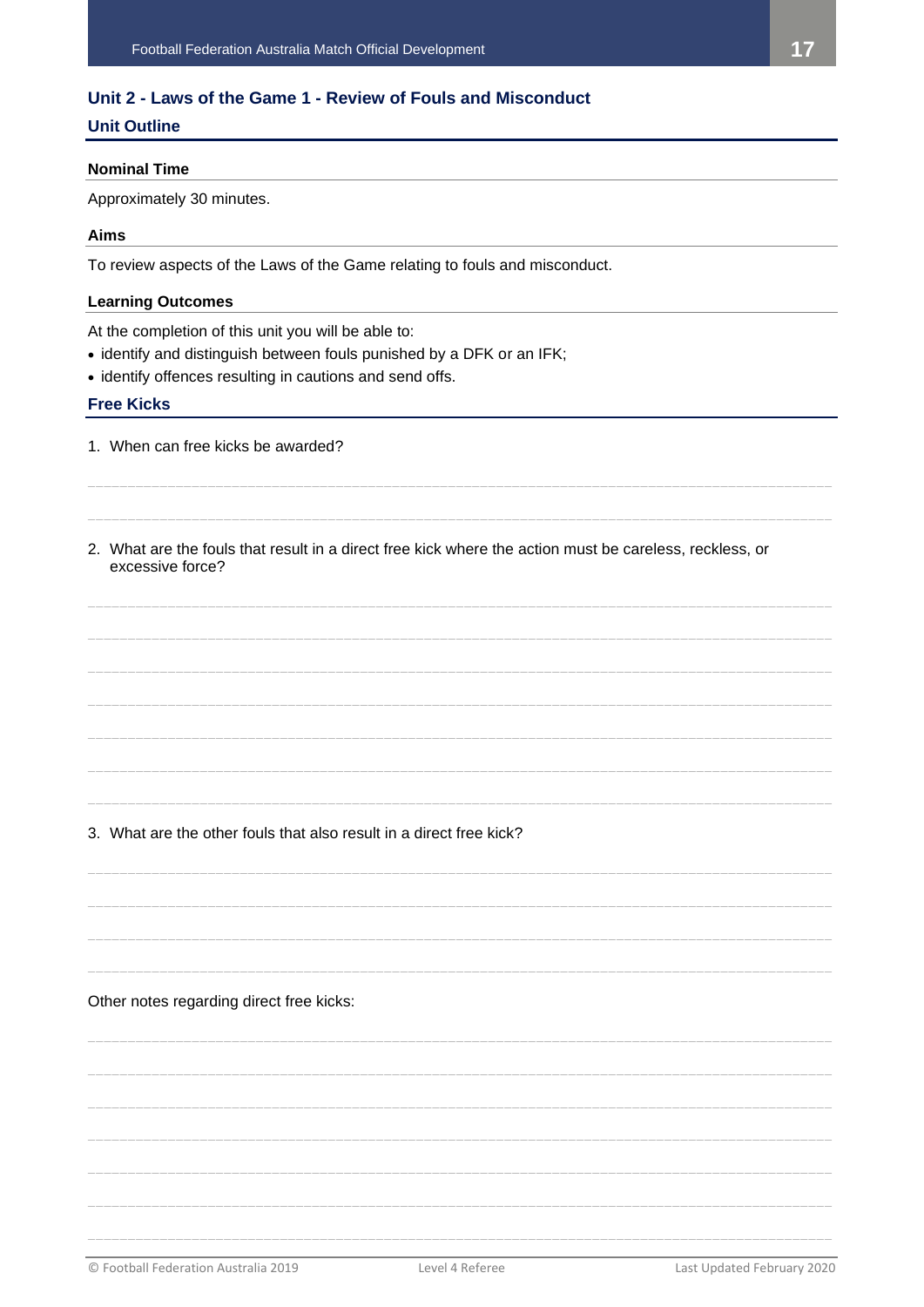4. What are the offences committed by a goalkeeper in their own penalty area that result in an indirect free kick?

5. What other fouls can result in an indirect free kick? Other notes regarding indirect free kicks: **Sanctions** 1. Who may be sanctioned by a yellow or red card? 2. When can the referee take disciplinary action?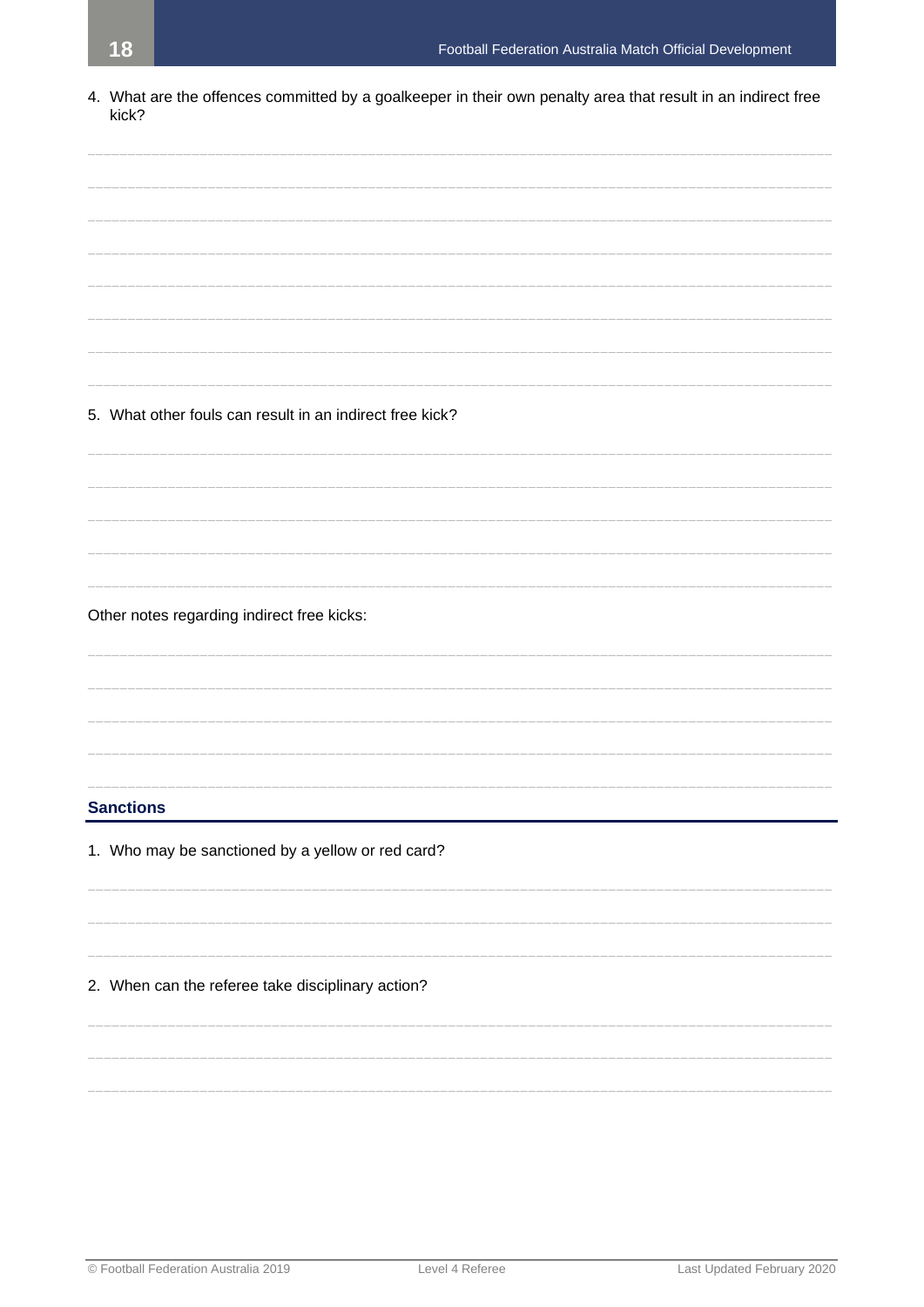## 3. What are the offences that result in a caution (yellow card)

Which of these can also be applied to substitutes or substituted players:

4. What are the offences that result in a send-off (red card)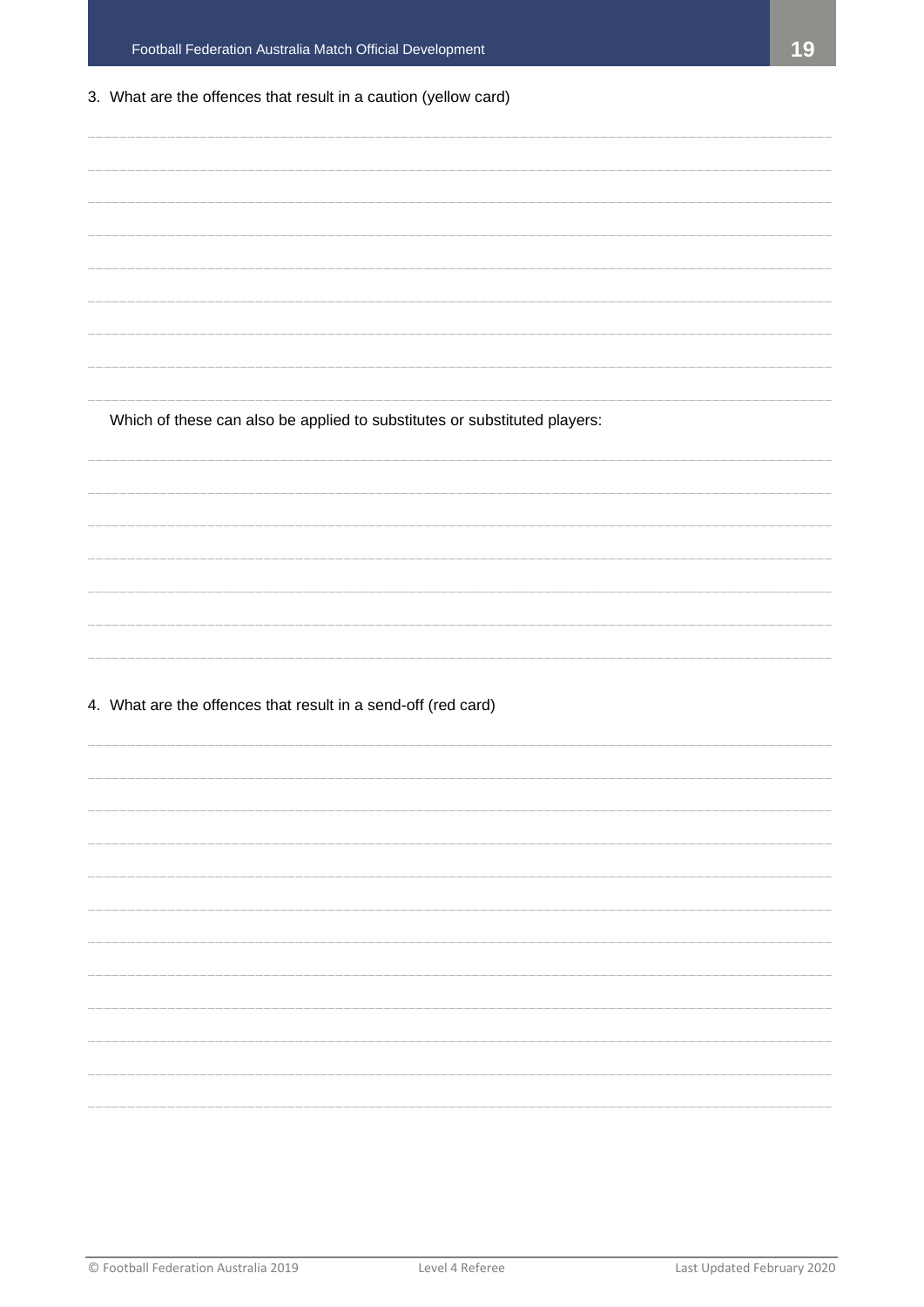## **Restart of Play**

1. How is play restarted:

If the ball is out of play?

If the ball is in play and a player commits a foul inside the field?

If the ball is in play and a player commits a foul outside the field?

If a player standing on or off the field of play throws an object at an opponent on the field of play?

Play is restarted with an indirect free kick if a: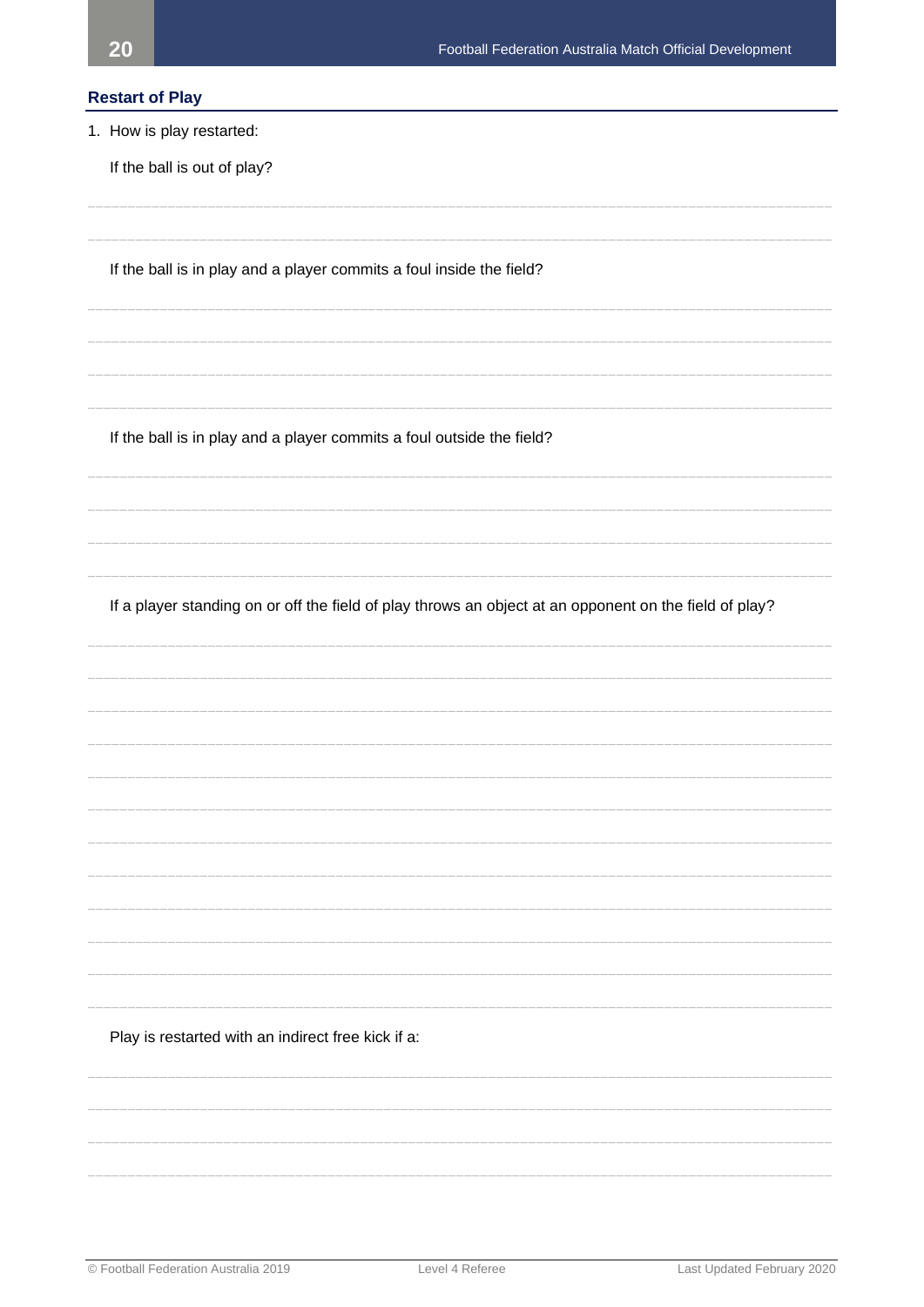## <span id="page-20-0"></span>**Unit 3 - Foul Identification 1 - Basic Interpretations**

## **Unit Outline**

## **Nominal Time**

Approximately 45 minutes.

## **Aims**

To examine the practical applications and implications of Laws relating to fouls.

## **Learning Outcomes**

At the completion of this unit you will be able to:

- understand the implications of players acting recklessly, carelessly or using excessive force;
- recognise charging and holding opponent offences;
- correctly recognise hand balls;
- interpret and apply Law 12 to make basic level decisions about incidents in pre-recorded match segments.

## **Fouls**

| 1. What do the terms "careless", "reckless" and "excessive force" mean? |                 |                            |
|-------------------------------------------------------------------------|-----------------|----------------------------|
|                                                                         |                 |                            |
|                                                                         |                 |                            |
|                                                                         |                 |                            |
| 2. What is the definition of "charging"?                                |                 |                            |
| Other notes regarding charging an opponent:                             |                 |                            |
| 3. What does holding an opponent mean?                                  |                 |                            |
| Other notes regarding holding an opponent:                              |                 |                            |
| © Football Federation Australia 2019                                    | Level 4 Referee | Last Updated February 2020 |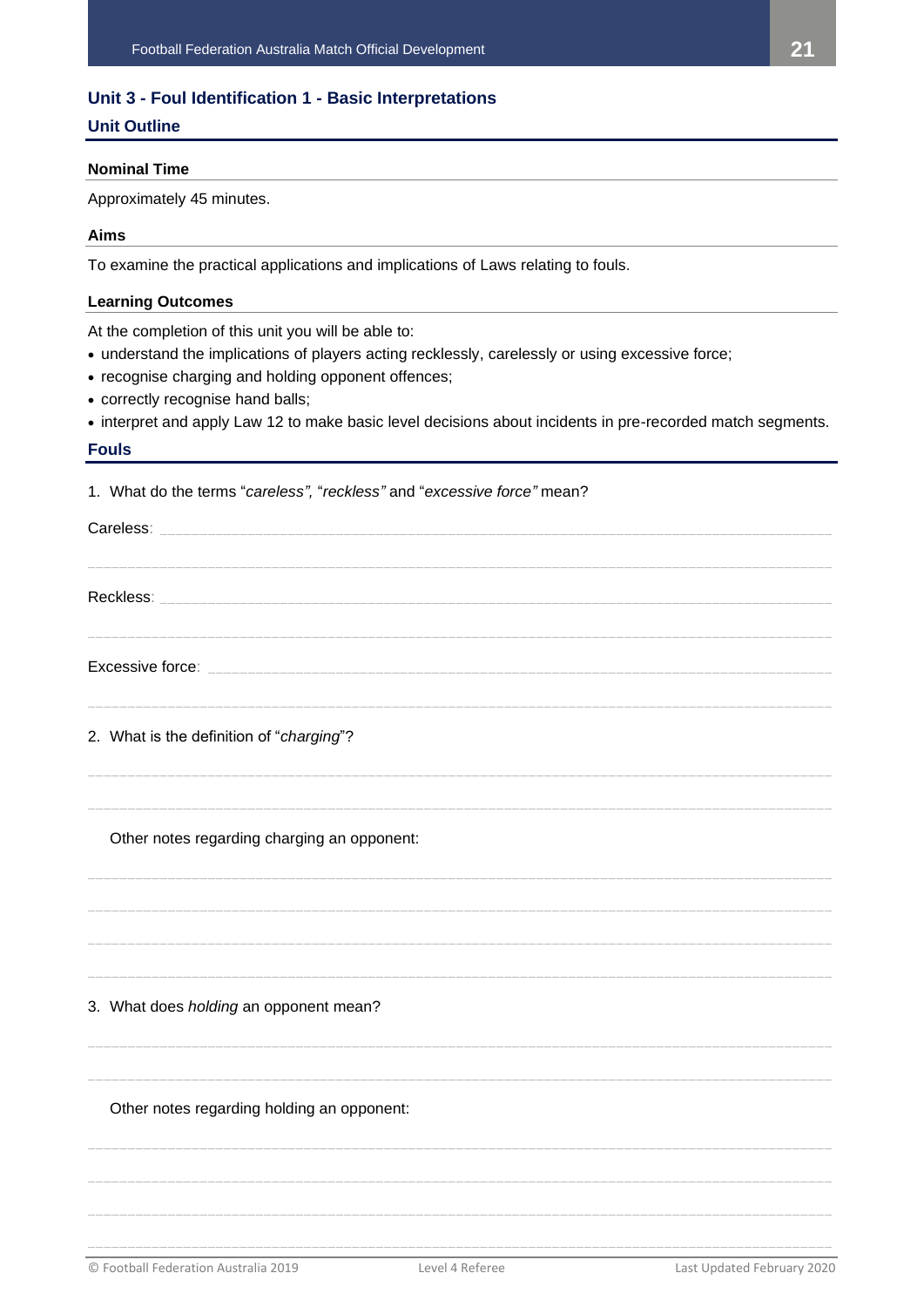4. When must a player be penalised for a handball offence?

| © Football Federation Australia 2019                             | Level 4 Referee                                                                 | Last Updated February 2020 |
|------------------------------------------------------------------|---------------------------------------------------------------------------------|----------------------------|
|                                                                  |                                                                                 |                            |
| Other notes regarding handling the ball:                         |                                                                                 |                            |
|                                                                  |                                                                                 |                            |
|                                                                  |                                                                                 |                            |
|                                                                  |                                                                                 |                            |
|                                                                  | When might a player be cautioned for a handball offence (unsporting behaviour)? |                            |
|                                                                  |                                                                                 |                            |
|                                                                  |                                                                                 |                            |
|                                                                  |                                                                                 |                            |
| Are there any goalkeeper restrictions or exemptions?             |                                                                                 |                            |
|                                                                  |                                                                                 |                            |
|                                                                  |                                                                                 |                            |
|                                                                  |                                                                                 |                            |
|                                                                  | Under what circumstances would a handball offence NOT usually occur?            |                            |
|                                                                  |                                                                                 |                            |
|                                                                  |                                                                                 |                            |
| Under what circumstances would a handball offence usually occur? |                                                                                 |                            |
|                                                                  |                                                                                 |                            |
|                                                                  |                                                                                 |                            |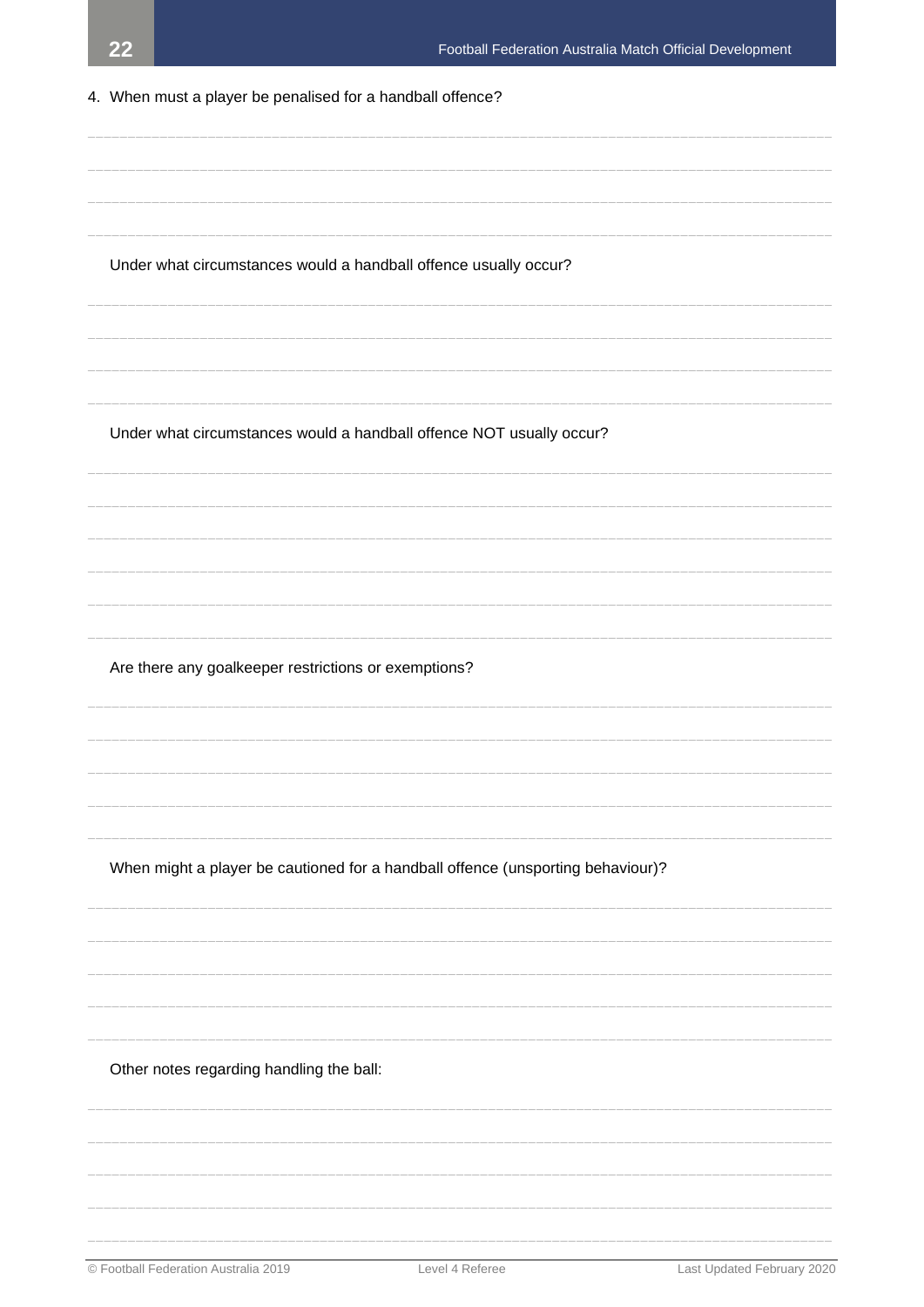| 5. What is the definition of "playing in a dangerous manner"?                          |
|----------------------------------------------------------------------------------------|
|                                                                                        |
|                                                                                        |
|                                                                                        |
|                                                                                        |
| What are the disciplinary sanctions?                                                   |
|                                                                                        |
|                                                                                        |
|                                                                                        |
|                                                                                        |
|                                                                                        |
| 6. What is the definition of impeding the progress of an opponent?                     |
|                                                                                        |
|                                                                                        |
|                                                                                        |
|                                                                                        |
|                                                                                        |
|                                                                                        |
|                                                                                        |
| 7. What are the ways which players must be cautioned for delaying the restart of play? |
|                                                                                        |
|                                                                                        |
|                                                                                        |
|                                                                                        |
| 8. Notes regarding when an object (including the ball) is thrown.                      |
|                                                                                        |
|                                                                                        |
|                                                                                        |
|                                                                                        |
|                                                                                        |
|                                                                                        |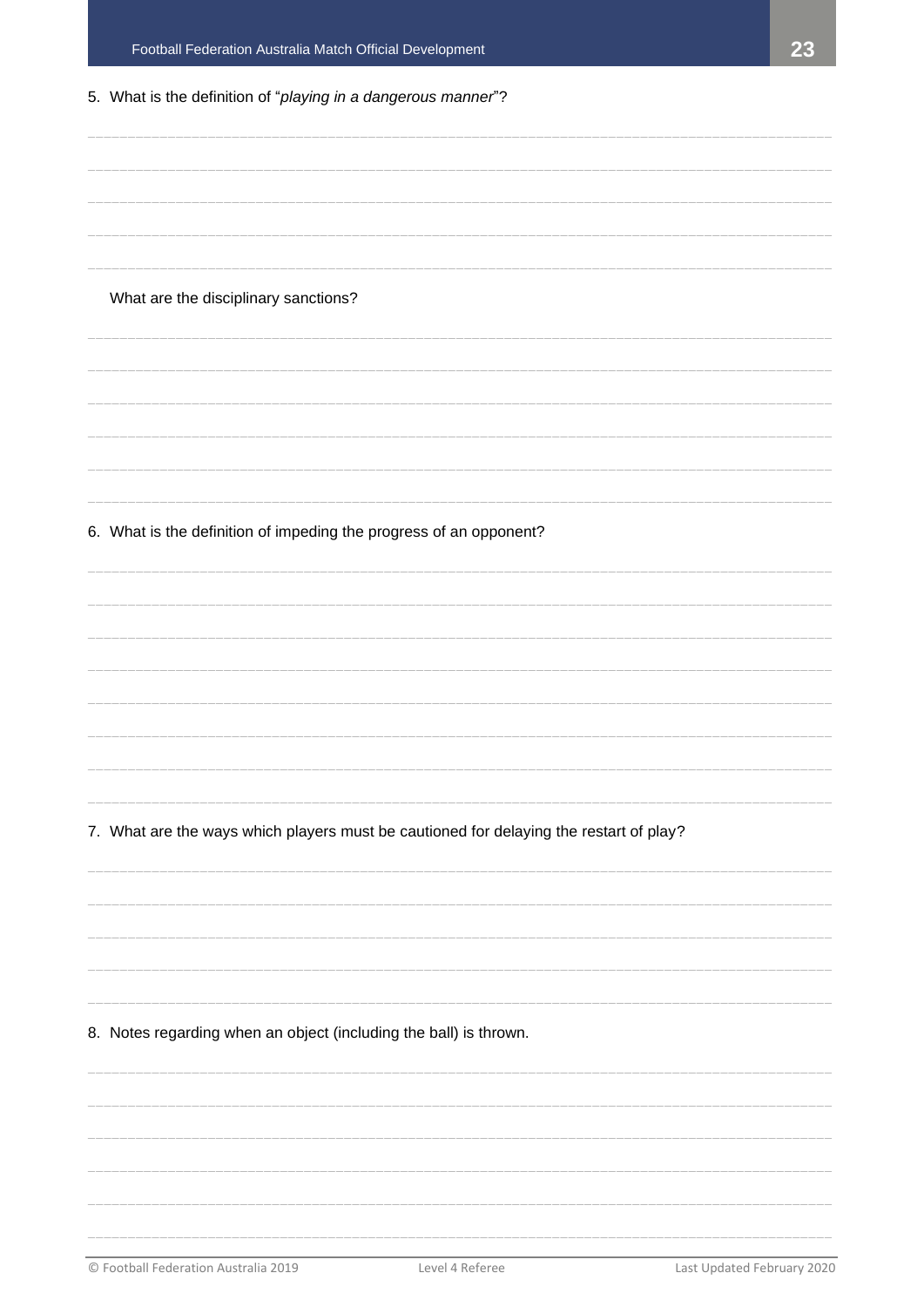## What is the restart?

## 9. What is the definition of "denying a goal or goal-scoring opportunity"?

#### **Goalkeepers**

1. When is the goalkeeper considered to be in control of the ball?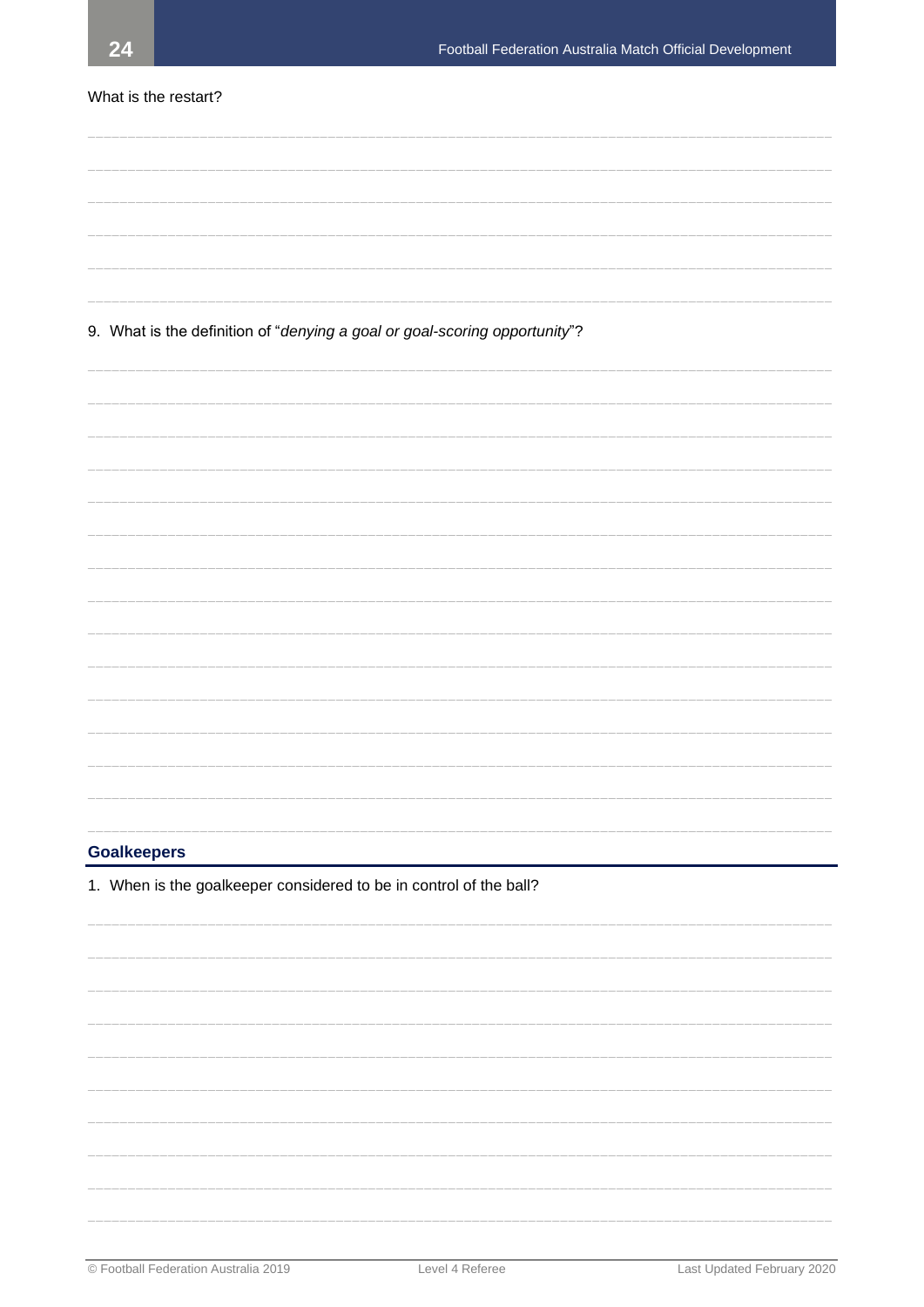## 2. When is the goalkeeper not permitted to handle the ball?

**\_\_\_\_\_\_\_\_\_\_\_\_\_\_\_\_\_\_\_\_\_\_\_\_\_\_\_\_\_\_\_\_\_\_\_\_\_\_\_\_\_\_\_\_\_\_\_\_\_\_\_\_\_\_\_\_\_\_\_\_\_\_\_\_\_\_\_\_\_\_\_\_\_\_\_\_\_\_\_\_\_\_\_\_\_\_\_\_\_\_\_\_\_ \_\_\_\_\_\_\_\_\_\_\_\_\_\_\_\_\_\_\_\_\_\_\_\_\_\_\_\_\_\_\_\_\_\_\_\_\_\_\_\_\_\_\_\_\_\_\_\_\_\_\_\_\_\_\_\_\_\_\_\_\_\_\_\_\_\_\_\_\_\_\_\_\_\_\_\_\_\_\_\_\_\_\_\_\_\_\_\_\_\_\_\_\_ \_\_\_\_\_\_\_\_\_\_\_\_\_\_\_\_\_\_\_\_\_\_\_\_\_\_\_\_\_\_\_\_\_\_\_\_\_\_\_\_\_\_\_\_\_\_\_\_\_\_\_\_\_\_\_\_\_\_\_\_\_\_\_\_\_\_\_\_\_\_\_\_\_\_\_\_\_\_\_\_\_\_\_\_\_\_\_\_\_\_\_\_\_ \_\_\_\_\_\_\_\_\_\_\_\_\_\_\_\_\_\_\_\_\_\_\_\_\_\_\_\_\_\_\_\_\_\_\_\_\_\_\_\_\_\_\_\_\_\_\_\_\_\_\_\_\_\_\_\_\_\_\_\_\_\_\_\_\_\_\_\_\_\_\_\_\_\_\_\_\_\_\_\_\_\_\_\_\_\_\_\_\_\_\_\_\_ \_\_\_\_\_\_\_\_\_\_\_\_\_\_\_\_\_\_\_\_\_\_\_\_\_\_\_\_\_\_\_\_\_\_\_\_\_\_\_\_\_\_\_\_\_\_\_\_\_\_\_\_\_\_\_\_\_\_\_\_\_\_\_\_\_\_\_\_\_\_\_\_\_\_\_\_\_\_\_\_\_\_\_\_\_\_\_\_\_\_\_\_\_ \_\_\_\_\_\_\_\_\_\_\_\_\_\_\_\_\_\_\_\_\_\_\_\_\_\_\_\_\_\_\_\_\_\_\_\_\_\_\_\_\_\_\_\_\_\_\_\_\_\_\_\_\_\_\_\_\_\_\_\_\_\_\_\_\_\_\_\_\_\_\_\_\_\_\_\_\_\_\_\_\_\_\_\_\_\_\_\_\_\_\_\_\_ \_\_\_\_\_\_\_\_\_\_\_\_\_\_\_\_\_\_\_\_\_\_\_\_\_\_\_\_\_\_\_\_\_\_\_\_\_\_\_\_\_\_\_\_\_\_\_\_\_\_\_\_\_\_\_\_\_\_\_\_\_\_\_\_\_\_\_\_\_\_\_\_\_\_\_\_\_\_\_\_\_\_\_\_\_\_\_\_\_\_\_\_\_** 3. What are the offences against a goalkeeper that result in an indirect free kick?

**\_\_\_\_\_\_\_\_\_\_\_\_\_\_\_\_\_\_\_\_\_\_\_\_\_\_\_\_\_\_\_\_\_\_\_\_\_\_\_\_\_\_\_\_\_\_\_\_\_\_\_\_\_\_\_\_\_\_\_\_\_\_\_\_\_\_\_\_\_\_\_\_\_\_\_\_\_\_\_\_\_\_\_\_\_\_\_\_\_\_\_\_\_ \_\_\_\_\_\_\_\_\_\_\_\_\_\_\_\_\_\_\_\_\_\_\_\_\_\_\_\_\_\_\_\_\_\_\_\_\_\_\_\_\_\_\_\_\_\_\_\_\_\_\_\_\_\_\_\_\_\_\_\_\_\_\_\_\_\_\_\_\_\_\_\_\_\_\_\_\_\_\_\_\_\_\_\_\_\_\_\_\_\_\_\_\_ \_\_\_\_\_\_\_\_\_\_\_\_\_\_\_\_\_\_\_\_\_\_\_\_\_\_\_\_\_\_\_\_\_\_\_\_\_\_\_\_\_\_\_\_\_\_\_\_\_\_\_\_\_\_\_\_\_\_\_\_\_\_\_\_\_\_\_\_\_\_\_\_\_\_\_\_\_\_\_\_\_\_\_\_\_\_\_\_\_\_\_\_\_ \_\_\_\_\_\_\_\_\_\_\_\_\_\_\_\_\_\_\_\_\_\_\_\_\_\_\_\_\_\_\_\_\_\_\_\_\_\_\_\_\_\_\_\_\_\_\_\_\_\_\_\_\_\_\_\_\_\_\_\_\_\_\_\_\_\_\_\_\_\_\_\_\_\_\_\_\_\_\_\_\_\_\_\_\_\_\_\_\_\_\_\_\_ \_\_\_\_\_\_\_\_\_\_\_\_\_\_\_\_\_\_\_\_\_\_\_\_\_\_\_\_\_\_\_\_\_\_\_\_\_\_\_\_\_\_\_\_\_\_\_\_\_\_\_\_\_\_\_\_\_\_\_\_\_\_\_\_\_\_\_\_\_\_\_\_\_\_\_\_\_\_\_\_\_\_\_\_\_\_\_\_\_\_\_\_\_ \_\_\_\_\_\_\_\_\_\_\_\_\_\_\_\_\_\_\_\_\_\_\_\_\_\_\_\_\_\_\_\_\_\_\_\_\_\_\_\_\_\_\_\_\_\_\_\_\_\_\_\_\_\_\_\_\_\_\_\_\_\_\_\_\_\_\_\_\_\_\_\_\_\_\_\_\_\_\_\_\_\_\_\_\_\_\_\_\_\_\_\_\_**

## **Video Incidents**

Your presenter will now take you through some video incidents. Two ticks  $(v)$  are required for each video.

**Free Kick** place a **√** in **one** of the following<br>**None** = No Foul **IDK** = Indirect Free Kick **No. 1 IDFK** = Direct Free Kick **Pen** = Penalty **Sanction** place  $a \checkmark$  in one of the following

**None** = No Sanction **YC** = Yellow Card/Caution **RC** = Red Card/Send Off

If you make a mistake put a line through the tick -  $\mathbb{X}$  - and tick another response.

| <b>Video</b> | <b>Free Kick</b> |  |  |  | <b>Sanction</b>          |  |           |
|--------------|------------------|--|--|--|--------------------------|--|-----------|
|              |                  |  |  |  | None IDK DFK Pen None YC |  | <b>RC</b> |
|              |                  |  |  |  |                          |  |           |
|              |                  |  |  |  |                          |  |           |
|              |                  |  |  |  |                          |  |           |

| <b>Free Kick</b> |  |  |  | <b>Sanction</b>          |  |           | <b>Video</b> | <b>Free Kick</b>         |  |  |  | <b>Sanction</b> |  |                             |  |
|------------------|--|--|--|--------------------------|--|-----------|--------------|--------------------------|--|--|--|-----------------|--|-----------------------------|--|
|                  |  |  |  | None IDK DFK Pen None YC |  | <b>RC</b> |              | None IDK DFK Pen None YC |  |  |  |                 |  | $\overline{\phantom{a}}$ RC |  |
|                  |  |  |  |                          |  |           |              |                          |  |  |  |                 |  |                             |  |
|                  |  |  |  |                          |  |           | G            |                          |  |  |  |                 |  |                             |  |
|                  |  |  |  |                          |  |           |              |                          |  |  |  |                 |  |                             |  |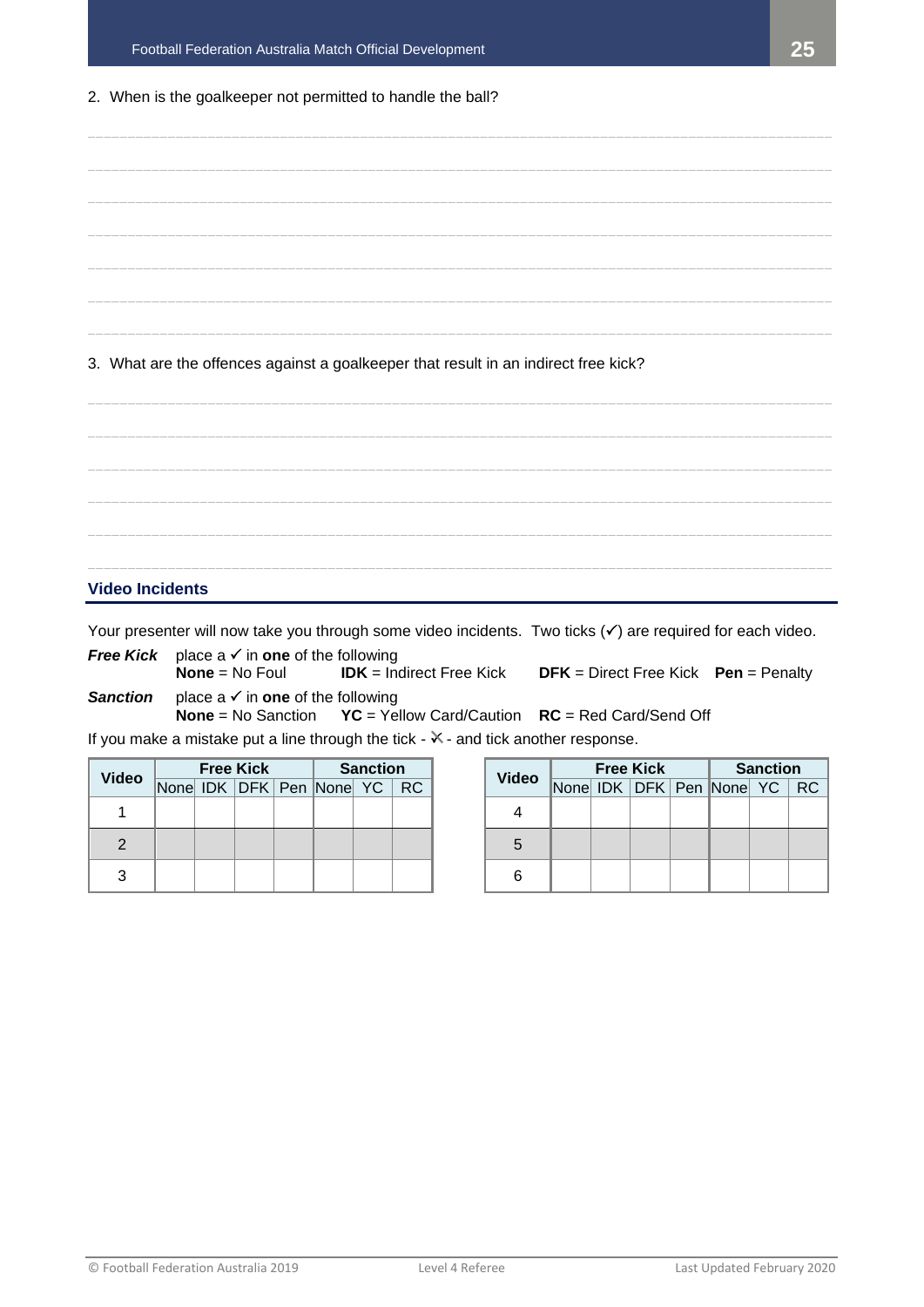## <span id="page-25-0"></span>**Unit 4 - Referee Skill Development 1 - Referee Signals and Whistling**

## **Unit Outline**

## **Nominal Time**

Approximately 45 minutes on a playing field.

## **Aims**

- To teach a referee's signals.
- To teach the referee's basic whistling skills and techniques.
- To practise these skills and techniques in a training setting.

## **Learning Outcomes**

At the completion of this unit you will be able to:

- understand and be able to demonstrate the signals a referee makes during a match;
- explain the role of the whistle as your primary communication tool;
- demonstrate basic variations in whistle volume, intensity and length to complement the seriousness of the nominated incident.

## **Resource Requirements & Reference Materials**

- Whistle
- This document

Resources for this unit are contained within FFA's publication of the *Laws of the Game*.

## **Assessment Criteria**

- Presenters/facilitators have a checklist to tick off the competencies you display;
- These competencies are checked again during your practical officiating;
- The assessment checklist includes:

## **General Items**

- 
- Volume variations soft to loud Length variations short and clear
- Length variations long and clear

## **Specific Applications**

- Whistle for Captains pre-toss Kick-off
- 
- Ball out of play when deemed necessary Contested corner kick / goal kick
- 
- Serious incident players running to location To get immediate attention serious
- 
- To get players' attention e.g. position for throw-in
- 1. Holding and carrying the whistle.
- Achieves clarity  **Achieves acceptable quality** Achieves acceptable quality
	-
	-
- End of period End of match
	-
- Minor foul Serious foul / offence
	-
- Players' scuffling in group  **Ball in net goal disallowed** Ball in net goal disallowed

**\_\_\_\_\_\_\_\_\_\_\_\_\_\_\_\_\_\_\_\_\_\_\_\_\_\_\_\_\_\_\_\_\_\_\_\_\_\_\_\_\_\_\_\_\_\_\_\_\_\_\_\_\_\_\_\_\_\_\_\_\_\_\_\_\_\_\_\_\_\_\_\_\_\_\_\_\_\_\_\_\_\_\_\_\_\_\_\_\_\_\_\_\_**

**\_\_\_\_\_\_\_\_\_\_\_\_\_\_\_\_\_\_\_\_\_\_\_\_\_\_\_\_\_\_\_\_\_\_\_\_\_\_\_\_\_\_\_\_\_\_\_\_\_\_\_\_\_\_\_\_\_\_\_\_\_\_\_\_\_\_\_\_\_\_\_\_\_\_\_\_\_\_\_\_\_\_\_\_\_\_\_\_\_\_\_\_\_**

**\_\_\_\_\_\_\_\_\_\_\_\_\_\_\_\_\_\_\_\_\_\_\_\_\_\_\_\_\_\_\_\_\_\_\_\_\_\_\_\_\_\_\_\_\_\_\_\_\_\_\_\_\_\_\_\_\_\_\_\_\_\_\_\_\_\_\_\_\_\_\_\_\_\_\_\_\_\_\_\_\_\_\_\_\_\_\_\_\_\_\_\_\_**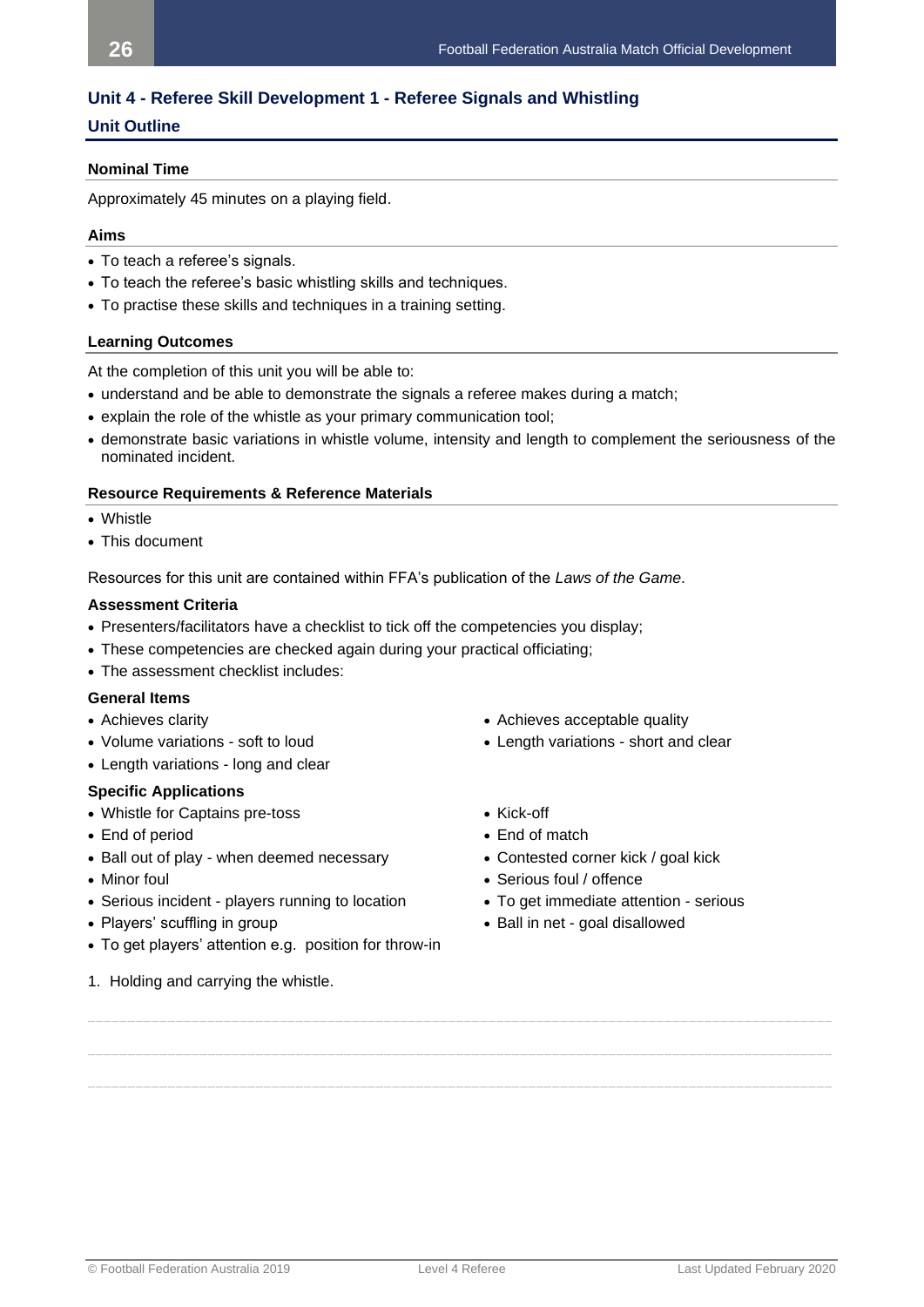## 2. When the whistle is to be used.

|    | 3. When the whistle is not used.                                                                                                        |
|----|-----------------------------------------------------------------------------------------------------------------------------------------|
|    |                                                                                                                                         |
|    |                                                                                                                                         |
|    |                                                                                                                                         |
|    |                                                                                                                                         |
|    |                                                                                                                                         |
|    | 4. Ball out of play: minimal use unless unclear that ball has gone out of play; danger of overuse and<br>devaluing of whistle's impact. |
|    | 5. Wait = short, firm whistle (for subs, etc.).                                                                                         |
| 6. | Law infringement or minor foul = clear, short whistle.                                                                                  |
|    | 7. Serious foul = strong, longer whistling, high intensity, etc.                                                                        |
|    | 8. Very serious foul, players scuffling, etc. = persistent whistling, highest intensity, closeness.                                     |
|    | 9. Getting rapid attention = multiple blasts, strong and insistent whistling.                                                           |
|    | 10. Restarts after breaks.                                                                                                              |
|    |                                                                                                                                         |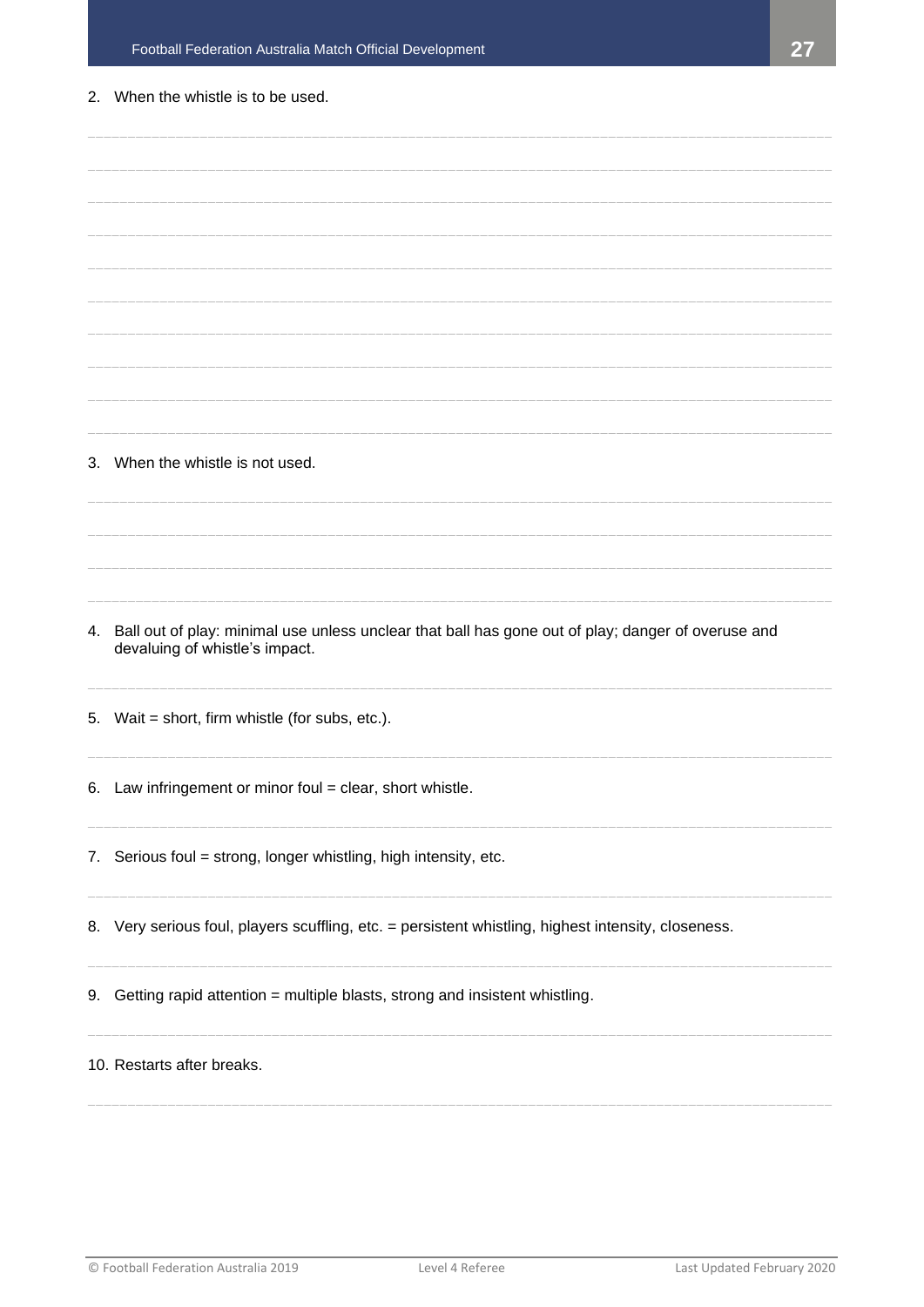## <span id="page-27-0"></span>**Unit 5 - Positioning Concepts 1 - Angled View of Play**

## **Unit Outline**

#### **Nominal Time**

Approximately 30 minutes on a playing field.

#### **Aims**

To analyse and practise the important *wide left diagonal* movement technique.

#### **Learning Outcomes**

At the completion of this unit you will be able to:

- describe the key elements of the wide left diagonal movement and positioning concept;
- implement this concept in a training setting.

## **FIFA Definition**

"*The best position is one from which the referee can make the correct decision.*"

IFAB Laws of the Game

## **Positioning**

#### **Positioning with the ball in play**

#### **Recommendations**

The play should be between the referee and the lead assistant referee.

The lead assistant referee should be within the referee's field of vision. The referee should use a wide diagonal system.

Staying towards the outside of play makes it easier to keep play and the lead assistant referee within the referee's field of vision.

The referee should be close enough to see play without interfering with play.

"What needs to be seen" is not always in the vicinity of the ball. The referee should also pay attention to:

- Aggressive individual player confrontations off the ball
- Possible offences in the area towards which play is heading
- Offences occurring after the ball is played away.

#### **Positioning in ball out of play situations**

The best position is one from which the referee can make the right decision. All recommendations about positioning are based on probabilities and must be adjusted using specific information about the teams, the players and events in the match up to that point.

The positions suggested in the following graphics are basic and recommended to referees. The reference to a "zone" is intended to emphasise that every recommended position is actually an area within which the referee is most likely to optimise his effectiveness. The zone may be larger, smaller or differently shaped depending on circumstances at the moment in question.

## **Additional Notes**

**\_\_\_\_\_\_\_\_\_\_\_\_\_\_\_\_\_\_\_\_\_\_\_\_\_\_\_\_\_\_\_\_\_\_\_\_\_\_\_\_\_\_\_\_\_\_\_\_\_\_\_\_\_\_\_\_\_\_\_\_\_\_\_\_\_\_\_\_\_\_\_\_\_\_\_\_\_\_\_\_\_\_\_\_\_\_\_\_\_\_\_\_\_ \_\_\_\_\_\_\_\_\_\_\_\_\_\_\_\_\_\_\_\_\_\_\_\_\_\_\_\_\_\_\_\_\_\_\_\_\_\_\_\_\_\_\_\_\_\_\_\_\_\_\_\_\_\_\_\_\_\_\_\_\_\_\_\_\_\_\_\_\_\_\_\_\_\_\_\_\_\_\_\_\_\_\_\_\_\_\_\_\_\_\_\_\_ \_\_\_\_\_\_\_\_\_\_\_\_\_\_\_\_\_\_\_\_\_\_\_\_\_\_\_\_\_\_\_\_\_\_\_\_\_\_\_\_\_\_\_\_\_\_\_\_\_\_\_\_\_\_\_\_\_\_\_\_\_\_\_\_\_\_\_\_\_\_\_\_\_\_\_\_\_\_\_\_\_\_\_\_\_\_\_\_\_\_\_\_\_ \_\_\_\_\_\_\_\_\_\_\_\_\_\_\_\_\_\_\_\_\_\_\_\_\_\_\_\_\_\_\_\_\_\_\_\_\_\_\_\_\_\_\_\_\_\_\_\_\_\_\_\_\_\_\_\_\_\_\_\_\_\_\_\_\_\_\_\_\_\_\_\_\_\_\_\_\_\_\_\_\_\_\_\_\_\_\_\_\_\_\_\_\_ \_\_\_\_\_\_\_\_\_\_\_\_\_\_\_\_\_\_\_\_\_\_\_\_\_\_\_\_\_\_\_\_\_\_\_\_\_\_\_\_\_\_\_\_\_\_\_\_\_\_\_\_\_\_\_\_\_\_\_\_\_\_\_\_\_\_\_\_\_\_\_\_\_\_\_\_\_\_\_\_\_\_\_\_\_\_\_\_\_\_\_\_\_ \_\_\_\_\_\_\_\_\_\_\_\_\_\_\_\_\_\_\_\_\_\_\_\_\_\_\_\_\_\_\_\_\_\_\_\_\_\_\_\_\_\_\_\_\_\_\_\_\_\_\_\_\_\_\_\_\_\_\_\_\_\_\_\_\_\_\_\_\_\_\_\_\_\_\_\_\_\_\_\_\_\_\_\_\_\_\_\_\_\_\_\_\_**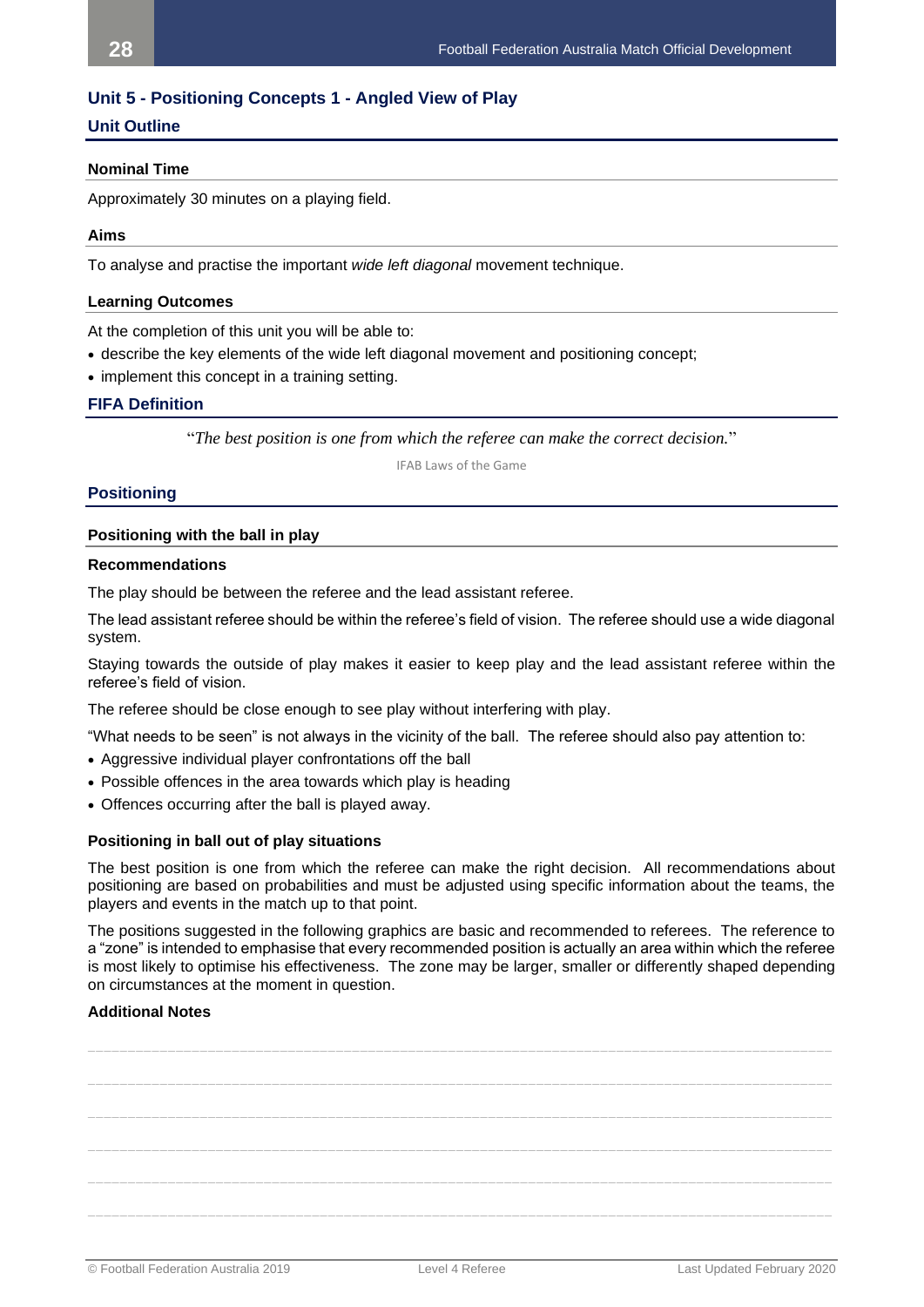## **Wide Diagonal System**



## **Additional Notes**



## **Angled View of Play**

In this program we will cover the first aspect of positioning - the angled view of play.

The first priority for a referee is to see what has happened, or is about to happen. In other words the referee must have an angled view on play. There are two basic types of angle.



Where the referee is **outside** or to the left side of play.

From this position the referee can see through the point of contact, will have the majority of players in view and will have play between the referee and the assistant.



Where the referee is **inside** the play or to the right side of play.

In this case many players may not be in the referee's view and the play may not be between the referee and the assistant.

## **Additional Notes**

© Football Federation Australia 2019 Level 4 Referee Last Updated February 2020 **\_\_\_\_\_\_\_\_\_\_\_\_\_\_\_\_\_\_\_\_\_\_\_\_\_\_\_\_\_\_\_\_\_\_\_\_\_\_\_\_\_\_\_\_\_\_\_\_\_\_\_\_\_\_\_\_\_\_\_\_\_\_\_\_\_\_\_\_\_\_\_\_\_\_\_\_\_\_\_\_\_\_\_\_\_\_\_\_\_\_\_\_\_ \_\_\_\_\_\_\_\_\_\_\_\_\_\_\_\_\_\_\_\_\_\_\_\_\_\_\_\_\_\_\_\_\_\_\_\_\_\_\_\_\_\_\_\_\_\_\_\_\_\_\_\_\_\_\_\_\_\_\_\_\_\_\_\_\_\_\_\_\_\_\_\_\_\_\_\_\_\_\_\_\_\_\_\_\_\_\_\_\_\_\_\_\_ \_\_\_\_\_\_\_\_\_\_\_\_\_\_\_\_\_\_\_\_\_\_\_\_\_\_\_\_\_\_\_\_\_\_\_\_\_\_\_\_\_\_\_\_\_\_\_\_\_\_\_\_\_\_\_\_\_\_\_\_\_\_\_\_\_\_\_\_\_\_\_\_\_\_\_\_\_\_\_\_\_\_\_\_\_\_\_\_\_\_\_\_\_ \_\_\_\_\_\_\_\_\_\_\_\_\_\_\_\_\_\_\_\_\_\_\_\_\_\_\_\_\_\_\_\_\_\_\_\_\_\_\_\_\_\_\_\_\_\_\_\_\_\_\_\_\_\_\_\_\_\_\_\_\_\_\_\_\_\_\_\_\_\_\_\_\_\_\_\_\_\_\_\_\_\_\_\_\_\_\_\_\_\_\_\_\_ \_\_\_\_\_\_\_\_\_\_\_\_\_\_\_\_\_\_\_\_\_\_\_\_\_\_\_\_\_\_\_\_\_\_\_\_\_\_\_\_\_\_\_\_\_\_\_\_\_\_\_\_\_\_\_\_\_\_\_\_\_\_\_\_\_\_\_\_\_\_\_\_\_\_\_\_\_\_\_\_\_\_\_\_\_\_\_\_\_\_\_\_\_ \_\_\_\_\_\_\_\_\_\_\_\_\_\_\_\_\_\_\_\_\_\_\_\_\_\_\_\_\_\_\_\_\_\_\_\_\_\_\_\_\_\_\_\_\_\_\_\_\_\_\_\_\_\_\_\_\_\_\_\_\_\_\_\_\_\_\_\_\_\_\_\_\_\_\_\_\_\_\_\_\_\_\_\_\_\_\_\_\_\_\_\_\_**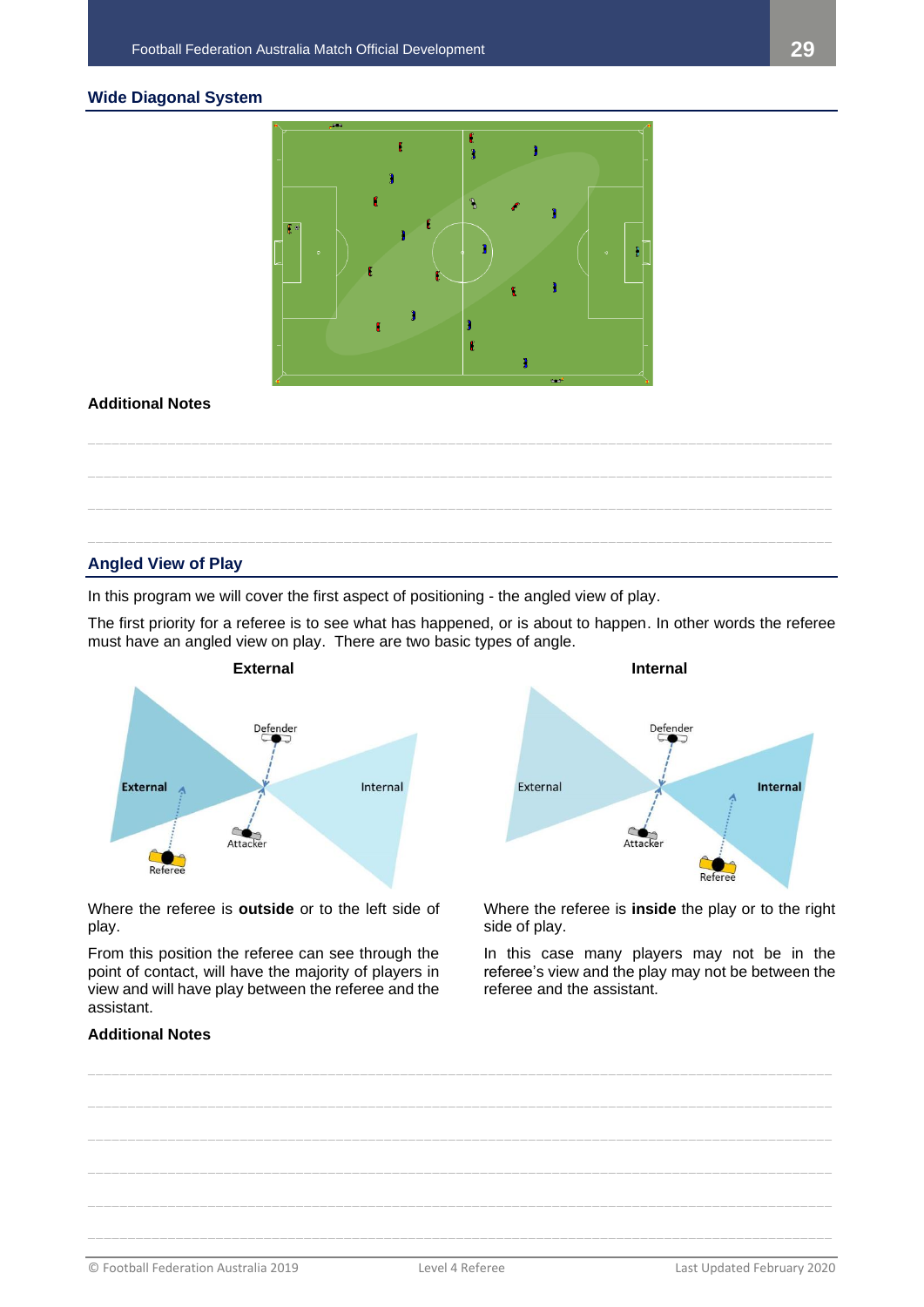## <span id="page-29-0"></span>**Unit 6 - Game Management 1 - Wall Management, the 9.15m and Penalty Kicks**

## **Unit Outline**

## **Nominal Time**

Approximately 30 minutes on a playing field and classroom.

## **Aims**

To analyse and practise recommended wall management protocols (WMP), penalty kick sequences and their common restart procedures.

## **Learning Outcomes**

At the completion of this unit you will be able to describe and apply in a practice setting:

- the recommended steps in wall management sequence employed for free kick restarts;
- the recommended steps in the penalty kick sequence;
- other common restart techniques.

## **Formal Free Kick Wall Management**

Formal free kicks (sometimes called ceremonial free kicks) require the management of both defending and attacking players. Refer to the FFA *Laws of the Game* publication particularly the FFA section titled "*Additional Information for Australian Match Officials*". We'll work through the main steps now.

## **1. Place the ball**

For a ceremonial free kick the ball should be placed where the offence occurred. Move to this spot and have the ball put on the ground.

**2. Show the whistle**

Hold up your whistle so the attacking players can see it and tell them not to take the kick until the whistle is blown.

#### **3. Move to the wall**

When the attackers clearly acknowledge that the kick cannot be taken until the whistle is blown, move either sideways or backwards maintaining a view of the ball. Do not walk away with your back to the ball as an attacker may move the ball away from the correct spot.

## **4. Deal with the nearest problem**

Often referees will keep moving to where most of the defenders are, walking past other defenders nearer to the ball. Deal with the closest players first and have them come back with you to the 9.15m.

## **5. Establish the 9.15 metres**

Move to where you want the wall. Use your voice and presence to bring the wall back as you move. Avoid using your whistle as it may be mistaken for the restart signal.

## **6. Once the wall is placed**

Move out to one side, slightly in front of the wall but where you can still be seen by the players in the wall. Referees need to be aware that attackers must be a minimum of 1 metre away from the wall if it consists of three or more players.

## **7. Blow the whistle**

When all is in readiness and players are settled whistle to restart the match.

## **8. As the kick is taken**

Move towards the goal line and into the next phase of play. This will put you in a place where you can clearly see what happens. If the attack breaks down just move to monitor the next zone of play.

## **Additional Notes**

**\_\_\_\_\_\_\_\_\_\_\_\_\_\_\_\_\_\_\_\_\_\_\_\_\_\_\_\_\_\_\_\_\_\_\_\_\_\_\_\_\_\_\_\_\_\_\_\_\_\_\_\_\_\_\_\_\_\_\_\_\_\_\_\_\_\_\_\_\_\_\_\_\_\_\_\_\_\_\_\_\_\_\_\_\_\_\_\_\_\_\_\_\_ \_\_\_\_\_\_\_\_\_\_\_\_\_\_\_\_\_\_\_\_\_\_\_\_\_\_\_\_\_\_\_\_\_\_\_\_\_\_\_\_\_\_\_\_\_\_\_\_\_\_\_\_\_\_\_\_\_\_\_\_\_\_\_\_\_\_\_\_\_\_\_\_\_\_\_\_\_\_\_\_\_\_\_\_\_\_\_\_\_\_\_\_\_ \_\_\_\_\_\_\_\_\_\_\_\_\_\_\_\_\_\_\_\_\_\_\_\_\_\_\_\_\_\_\_\_\_\_\_\_\_\_\_\_\_\_\_\_\_\_\_\_\_\_\_\_\_\_\_\_\_\_\_\_\_\_\_\_\_\_\_\_\_\_\_\_\_\_\_\_\_\_\_\_\_\_\_\_\_\_\_\_\_\_\_\_\_ \_\_\_\_\_\_\_\_\_\_\_\_\_\_\_\_\_\_\_\_\_\_\_\_\_\_\_\_\_\_\_\_\_\_\_\_\_\_\_\_\_\_\_\_\_\_\_\_\_\_\_\_\_\_\_\_\_\_\_\_\_\_\_\_\_\_\_\_\_\_\_\_\_\_\_\_\_\_\_\_\_\_\_\_\_\_\_\_\_\_\_\_\_ \_\_\_\_\_\_\_\_\_\_\_\_\_\_\_\_\_\_\_\_\_\_\_\_\_\_\_\_\_\_\_\_\_\_\_\_\_\_\_\_\_\_\_\_\_\_\_\_\_\_\_\_\_\_\_\_\_\_\_\_\_\_\_\_\_\_\_\_\_\_\_\_\_\_\_\_\_\_\_\_\_\_\_\_\_\_\_\_\_\_\_\_\_ \_\_\_\_\_\_\_\_\_\_\_\_\_\_\_\_\_\_\_\_\_\_\_\_\_\_\_\_\_\_\_\_\_\_\_\_\_\_\_\_\_\_\_\_\_\_\_\_\_\_\_\_\_\_\_\_\_\_\_\_\_\_\_\_\_\_\_\_\_\_\_\_\_\_\_\_\_\_\_\_\_\_\_\_\_\_\_\_\_\_\_\_\_**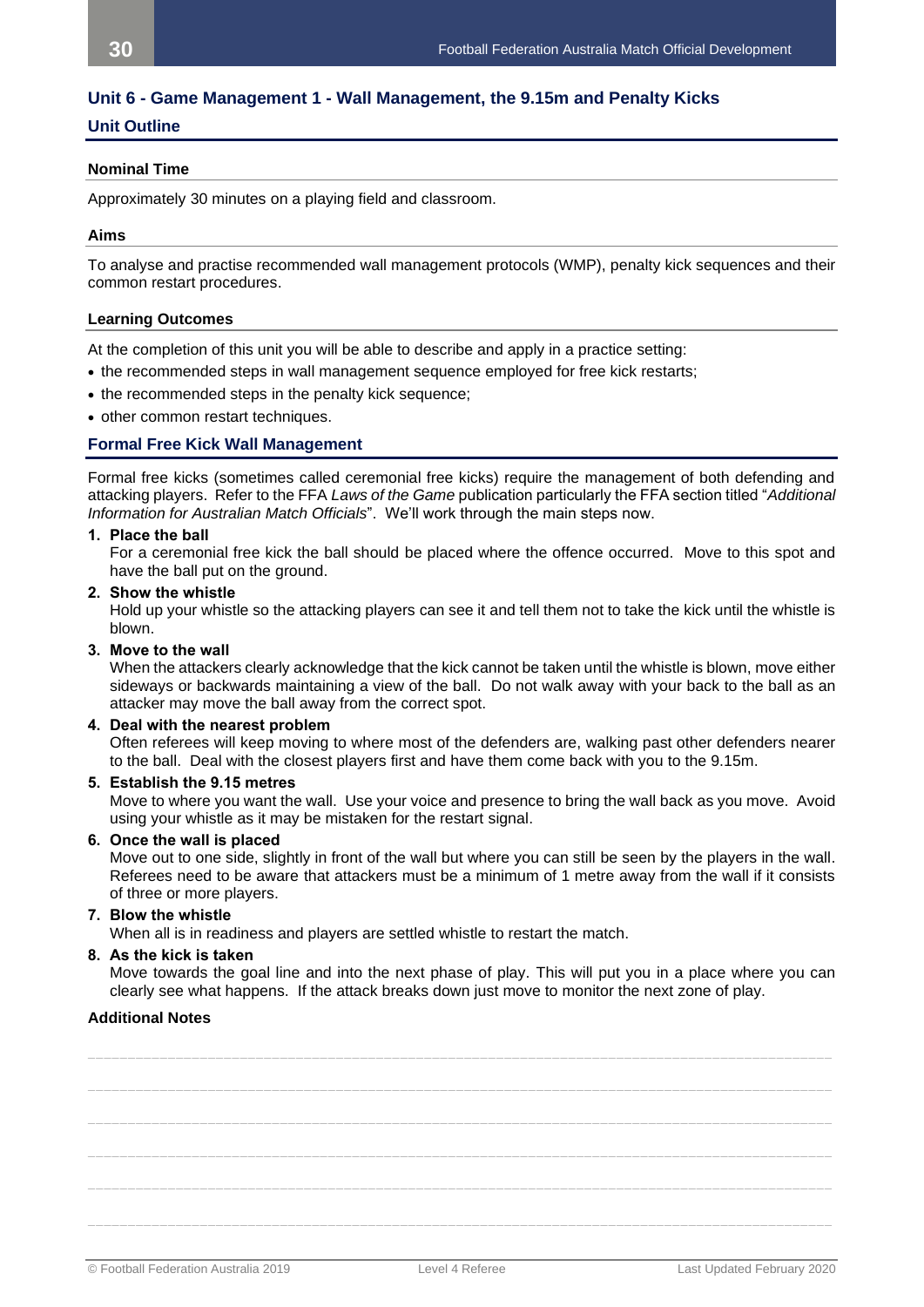## **Quick Free Kicks**

Quick free kicks - here is a guide to assist you:

- If an attacker is fouled close to the penalty area you need to consider that it may be advantageous for the attacking team to be provided with the opportunity to take a quick free kick.
- Once the whistle is blown for the foul ask the attacking team if they want to take a quick free kick.
- If they say 'yes' and they take the free kick quickly they have given up the right to re-take it even if it hits a defender who is closer than 9.15m or they shoot for goal and miss.

Note: you should move quickly into position for the next phase of play.

• If they don't want to take it quickly then you commence the process for a formal (sometimes called 'ceremonial') free kick.

## **Additional Notes**



## **Managing the 9.15m**

Remember that defending players must be 9.15m from the ball at free kicks. This includes in front of the ball, to the side or even behind.



## **Additional Notes**

**\_\_\_\_\_\_\_\_\_\_\_\_\_\_\_\_\_\_\_\_\_\_\_\_\_\_\_\_\_\_\_\_\_\_\_\_\_\_\_\_\_\_\_\_\_\_\_\_\_\_\_\_\_\_\_\_\_\_\_\_\_\_\_\_\_\_\_\_\_\_\_\_\_\_\_\_\_\_\_\_\_\_\_\_\_\_\_\_\_\_\_\_\_ \_\_\_\_\_\_\_\_\_\_\_\_\_\_\_\_\_\_\_\_\_\_\_\_\_\_\_\_\_\_\_\_\_\_\_\_\_\_\_\_\_\_\_\_\_\_\_\_\_\_\_\_\_\_\_\_\_\_\_\_\_\_\_\_\_\_\_\_\_\_\_\_\_\_\_\_\_\_\_\_\_\_\_\_\_\_\_\_\_\_\_\_\_ \_\_\_\_\_\_\_\_\_\_\_\_\_\_\_\_\_\_\_\_\_\_\_\_\_\_\_\_\_\_\_\_\_\_\_\_\_\_\_\_\_\_\_\_\_\_\_\_\_\_\_\_\_\_\_\_\_\_\_\_\_\_\_\_\_\_\_\_\_\_\_\_\_\_\_\_\_\_\_\_\_\_\_\_\_\_\_\_\_\_\_\_\_ \_\_\_\_\_\_\_\_\_\_\_\_\_\_\_\_\_\_\_\_\_\_\_\_\_\_\_\_\_\_\_\_\_\_\_\_\_\_\_\_\_\_\_\_\_\_\_\_\_\_\_\_\_\_\_\_\_\_\_\_\_\_\_\_\_\_\_\_\_\_\_\_\_\_\_\_\_\_\_\_\_\_\_\_\_\_\_\_\_\_\_\_\_ \_\_\_\_\_\_\_\_\_\_\_\_\_\_\_\_\_\_\_\_\_\_\_\_\_\_\_\_\_\_\_\_\_\_\_\_\_\_\_\_\_\_\_\_\_\_\_\_\_\_\_\_\_\_\_\_\_\_\_\_\_\_\_\_\_\_\_\_\_\_\_\_\_\_\_\_\_\_\_\_\_\_\_\_\_\_\_\_\_\_\_\_\_ \_\_\_\_\_\_\_\_\_\_\_\_\_\_\_\_\_\_\_\_\_\_\_\_\_\_\_\_\_\_\_\_\_\_\_\_\_\_\_\_\_\_\_\_\_\_\_\_\_\_\_\_\_\_\_\_\_\_\_\_\_\_\_\_\_\_\_\_\_\_\_\_\_\_\_\_\_\_\_\_\_\_\_\_\_\_\_\_\_\_\_\_\_ \_\_\_\_\_\_\_\_\_\_\_\_\_\_\_\_\_\_\_\_\_\_\_\_\_\_\_\_\_\_\_\_\_\_\_\_\_\_\_\_\_\_\_\_\_\_\_\_\_\_\_\_\_\_\_\_\_\_\_\_\_\_\_\_\_\_\_\_\_\_\_\_\_\_\_\_\_\_\_\_\_\_\_\_\_\_\_\_\_\_\_\_\_ \_\_\_\_\_\_\_\_\_\_\_\_\_\_\_\_\_\_\_\_\_\_\_\_\_\_\_\_\_\_\_\_\_\_\_\_\_\_\_\_\_\_\_\_\_\_\_\_\_\_\_\_\_\_\_\_\_\_\_\_\_\_\_\_\_\_\_\_\_\_\_\_\_\_\_\_\_\_\_\_\_\_\_\_\_\_\_\_\_\_\_\_\_**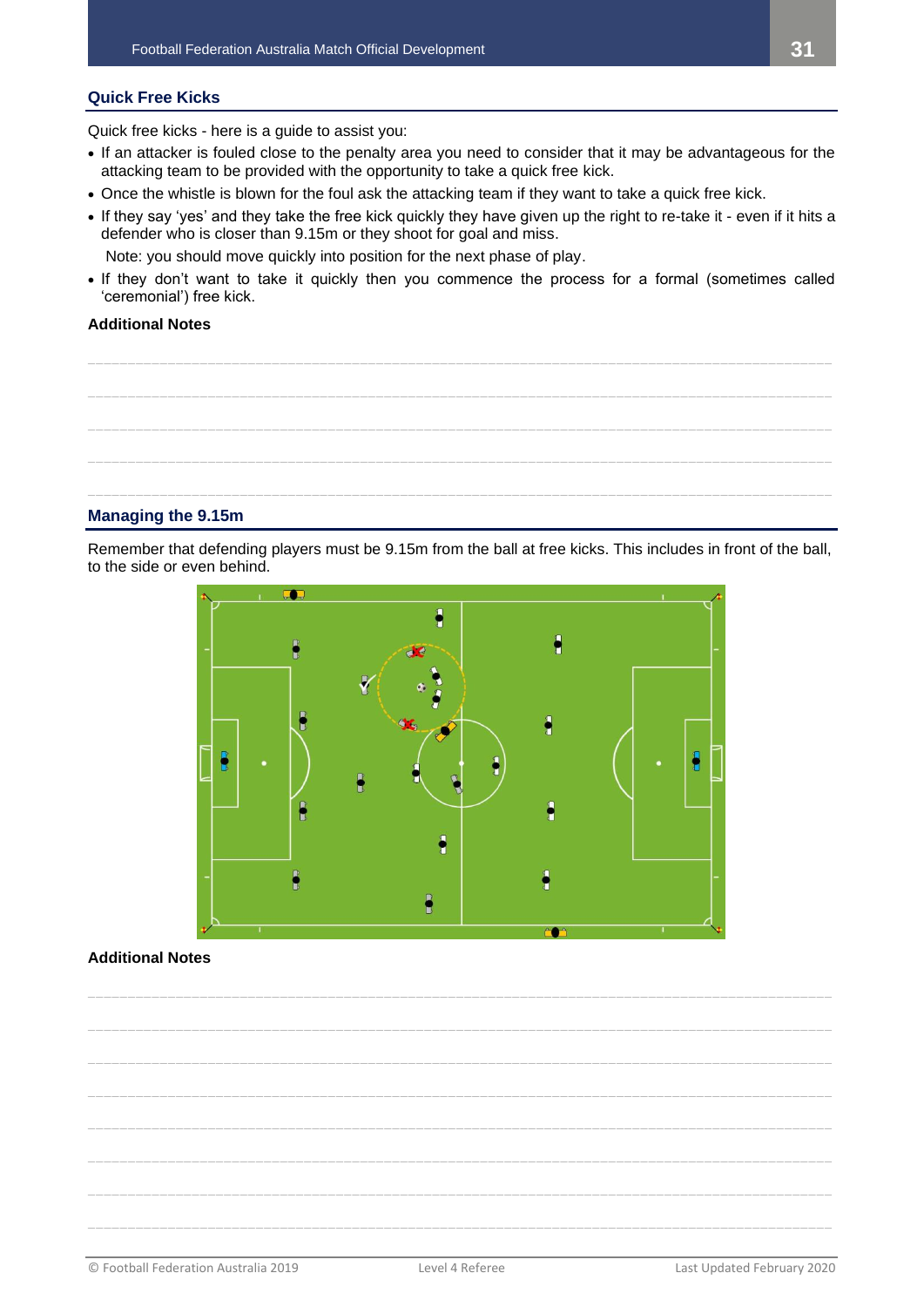## **The Penalty Kick Sequence**

Sometimes in a match the referee can follow a set routine and be better off by doing so. The penalty kick is one such case. We'll work through the following recommended steps.

Refer to the FFA *Laws of the Game* publication particularly the FFA section titled "*Additional Information for Australian Match Officials*".

1. Note on the field below the position of:



## **Additional Notes**

**\_\_\_\_\_\_\_\_\_\_\_\_\_\_\_\_\_\_\_\_\_\_\_\_\_\_\_\_\_\_\_\_\_\_\_\_\_\_\_\_\_\_\_\_\_\_\_\_\_\_\_\_\_\_\_\_\_\_\_\_\_\_\_\_\_\_\_\_\_\_\_\_\_\_\_\_\_\_\_\_\_\_\_\_\_\_\_\_\_\_\_\_\_ \_\_\_\_\_\_\_\_\_\_\_\_\_\_\_\_\_\_\_\_\_\_\_\_\_\_\_\_\_\_\_\_\_\_\_\_\_\_\_\_\_\_\_\_\_\_\_\_\_\_\_\_\_\_\_\_\_\_\_\_\_\_\_\_\_\_\_\_\_\_\_\_\_\_\_\_\_\_\_\_\_\_\_\_\_\_\_\_\_\_\_\_\_ \_\_\_\_\_\_\_\_\_\_\_\_\_\_\_\_\_\_\_\_\_\_\_\_\_\_\_\_\_\_\_\_\_\_\_\_\_\_\_\_\_\_\_\_\_\_\_\_\_\_\_\_\_\_\_\_\_\_\_\_\_\_\_\_\_\_\_\_\_\_\_\_\_\_\_\_\_\_\_\_\_\_\_\_\_\_\_\_\_\_\_\_\_ \_\_\_\_\_\_\_\_\_\_\_\_\_\_\_\_\_\_\_\_\_\_\_\_\_\_\_\_\_\_\_\_\_\_\_\_\_\_\_\_\_\_\_\_\_\_\_\_\_\_\_\_\_\_\_\_\_\_\_\_\_\_\_\_\_\_\_\_\_\_\_\_\_\_\_\_\_\_\_\_\_\_\_\_\_\_\_\_\_\_\_\_\_ \_\_\_\_\_\_\_\_\_\_\_\_\_\_\_\_\_\_\_\_\_\_\_\_\_\_\_\_\_\_\_\_\_\_\_\_\_\_\_\_\_\_\_\_\_\_\_\_\_\_\_\_\_\_\_\_\_\_\_\_\_\_\_\_\_\_\_\_\_\_\_\_\_\_\_\_\_\_\_\_\_\_\_\_\_\_\_\_\_\_\_\_\_ \_\_\_\_\_\_\_\_\_\_\_\_\_\_\_\_\_\_\_\_\_\_\_\_\_\_\_\_\_\_\_\_\_\_\_\_\_\_\_\_\_\_\_\_\_\_\_\_\_\_\_\_\_\_\_\_\_\_\_\_\_\_\_\_\_\_\_\_\_\_\_\_\_\_\_\_\_\_\_\_\_\_\_\_\_\_\_\_\_\_\_\_\_**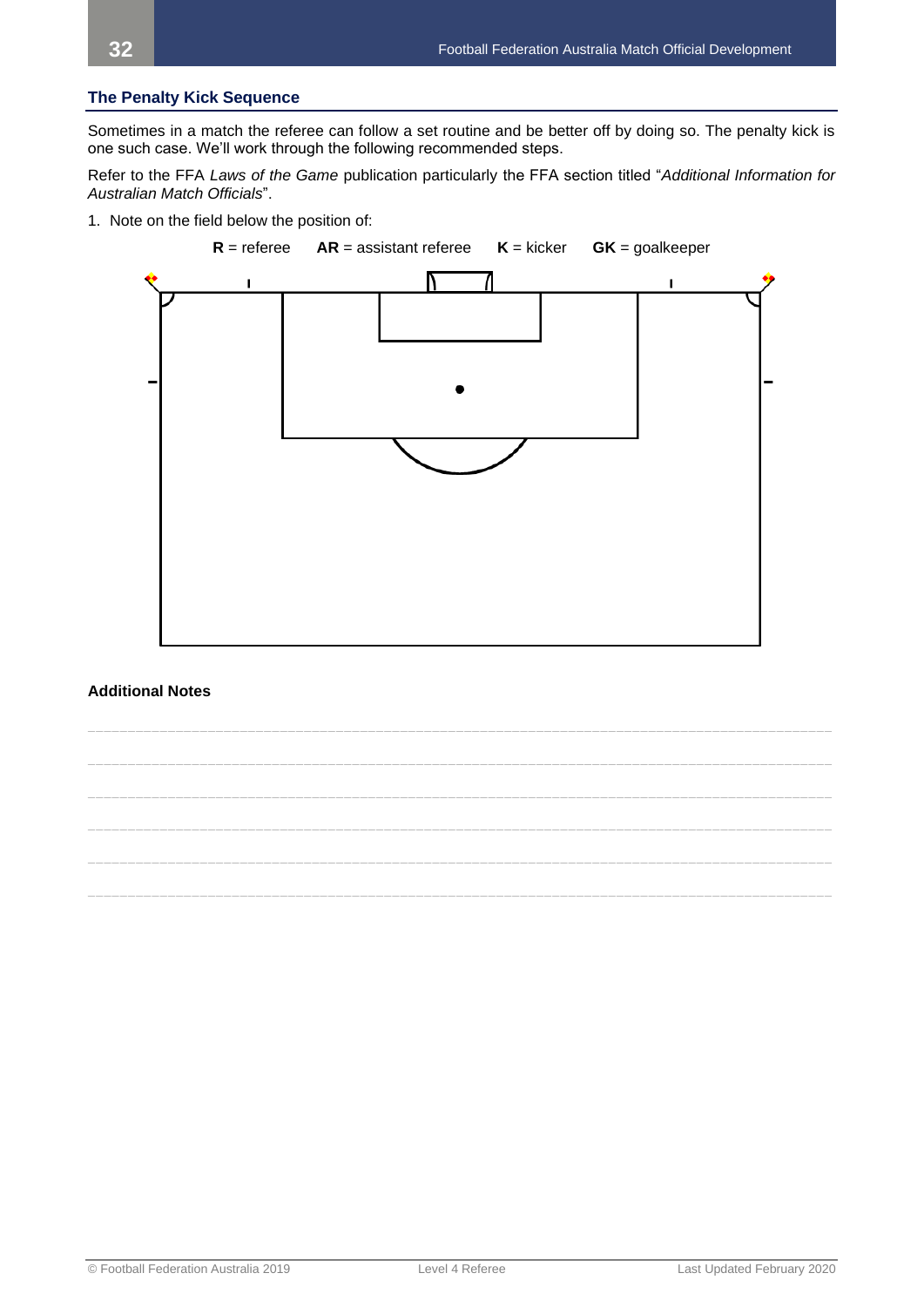## <span id="page-32-0"></span>**Unit 7 – Other Match Officials Development 1 - Introduction to Assistant Referees**

## **Unit Outline**

## **Nominal Time**

Approximately 45 minutes on a playing field.

## **Aims**

To provide a practical introduction to the duties of the assistant referee.

## **Learning Outcomes**

At the completion of this unit you will be able to perform in a training environment the basic roles of an assistant referee.

## **Responsibilities**

Review the duties of the assistant referees according to the Laws of the Game.

| <b>Assistant Referee Signals and Positioning - Summary</b> |
|------------------------------------------------------------|

## A productive teaching process is to have each skill demonstrated followed by concentrated periods of practice. You will need an AR flag, and if possible a marked ground, or a line that can act as the touch line.

Always keep your flag unfurled when officiating.

Remember that the flag is an extension of your arm.

Maintain signals until acknowledged by the referee. Your flag offers advice it does not issue an order.

Refer to the FFA *Laws of the Game* publication particularly FIFA's "*Interpretation of the Laws of the Game and Guidelines for Referees*" section for images illustrating recommended positions, signals and movements.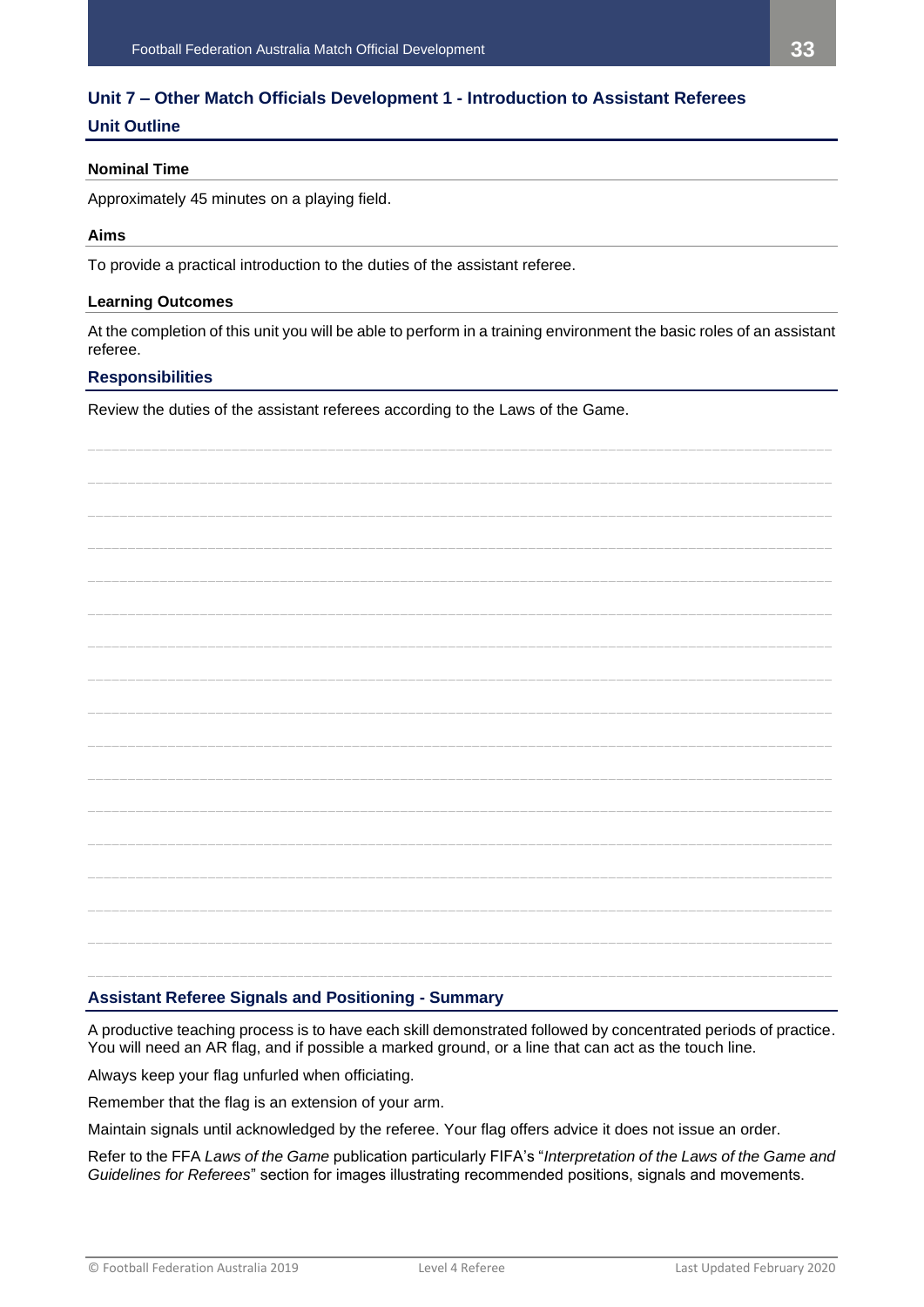## **The Key Techniques**

## **Movement**

- Sideways, side stepping, facing the pitch; unfurled flag carried in left hand (that's the side closest to the referee);
- Turn to sprint keep shoulder to the field when running, unfurled flag on touch line side of your body;
- Always be in line with second last defender; or ball if it's closer to goal;
- Flag kept facing inside field of play referee can always see it;
- Flag kept stable when moving along touch line wobbling flag could catch the referee's eye;

## **Signals - in general**

- Look for referee first: check referee's position, get eye contact;
- One-part signals preferred;
- Use the wait and see technique to allow play to continue if the team against which an offence has been committed seems likely to gain an advantage by not stopping play. Maintain eye contact with the referee.

## **Signals - specific**

- Offside: right hand; show one of three ball positions for restart;
- Goal kick: right hand;
- Corner kick: right hand;
- Throw-in: right hand = attacker's  $TI$ : left hand = defender's  $TI$ :
- Foul: attacker's FK = raise flag with right hand ready to complete the signal if the referee accepts your advice;
- Foul: defender's FK = raise flag with left hand ready to complete the signal if the referee accepts your advice;
- Penalty: discuss and confirm required actions and advice with referee prematch;
- Similarly a discrete hand gesture might give support to the referee discuss this;
- Time: use a discrete hand signal, as agreed;
- Talk to me: gain eye contact; might agree on a discrete signal to confirm your request;
- Substitution: use the recommended signal when the ball is next out of play.

## *(BT: 01/2013 revision)*

## **Additional Notes**

**\_\_\_\_\_\_\_\_\_\_\_\_\_\_\_\_\_\_\_\_\_\_\_\_\_\_\_\_\_\_\_\_\_\_\_\_\_\_\_\_\_\_\_\_\_\_\_\_\_\_\_\_\_\_\_\_\_\_\_\_\_\_\_\_\_\_\_\_\_\_\_\_\_\_\_\_\_\_\_\_\_\_\_\_\_\_\_\_\_\_\_\_\_ \_\_\_\_\_\_\_\_\_\_\_\_\_\_\_\_\_\_\_\_\_\_\_\_\_\_\_\_\_\_\_\_\_\_\_\_\_\_\_\_\_\_\_\_\_\_\_\_\_\_\_\_\_\_\_\_\_\_\_\_\_\_\_\_\_\_\_\_\_\_\_\_\_\_\_\_\_\_\_\_\_\_\_\_\_\_\_\_\_\_\_\_\_ \_\_\_\_\_\_\_\_\_\_\_\_\_\_\_\_\_\_\_\_\_\_\_\_\_\_\_\_\_\_\_\_\_\_\_\_\_\_\_\_\_\_\_\_\_\_\_\_\_\_\_\_\_\_\_\_\_\_\_\_\_\_\_\_\_\_\_\_\_\_\_\_\_\_\_\_\_\_\_\_\_\_\_\_\_\_\_\_\_\_\_\_\_ \_\_\_\_\_\_\_\_\_\_\_\_\_\_\_\_\_\_\_\_\_\_\_\_\_\_\_\_\_\_\_\_\_\_\_\_\_\_\_\_\_\_\_\_\_\_\_\_\_\_\_\_\_\_\_\_\_\_\_\_\_\_\_\_\_\_\_\_\_\_\_\_\_\_\_\_\_\_\_\_\_\_\_\_\_\_\_\_\_\_\_\_\_ \_\_\_\_\_\_\_\_\_\_\_\_\_\_\_\_\_\_\_\_\_\_\_\_\_\_\_\_\_\_\_\_\_\_\_\_\_\_\_\_\_\_\_\_\_\_\_\_\_\_\_\_\_\_\_\_\_\_\_\_\_\_\_\_\_\_\_\_\_\_\_\_\_\_\_\_\_\_\_\_\_\_\_\_\_\_\_\_\_\_\_\_\_ \_\_\_\_\_\_\_\_\_\_\_\_\_\_\_\_\_\_\_\_\_\_\_\_\_\_\_\_\_\_\_\_\_\_\_\_\_\_\_\_\_\_\_\_\_\_\_\_\_\_\_\_\_\_\_\_\_\_\_\_\_\_\_\_\_\_\_\_\_\_\_\_\_\_\_\_\_\_\_\_\_\_\_\_\_\_\_\_\_\_\_\_\_ \_\_\_\_\_\_\_\_\_\_\_\_\_\_\_\_\_\_\_\_\_\_\_\_\_\_\_\_\_\_\_\_\_\_\_\_\_\_\_\_\_\_\_\_\_\_\_\_\_\_\_\_\_\_\_\_\_\_\_\_\_\_\_\_\_\_\_\_\_\_\_\_\_\_\_\_\_\_\_\_\_\_\_\_\_\_\_\_\_\_\_\_\_ \_\_\_\_\_\_\_\_\_\_\_\_\_\_\_\_\_\_\_\_\_\_\_\_\_\_\_\_\_\_\_\_\_\_\_\_\_\_\_\_\_\_\_\_\_\_\_\_\_\_\_\_\_\_\_\_\_\_\_\_\_\_\_\_\_\_\_\_\_\_\_\_\_\_\_\_\_\_\_\_\_\_\_\_\_\_\_\_\_\_\_\_\_ \_\_\_\_\_\_\_\_\_\_\_\_\_\_\_\_\_\_\_\_\_\_\_\_\_\_\_\_\_\_\_\_\_\_\_\_\_\_\_\_\_\_\_\_\_\_\_\_\_\_\_\_\_\_\_\_\_\_\_\_\_\_\_\_\_\_\_\_\_\_\_\_\_\_\_\_\_\_\_\_\_\_\_\_\_\_\_\_\_\_\_\_\_ \_\_\_\_\_\_\_\_\_\_\_\_\_\_\_\_\_\_\_\_\_\_\_\_\_\_\_\_\_\_\_\_\_\_\_\_\_\_\_\_\_\_\_\_\_\_\_\_\_\_\_\_\_\_\_\_\_\_\_\_\_\_\_\_\_\_\_\_\_\_\_\_\_\_\_\_\_\_\_\_\_\_\_\_\_\_\_\_\_\_\_\_\_ \_\_\_\_\_\_\_\_\_\_\_\_\_\_\_\_\_\_\_\_\_\_\_\_\_\_\_\_\_\_\_\_\_\_\_\_\_\_\_\_\_\_\_\_\_\_\_\_\_\_\_\_\_\_\_\_\_\_\_\_\_\_\_\_\_\_\_\_\_\_\_\_\_\_\_\_\_\_\_\_\_\_\_\_\_\_\_\_\_\_\_\_\_ \_\_\_\_\_\_\_\_\_\_\_\_\_\_\_\_\_\_\_\_\_\_\_\_\_\_\_\_\_\_\_\_\_\_\_\_\_\_\_\_\_\_\_\_\_\_\_\_\_\_\_\_\_\_\_\_\_\_\_\_\_\_\_\_\_\_\_\_\_\_\_\_\_\_\_\_\_\_\_\_\_\_\_\_\_\_\_\_\_\_\_\_\_**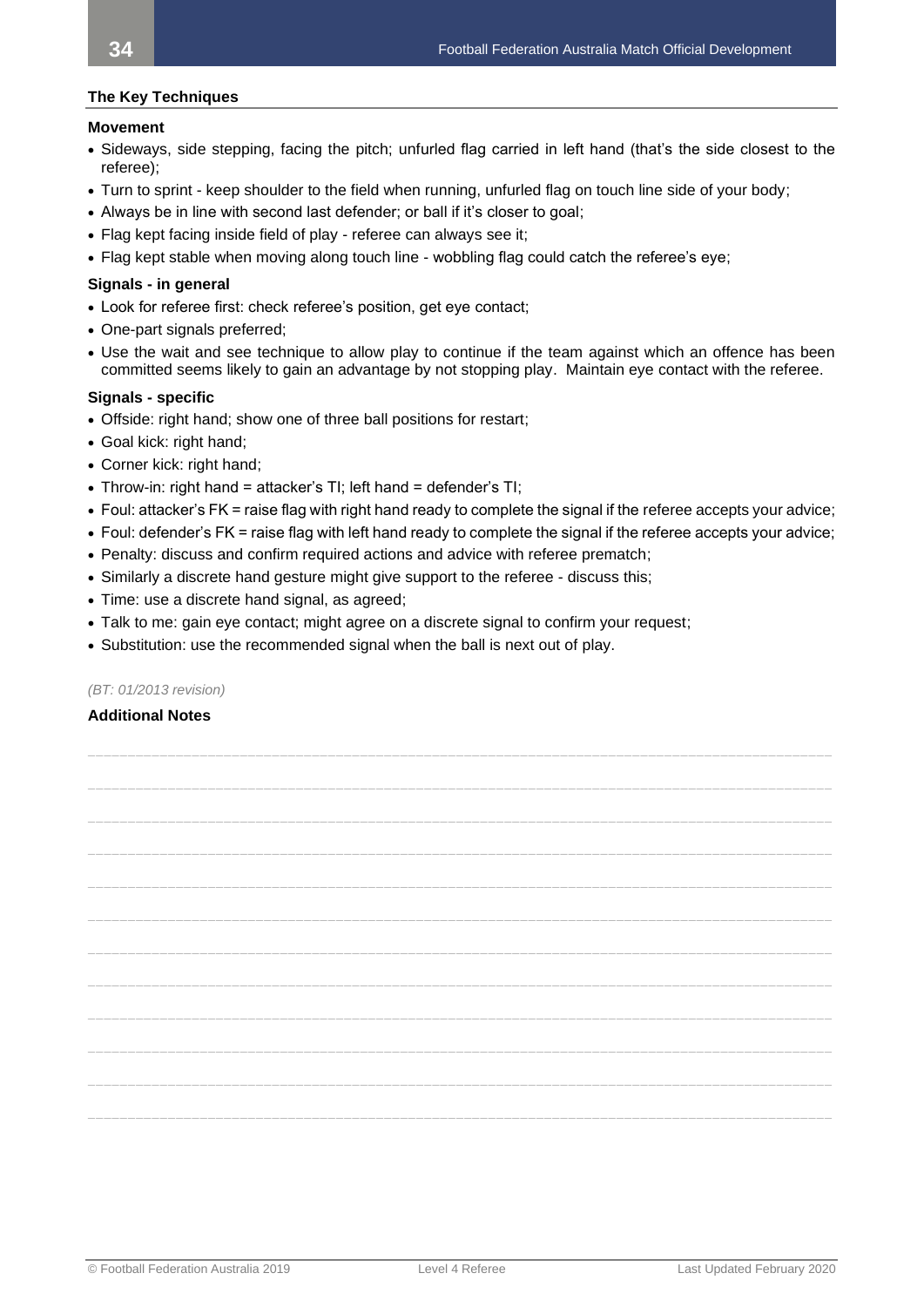## <span id="page-34-0"></span>**Unit 8 - Offside 1 - Basic Interpretations**

## **Unit Outline**

## **Nominal Time**

Approximately 30 minutes on a playing field and in a classroom.

## **Aims**

To revise, analyse and apply the offside Law.

#### **Learning Outcomes**

At the completion of this unit you will be able to:

- explain the basic components and interpretations of the Offside Law;
- apply correct sanctions for Law infringements shown in pre-recorded match clips.

#### **Offside Review**

This session revises the FFA *Laws of the Game* program materials and uses match segments to expand and consolidate your skills.

1. We will revisit and consolidate the main elements of Law 11. Use the space below to make notes as your presenter works through this section with you. Here are the key elements.

**\_\_\_\_\_\_\_\_\_\_\_\_\_\_\_\_\_\_\_\_\_\_\_\_\_\_\_\_\_\_\_\_\_\_\_\_\_\_\_\_\_\_\_\_\_\_\_\_\_\_\_\_\_\_\_\_\_\_\_\_\_\_\_\_\_\_\_\_\_\_\_\_\_\_\_\_\_\_\_\_\_\_\_\_\_\_\_\_\_\_\_\_\_**

**\_\_\_\_\_\_\_\_\_\_\_\_\_\_\_\_\_\_\_\_\_\_\_\_\_\_\_\_\_\_\_\_\_\_\_\_\_\_\_\_\_\_\_\_\_\_\_\_\_\_\_\_\_\_\_\_\_\_\_\_\_\_\_\_\_\_\_\_\_\_\_\_\_\_\_\_\_\_\_\_\_\_\_\_\_\_\_\_\_\_\_\_\_**

**\_\_\_\_\_\_\_\_\_\_\_\_\_\_\_\_\_\_\_\_\_\_\_\_\_\_\_\_\_\_\_\_\_\_\_\_\_\_\_\_\_\_\_\_\_\_\_\_\_\_\_\_\_\_\_\_\_\_\_\_\_\_\_\_\_\_\_\_\_\_\_\_\_\_\_\_\_\_\_\_\_\_\_\_\_\_\_\_\_\_\_\_\_**

**\_\_\_\_\_\_\_\_\_\_\_\_\_\_\_\_\_\_\_\_\_\_\_\_\_\_\_\_\_\_\_\_\_\_\_\_\_\_\_\_\_\_\_\_\_\_\_\_\_\_\_\_\_\_\_\_\_\_\_\_\_\_\_\_\_\_\_\_\_\_\_\_\_\_\_\_\_\_\_\_\_\_\_\_\_\_\_\_\_\_\_\_\_**

**\_\_\_\_\_\_\_\_\_\_\_\_\_\_\_\_\_\_\_\_\_\_\_\_\_\_\_\_\_\_\_\_\_\_\_\_\_\_\_\_\_\_\_\_\_\_\_\_\_\_\_\_\_\_\_\_\_\_\_\_\_\_\_\_\_\_\_\_\_\_\_\_\_\_\_\_\_\_\_\_\_\_\_\_\_\_\_\_\_\_\_\_\_**

**\_\_\_\_\_\_\_\_\_\_\_\_\_\_\_\_\_\_\_\_\_\_\_\_\_\_\_\_\_\_\_\_\_\_\_\_\_\_\_\_\_\_\_\_\_\_\_\_\_\_\_\_\_\_\_\_\_\_\_\_\_\_\_\_\_\_\_\_\_\_\_\_\_\_\_\_\_\_\_\_\_\_\_\_\_\_\_\_\_\_\_\_\_**

**\_\_\_\_\_\_\_\_\_\_\_\_\_\_\_\_\_\_\_\_\_\_\_\_\_\_\_\_\_\_\_\_\_\_\_\_\_\_\_\_\_\_\_\_\_\_\_\_\_\_\_\_\_\_\_\_\_\_\_\_\_\_\_\_\_\_\_\_\_\_\_\_\_\_\_\_\_\_\_\_\_\_\_\_\_\_\_\_\_\_\_\_\_**

**\_\_\_\_\_\_\_\_\_\_\_\_\_\_\_\_\_\_\_\_\_\_\_\_\_\_\_\_\_\_\_\_\_\_\_\_\_\_\_\_\_\_\_\_\_\_\_\_\_\_\_\_\_\_\_\_\_\_\_\_\_\_\_\_\_\_\_\_\_\_\_\_\_\_\_\_\_\_\_\_\_\_\_\_\_\_\_\_\_\_\_\_\_**

**\_\_\_\_\_\_\_\_\_\_\_\_\_\_\_\_\_\_\_\_\_\_\_\_\_\_\_\_\_\_\_\_\_\_\_\_\_\_\_\_\_\_\_\_\_\_\_\_\_\_\_\_\_\_\_\_\_\_\_\_\_\_\_\_\_\_\_\_\_\_\_\_\_\_\_\_\_\_\_\_\_\_\_\_\_\_\_\_\_\_\_\_\_**

- a. It is not an offence in itself to be in an offside position;
- b. When a player is in an offside position;
- c. Three occasions when a player may be penalised for being in an offside position;
- d. Current FIFA interpretations and advice;
- e. Sanction (punishment) for offside;
- f. Assistant ref's position and signal for offside (this will be practised in unit 5);
- g. Type of restart;
- h. Referee's signal for restarting the match from an offside.

2. Record below any additional features of this Law not noted above.

**\_\_\_\_\_\_\_\_\_\_\_\_\_\_\_\_\_\_\_\_\_\_\_\_\_\_\_\_\_\_\_\_\_\_\_\_\_\_\_\_\_\_\_\_\_\_\_\_\_\_\_\_\_\_\_\_\_\_\_\_\_\_\_\_\_\_\_\_\_\_\_\_\_\_\_\_\_\_\_\_\_\_\_\_\_\_\_\_\_\_\_\_\_ \_\_\_\_\_\_\_\_\_\_\_\_\_\_\_\_\_\_\_\_\_\_\_\_\_\_\_\_\_\_\_\_\_\_\_\_\_\_\_\_\_\_\_\_\_\_\_\_\_\_\_\_\_\_\_\_\_\_\_\_\_\_\_\_\_\_\_\_\_\_\_\_\_\_\_\_\_\_\_\_\_\_\_\_\_\_\_\_\_\_\_\_\_ \_\_\_\_\_\_\_\_\_\_\_\_\_\_\_\_\_\_\_\_\_\_\_\_\_\_\_\_\_\_\_\_\_\_\_\_\_\_\_\_\_\_\_\_\_\_\_\_\_\_\_\_\_\_\_\_\_\_\_\_\_\_\_\_\_\_\_\_\_\_\_\_\_\_\_\_\_\_\_\_\_\_\_\_\_\_\_\_\_\_\_\_\_ \_\_\_\_\_\_\_\_\_\_\_\_\_\_\_\_\_\_\_\_\_\_\_\_\_\_\_\_\_\_\_\_\_\_\_\_\_\_\_\_\_\_\_\_\_\_\_\_\_\_\_\_\_\_\_\_\_\_\_\_\_\_\_\_\_\_\_\_\_\_\_\_\_\_\_\_\_\_\_\_\_\_\_\_\_\_\_\_\_\_\_\_\_ \_\_\_\_\_\_\_\_\_\_\_\_\_\_\_\_\_\_\_\_\_\_\_\_\_\_\_\_\_\_\_\_\_\_\_\_\_\_\_\_\_\_\_\_\_\_\_\_\_\_\_\_\_\_\_\_\_\_\_\_\_\_\_\_\_\_\_\_\_\_\_\_\_\_\_\_\_\_\_\_\_\_\_\_\_\_\_\_\_\_\_\_\_**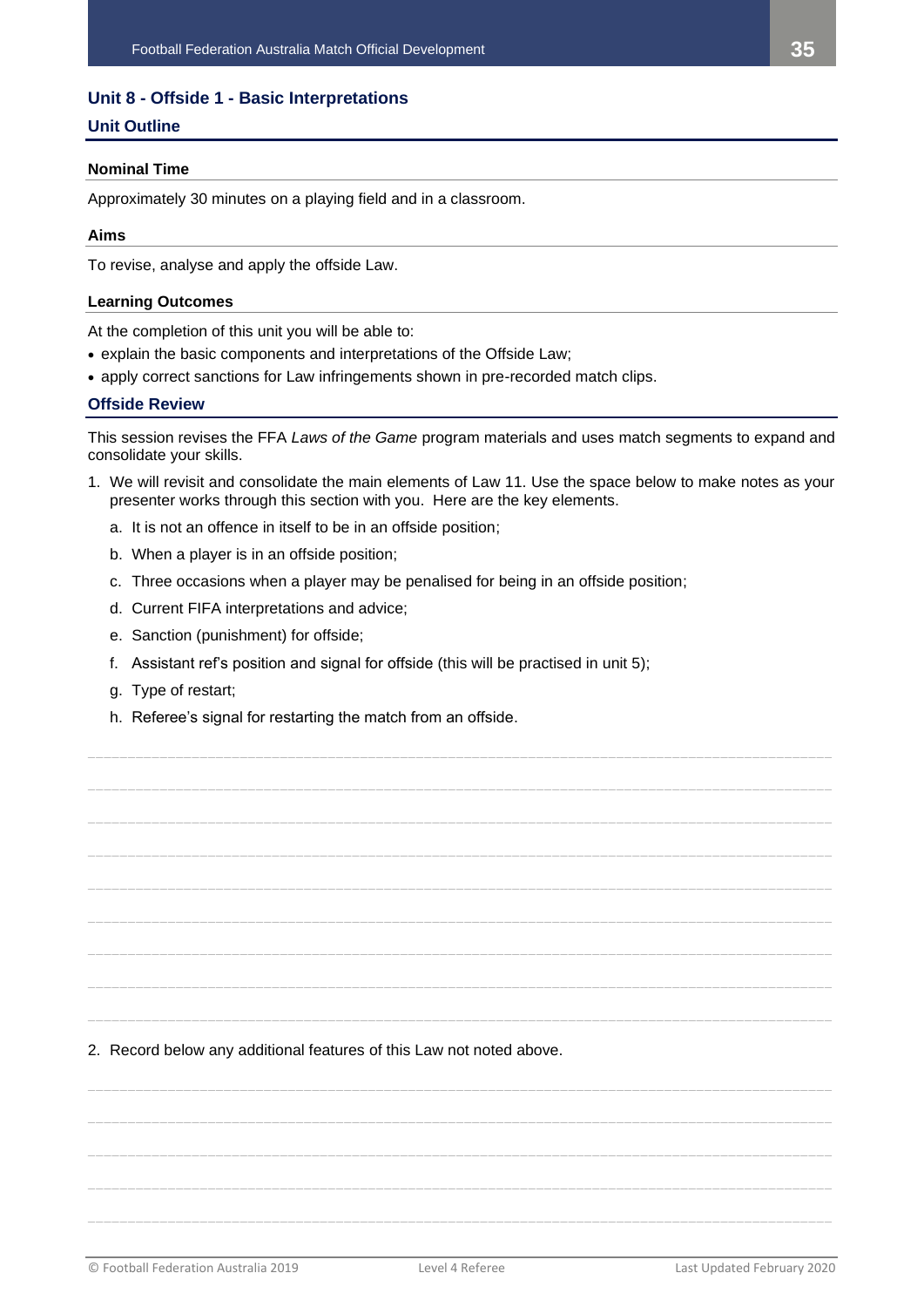3. You will be shown selected match clips and a summary of Law 11. If so, record below any additional features of this Law not noted above as you watch the clips.

4. Your presenter may stop each clip before the correct decision and reasons are given. There is space below for up to seven clips; record your decision and the key reasons for your decision below. How did you go?

## **Additional Notes**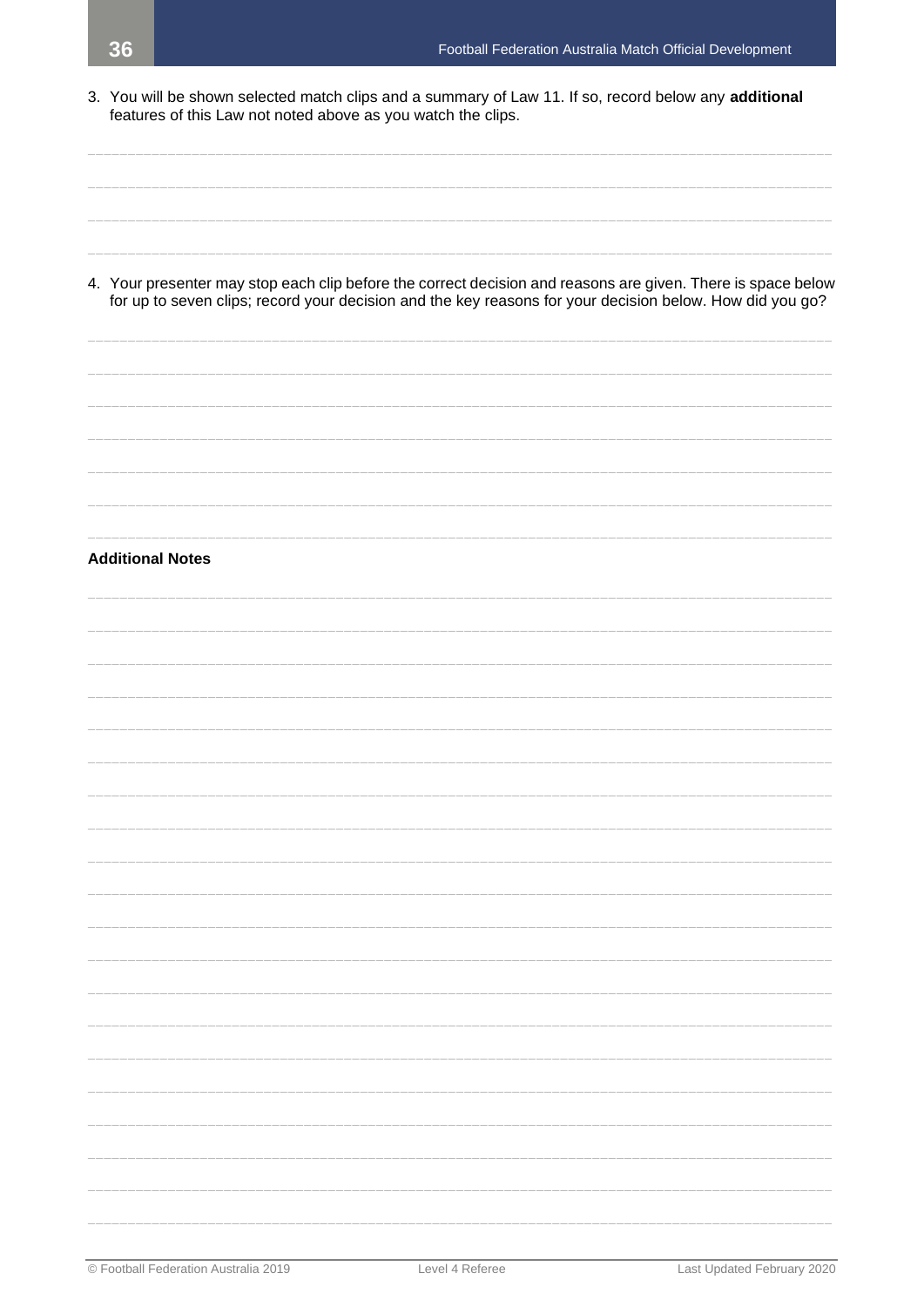## <span id="page-36-0"></span>**Unit 9 - Referee Skill Development 2 - Match Records and Report Writing**

## **Unit Outline**

## **Nominal Time**

Approximately 45 minutes.

## **Aims**

- To identify match record requirements.
- To practise writing a match incident report.

## **Learning Outcomes**

At the completion of this unit you will be able to:

- list all elements you need to record during a match;
- write a mock report about an incident viewed in a pre-recorded match.

When you officiate you will be required to demonstrate your ability to complete a record of the match; and where required, submit reports to a Football Association.

## **The Referee's Notebook**

Referees are required to keep a record of the match, as should the assistant referees. Most officials carry a small folder in their pocket to record the important details. They will help you to record easily **what** happens and **when** it happens. Ask colleagues to show you examples of the formats they use and adopt or develop a model that suits you. Alternatively, buy a commercially produced version.

## **What should be recorded?**

Check what information your local associations may require to note and report. Here is a generic listing of the important data that you should record.

- Team names and shirt colours;
- Shirt number of both captains you may want to talk to one of them;
- Team that kicked off;
- Actual kick off times for each half (in case your stop watch may stop);
- Length of each half;
- Goal scorers and times;
- Substitutions the shirt number of players who come on/go off and time;
- Cautions (YC) player number, time, team/colour and incident/reason;
- Send-offs (RC) player number, time, team/colour and incident/reason;
- Shirt numbers of players to 'keep an eye on' e.g. frequent offenders;
- Details of other incidents;
- If the match goes to *Kicks from the Penalty Mark* shirt numbers of players taking kicks and whether each kick results in a goal or not.

At half time and full time check all key details with your assistants, just to ensure that you're all at the same match. You may choose to record other details. It's up to you.

## (BT: 04/2013 revision)

## **Additional Notes**

**\_\_\_\_\_\_\_\_\_\_\_\_\_\_\_\_\_\_\_\_\_\_\_\_\_\_\_\_\_\_\_\_\_\_\_\_\_\_\_\_\_\_\_\_\_\_\_\_\_\_\_\_\_\_\_\_\_\_\_\_\_\_\_\_\_\_\_\_\_\_\_\_\_\_\_\_\_\_\_\_\_\_\_\_\_\_\_\_\_\_\_\_\_ \_\_\_\_\_\_\_\_\_\_\_\_\_\_\_\_\_\_\_\_\_\_\_\_\_\_\_\_\_\_\_\_\_\_\_\_\_\_\_\_\_\_\_\_\_\_\_\_\_\_\_\_\_\_\_\_\_\_\_\_\_\_\_\_\_\_\_\_\_\_\_\_\_\_\_\_\_\_\_\_\_\_\_\_\_\_\_\_\_\_\_\_\_ \_\_\_\_\_\_\_\_\_\_\_\_\_\_\_\_\_\_\_\_\_\_\_\_\_\_\_\_\_\_\_\_\_\_\_\_\_\_\_\_\_\_\_\_\_\_\_\_\_\_\_\_\_\_\_\_\_\_\_\_\_\_\_\_\_\_\_\_\_\_\_\_\_\_\_\_\_\_\_\_\_\_\_\_\_\_\_\_\_\_\_\_\_ \_\_\_\_\_\_\_\_\_\_\_\_\_\_\_\_\_\_\_\_\_\_\_\_\_\_\_\_\_\_\_\_\_\_\_\_\_\_\_\_\_\_\_\_\_\_\_\_\_\_\_\_\_\_\_\_\_\_\_\_\_\_\_\_\_\_\_\_\_\_\_\_\_\_\_\_\_\_\_\_\_\_\_\_\_\_\_\_\_\_\_\_\_**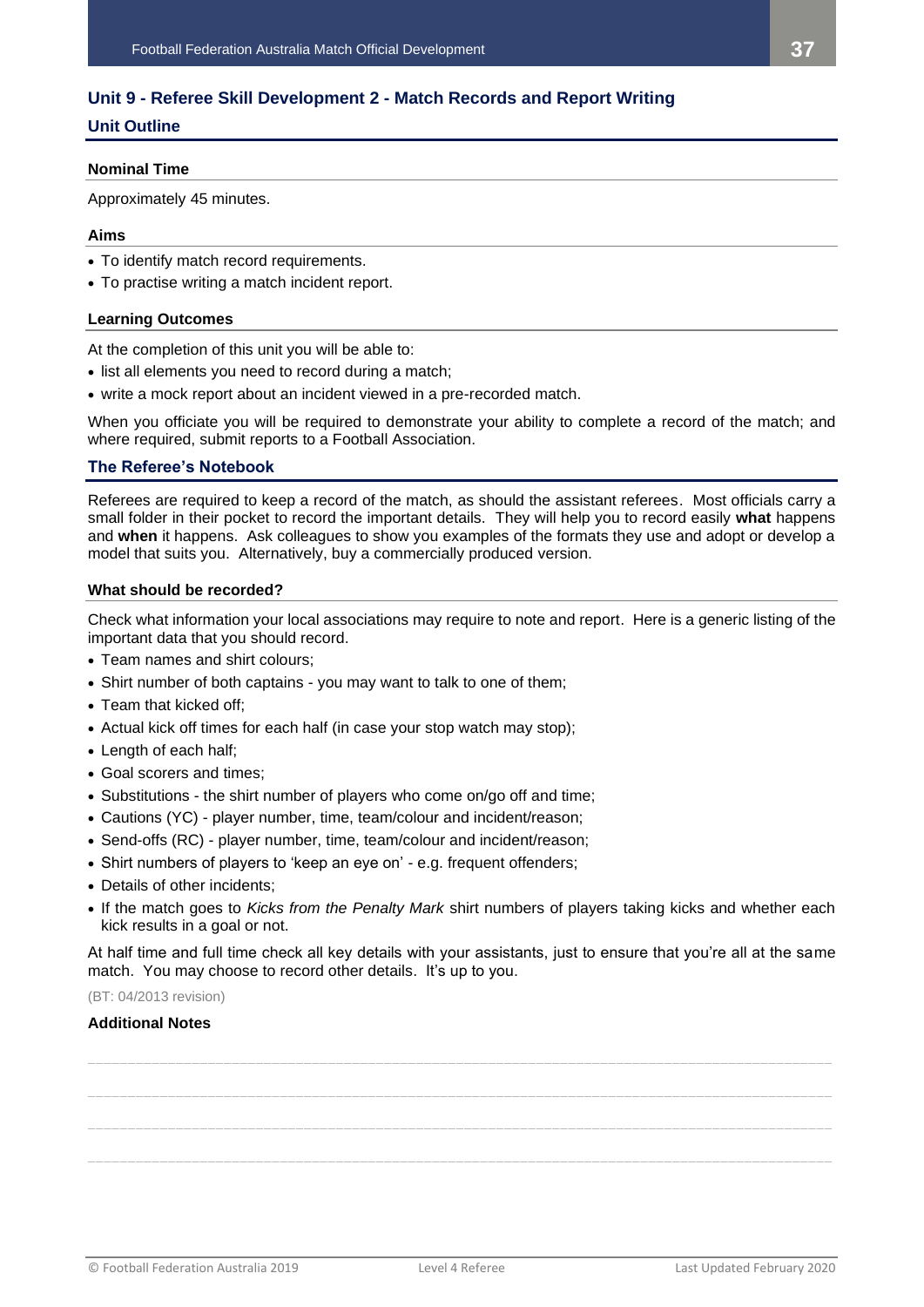## **Sample Notebook Page**

Use the space below to complete a sample page in a notebook for the records of one match.

## **A Guide to Writing Send Off Reports**

Refer to the FFA *Laws of the Game* publication particularly FFA's "*Additional Information for Australian Match Officials*" section for information and instructions on writing send-off reports.

Your instructor will show you a match incident and ask you to write a basic report on what you have seen occur and what actions were taken.

Who do your send off reports or incident reports get lodged and by when?

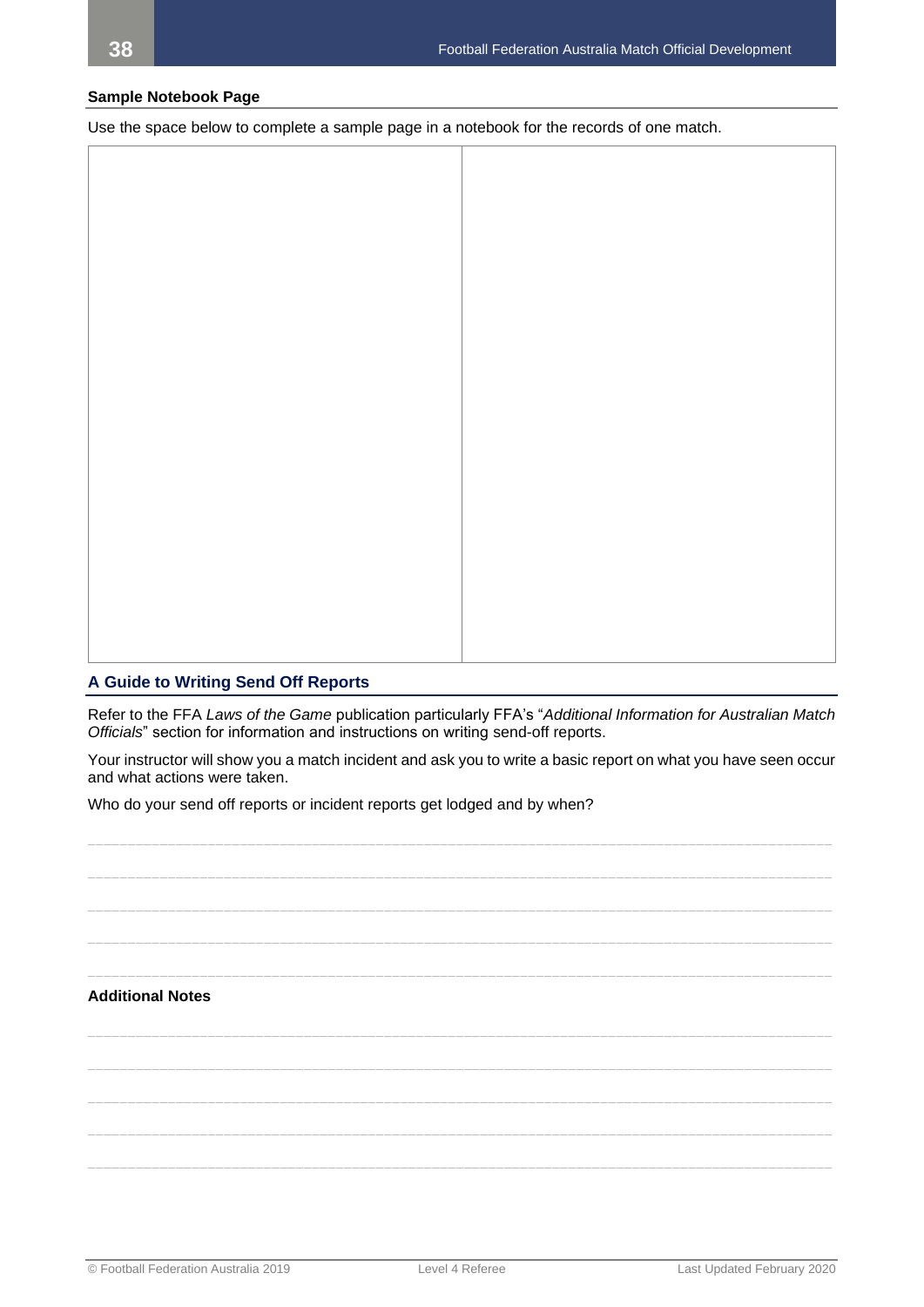## <span id="page-38-0"></span>**Units 10 and 11 - Practical Officiating**

## **Unit Outline**

## **Prerequisites**

Units 1 - 9 must be completed before undertaking these units.

## **Aims**

To officiate as an assistant referee and as a referee.

## **Learning Outcomes**

At the completion of these two units you will have demonstrated your ability to perform the basic roles of an assistant referee (unit 10) and as a referee (unit 11) in a competitive environment.

## **Pre-match Checklist for Match Officials**

These are generic lists for colleagues who are relatively new to officiating.

Don't leave your preparation until the last minute - check a couple of days ahead that all items are in good order and that repairs needed are carried out. Everything should be clean, including your footwear. Give yourself plenty of time to pack your bag and check off items. If someone helps you to pack find a way to check that all your gear has been included. Amend this list to suit the needs of the competition(s) you service. Put some of the small items in a container such as a plastic lunch box.

## **Paperwork**

| Ground location guide and team details, e.g. Association Year Book    | Appointment sheet           |
|-----------------------------------------------------------------------|-----------------------------|
| Ref's Guide, e.g. your Referee Manual or Branch Handbook              | <b>FFA Laws of the Game</b> |
| Competition rules, including substitutions, times, payments, etc.     | Road guide                  |
| Your notes covering your (referee) instructions to assistant referees | Vital phone numbers         |
| Match Card (if not supplied by Clubs)                                 | Ground entrance pass        |

#### **Uniform and Footwear**

| Boots (suitable for ground conditions) in plastic bag | Officially approved hat                |
|-------------------------------------------------------|----------------------------------------|
| Inner soles or inserts if you use them                | Spare laces                            |
| Socks (left and right feet)                           | Velcro or tape to hold socks up        |
| Sports underwear                                      | Shorts                                 |
| Shirts (more than one in case of colour clashes)      | Official referee badge (if detachable) |

#### **Equipment**

| Pair of clean assistant referee flags                     | Red and yellow cards          |
|-----------------------------------------------------------|-------------------------------|
| 2 watches, at least 1 with a stop watch function          | Note book/record sheet folder |
| 2 pens/pencils                                            | 2 whistles                    |
| Ball gauge & valve for pressure, weight and circumference | ∣Coin                         |

#### **Everything Else**

| Water - essential - on a hot day you could sweat 2 litres per hour    | Sports glasses (if needed) |
|-----------------------------------------------------------------------|----------------------------|
| High energy snacks (e.g. jelly snakes for half time and end of match) | Towel and soap             |
| Sunscreen with a high protection factor                               | Insect repellent           |
| Band aids, strapping, support bandages                                | lTrack suit.               |

#### **Street Clothes**

Your appearance will be noted when you arrive at your ground. Create a positive first impression. Where there are changing facilities ensure that you wear clean and tidy street clothes to the ground. If there are no suitable facilities make sure that your track suit is appropriate. If officiating at important matches take even greater care. Check what the players wear and dress at least as well as they do, if not better.

## **Your Additional Items**

Add other items you need and review this list regularly.

(BT: 08/13 revision)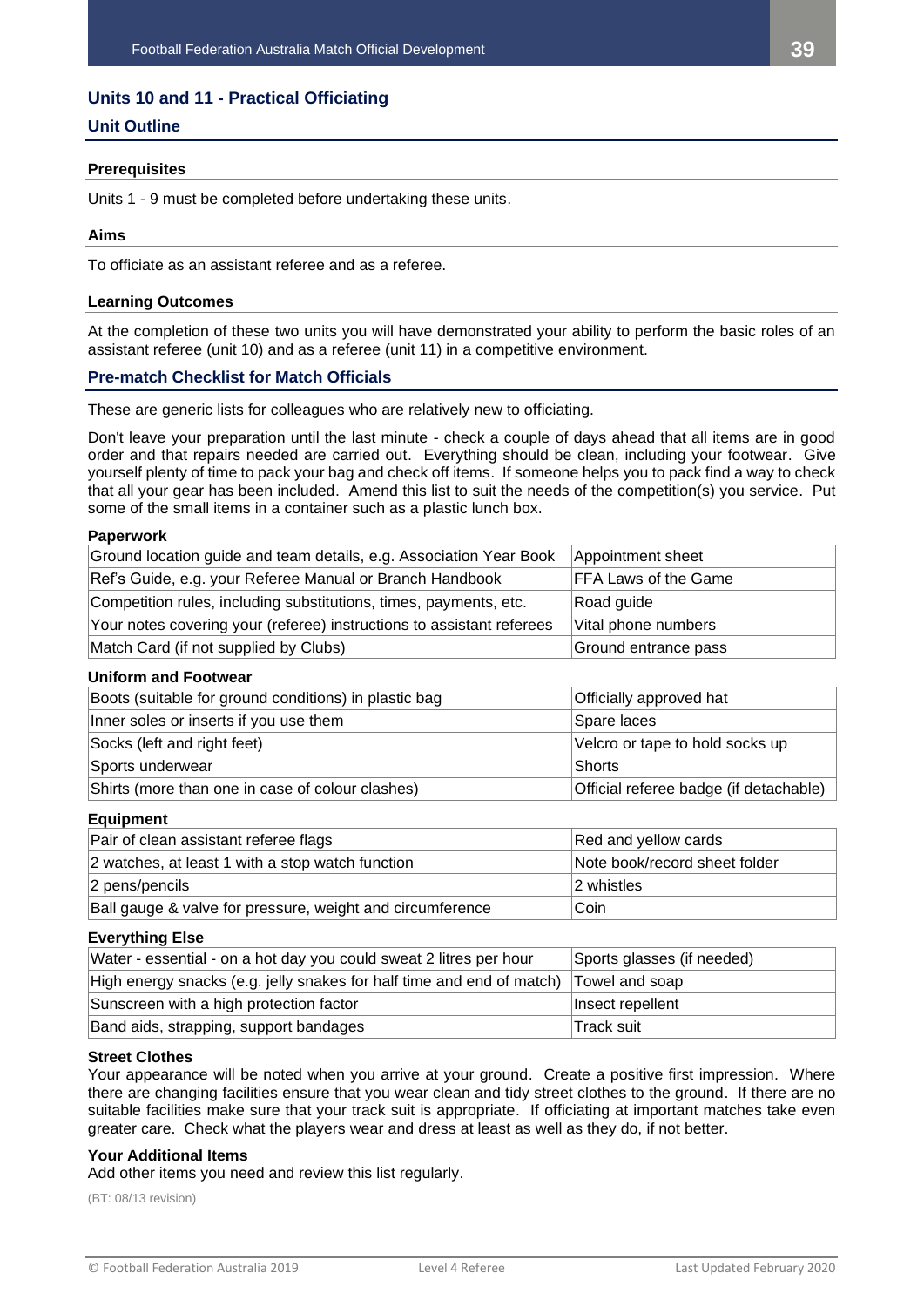## <span id="page-39-0"></span>**Program References and Resources**

**Asian Football Confederation** (AFC): Teaching Materials (various)

**Australian Sports Commission** (ASC): online *Officiating General Principles 2015*

**Fédération Internationale de Football Association** (FIFA): Teaching Materials (various)

**Football Federation Australia** (FFA): *2017/18 Laws of the Game*, Sydney NSW, 2017

#### **Acknowledgements**

For their support and guidance Football Federation Australia (FFA) acknowledges the Australian Sports Commission (ASC) and its specialist staff.

FFA wishes to especially acknowledge the original work done by Bill Tattersall, Barry Such and Alan Kibbler in the preparation of the original development programs under the National Officiating Accreditation Scheme.

Sincere thanks to all other contributors who have generously made their materials, time and ideas available to FFA.

## **Copyright**

© Football Federation Australia 2019

All Rights Reserved. This work is copyright under the Commonwealth of Australia Copyright Act 1968. No part of this publication may be reproduced, stored in a retrieval system, or transmitted, in any form or by any means, electronic, mechanical, photocopying, recording or otherwise, without the prior written consent of Football Federation Australia.

*Course materials developed by FFA may only be utilised as part of FFA development programs. FFA* development programs can only be delivered, in whole or in part, for registered members of FFA and affiliated *organisations to FFA.*

## **Disclaimers**

The views expressed in this work do not necessarily represent the views of FFA. FFA does not give warranty nor accept any liability in relation to the content of this work.

Training or medical advice is given in good faith. However, this advice is general in nature. It remains the responsibility of each person to discuss all training and medical advice with training professionals and their own medical practitioners before adopting any advice or undertaking training programs. It is strongly recommended that active Referees submit themselves to thorough medical checks at least annually.



Referee Education Football Federation Australia Level 22, 1 Oxford St, Darlinghurst NSW 2010

phone: (02) 8020 4000

email: refereeing@ffa.com.au

web: www.ffa.com.au